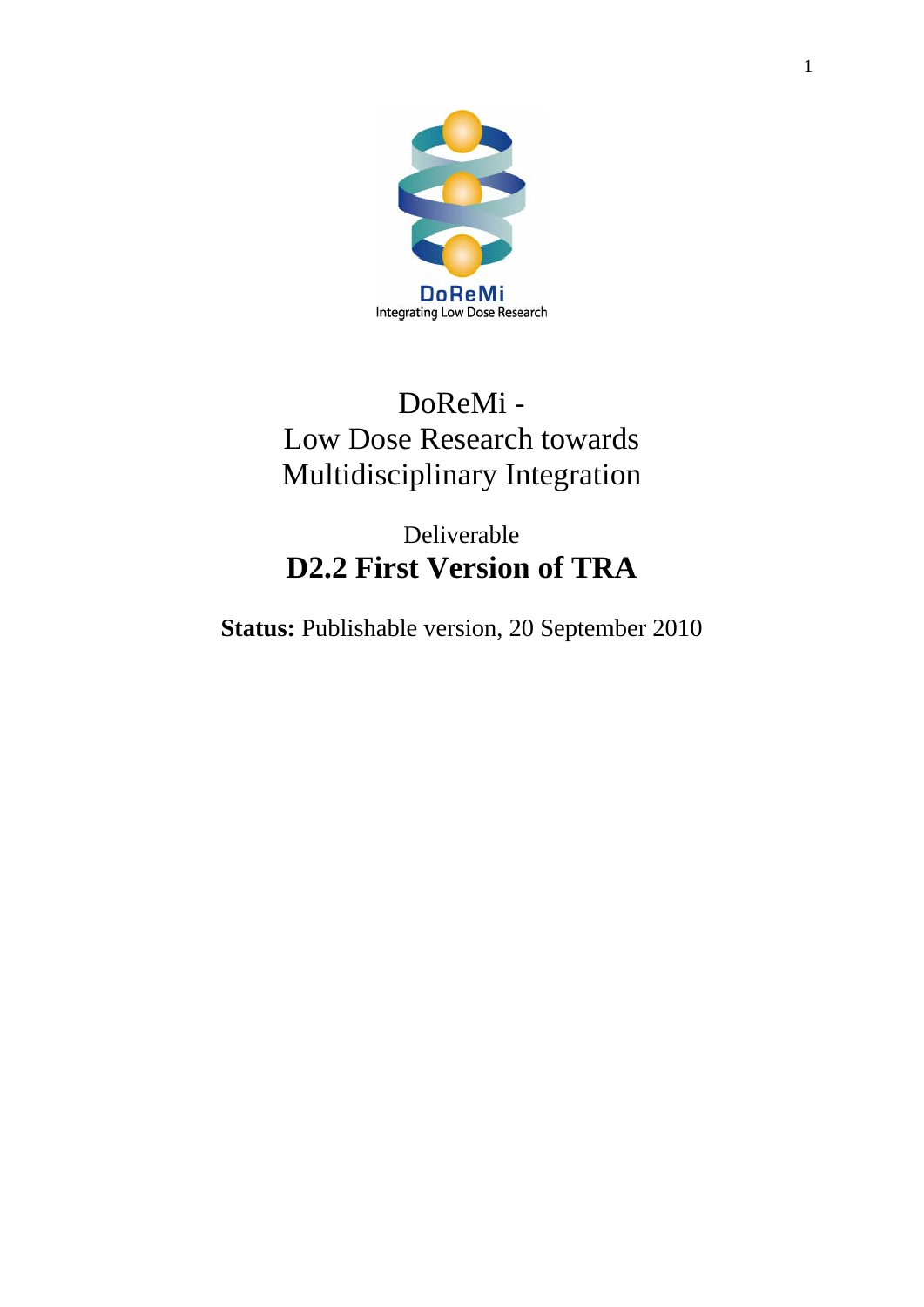# **Low dose Transitional Research Agenda**

# <span id="page-1-0"></span>**Contents:**

| 3 |       |                                                                          |  |
|---|-------|--------------------------------------------------------------------------|--|
|   | 3.1   |                                                                          |  |
|   | 3.2   |                                                                          |  |
|   | 3.3   |                                                                          |  |
|   | 4     |                                                                          |  |
|   | 4.1   |                                                                          |  |
|   | 4.2   | The response of DoReMi to the 6 key research issues identified by HLEG18 |  |
|   | 4.2.1 |                                                                          |  |
|   | 4.2.2 |                                                                          |  |
|   | 4.2.3 |                                                                          |  |
|   | 4.2.4 |                                                                          |  |
|   | 4.2.5 |                                                                          |  |
|   | 4.2.6 |                                                                          |  |
| 5 |       |                                                                          |  |
| 6 |       |                                                                          |  |
|   |       | Roadmap                                                                  |  |
|   |       |                                                                          |  |

#### **Purpose of this document**

The Transitional Research Agenda (TRA) is a DoReMi document, the primary purpose of which is to guide the planning, prioritization and facilitation of research activities. The existing DoReMi work plan will be taken as the starting point. The TRA also provides an overview of new areas in which the project hopes to develop research activities within its 6 years time span. While this is primarily a document for internal project use, it is anticipated that it is likely to provide an important input into the MELODI Strategic Research Agenda (SRA) and quite possibly into the prioritization of issues to be addressed in longer terms by institutions and organizations in the field including relevant funding bodies.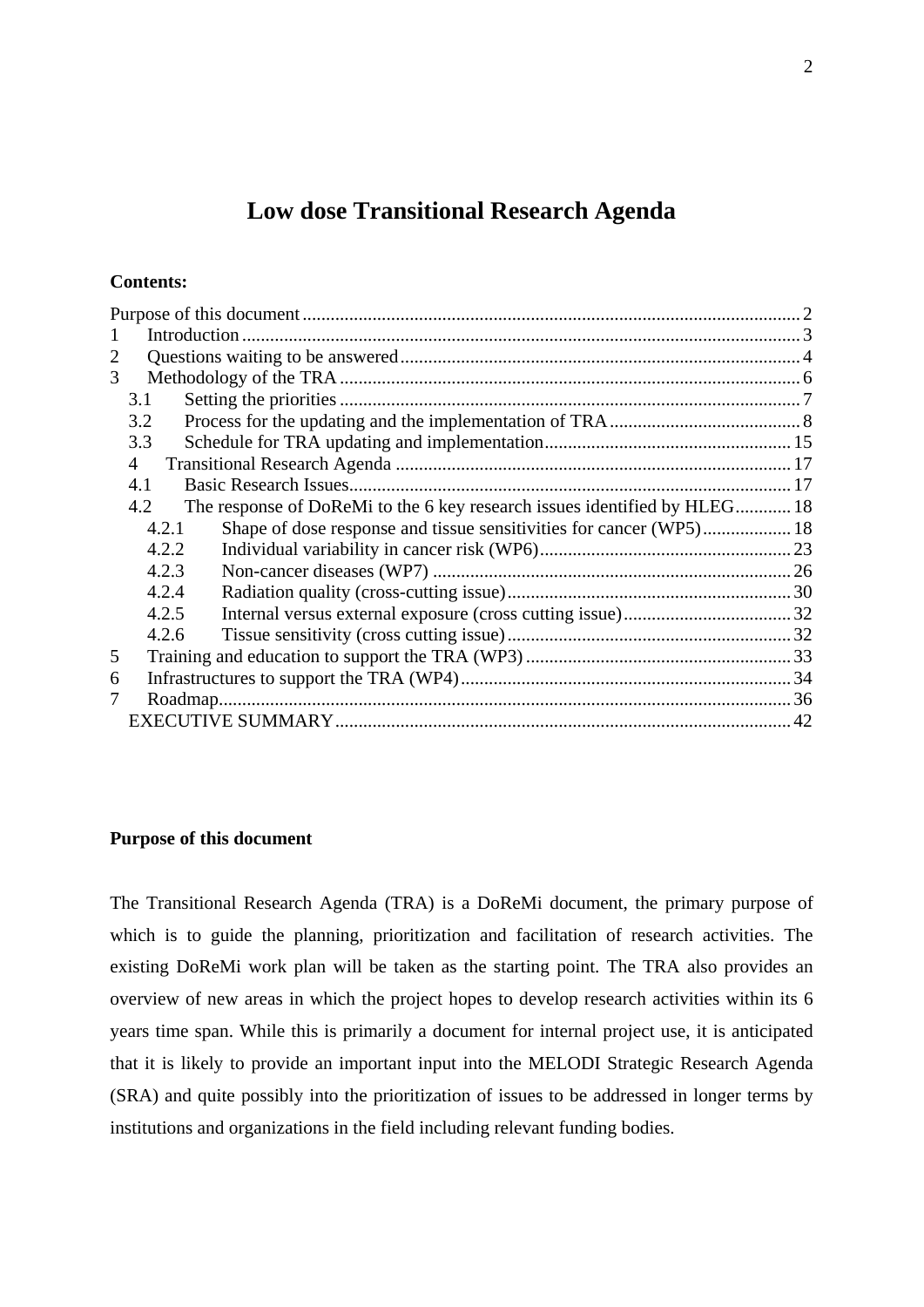#### <span id="page-2-0"></span>**1 Introduction**

The HLEG identified as the main relevant research areas for improving low dose risk estimation (1) the shape of dose-response curve for cancer, (2) individual radiation sensitivity for cancer, and (3) non-cancer effects together with three important cross-cutting issues (1) radiation quality, (2) tissue sensitivity and (3) internal emitters. Based on the recommendations by the HLEG report ([www.hleg.de\)](http://www.hleg.de/), a Network of Excellence (NoE) of Low Dose Research towards Multidisciplinary Integration called DoReMi has been established in line with the EURATOM Fission-2009-3.1.1 (FP7 call) stipulating 'an integrated approach to low dose risk research in Europe'. The Network is coordinated by Prof. Sisko Salomaa, STUK, Finland and comprises 7 work packages: WP1 concerned with coordination and management, WP2 with structuring and setting up of the operational tool for the development of the MELODI platform (Multidisciplinary European Low Dose Initiative) to ensure long term commitment (> 20 years) to low dose risk research in Europe, WP3 with Education and Training in radiation biology and protection, WP4 with essential infrastructures and three scientific work packages concerned with research on the shape of dose response for cancer (WP5), with individual radiation sensitivity for cancer (WP6) and with non-cancer effects (WP7). These latter WPs will all include work on the three crosscutting themes, radiation quality, tissue sensitivity and internal exposures.

WP2 has the particular task to establish and update the Transitional Research Agenda (TRA) on the basis of the proposed Joint Research programme of Integration. The HLEG has already prepared a basic outline of the SRA in February 2009. The overall goal of both research agendas is to stimulate and co-ordinate low dose research on the basis of established integrated national, bi-and multilateral research programmes within an agreed Agenda focussing research on issues that are important for radiation protection. The agendas will need to be regularly evaluated and updated.

The time-scales of both research agendas, TRA (DoReMi) and SRA (MELODI) and the corresponding Road Maps are overlapping. In fact, DoReMi is involved in the structuring of MELODI. Thus, the two strategies have to be considered differently in terms of their operational life-spans the TRA will be mainly implemented early, during the 6-year period of DoReMi, whereas the SRA will reflect and shape long-term MELODI activities extending far beyond DoReMi (over 20 years or more). Here, we focus first on the relatively short term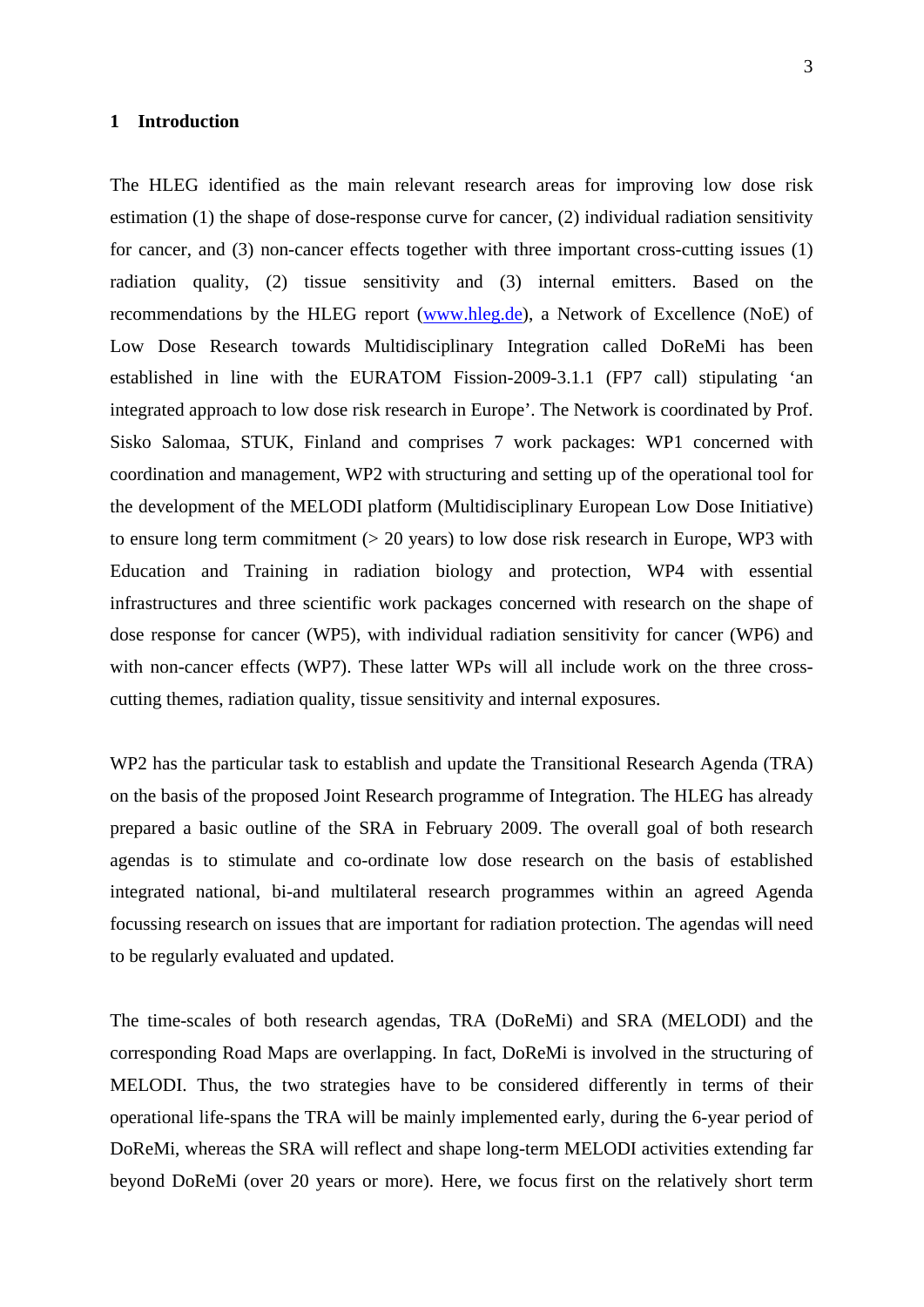<span id="page-3-0"></span>TRA and the corresponding Road Map for DoReMi taking into account feasibility issues of the research in the actual European context and the likely achievements of results in a reasonable time-frame with available and evolving human and financial resources.

Thus, the TRA not only outlines approaches to address the critical scientific questions but also how to overcome institutional or organisational barriers for effective low dose radiation research in Europe and beyond.

#### **2 Questions waiting to be answered**

The HLEG recognized two high priority questions to be considered: How robust is the current system of radiation protection and risk assessment? How can it be improved? The answers are likely to come from a better understanding of (1) the shape of dose responses for cancer and the validity of the linear non threshold LNT hypothesis used in radiation protection, (2) individual radiation sensitivity including factors such as genetics, age, gender, life style and other confounding exposures, (3) non-cancer effects including vascular effects (both cardiovascular and cerebrovascular), neurological/cognitive effects and lens opacities, (4) effects of radiation quality and the definition of radiation weighting factors, (5) the effects of internal emitters including biokinetic and dosimetric models, and (6) tissue sensitivities including the definition of tissue weighting factors. The current system of radiation protection has a number of underlying assumptions that need to be addressed by the strategic research agenda in order to reduce the uncertainties currently in the system of radiation protection. These assumptions are described in the HLEG report and illustrated in Figure 1.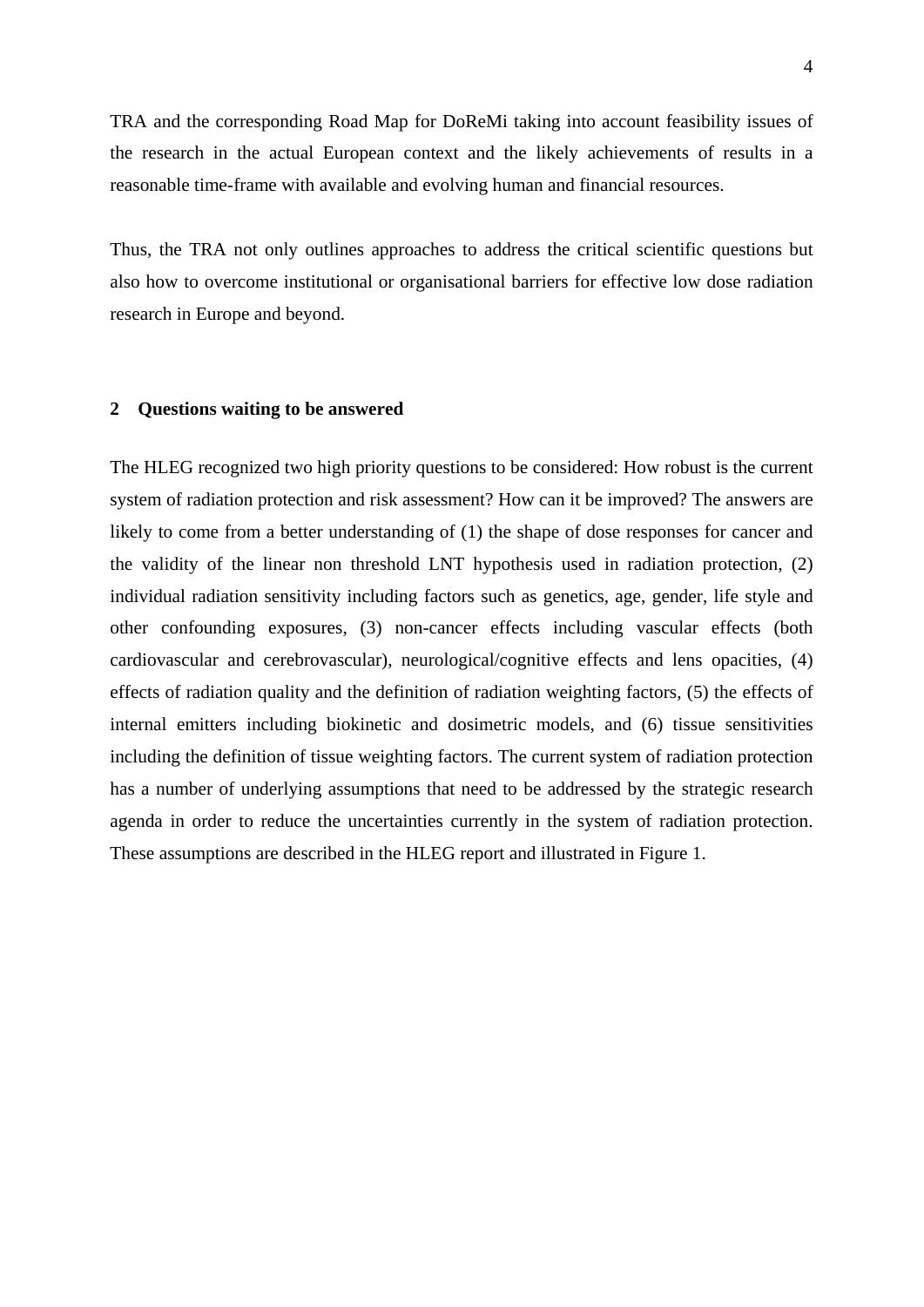

Figure 1. The basic elements of the system of radiation protection and the underlying assumptions (taken from the HLEG report).

Figure 2 illustrates how the scientific questions will be addressed by DoReMi. The interconnection between research themes is schematically illustrated in the figure below of the joint program of DoReMi activities (see Annex 1 of DoReMi for details).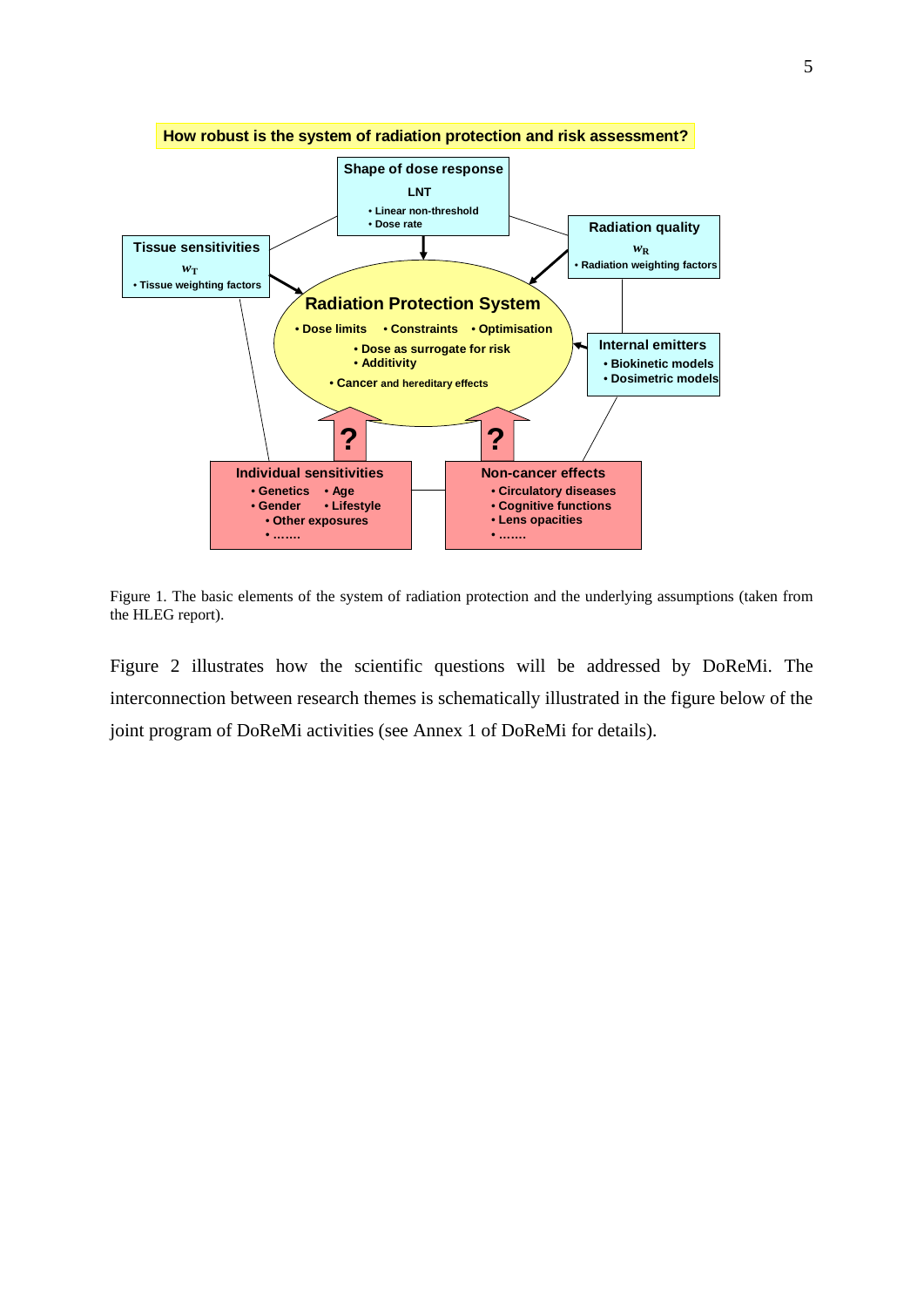<span id="page-5-0"></span>

Figure 2. Joint Program of Research of DoReMi involves three main research questions that are addressed in RTD work packages 5, 6, and 7. Each of these work packages includes the cross cutting themes tissue sensitivities, internal vs. external exposure and radiation qualities.

#### **3 Methodology of the TRA**

DoReMi (and MELODI) were established at the European level to promote interdisciplinary, highly interactive and integrative research on low dose health risks. In order to attract and involve new and existing scientific expertise and to create new dynamism in this domain, the TRA is open to new incoming research directions and the development of new scientific partnerships. An effective TRA requires the identification of critical scientific questions, the associated research needs and clear priority setting.

The TRA should correspond to societal needs for radiation protection. According to the Council Directive 96/29 Euratom, the limit of the effective dose from occupational exposures is 100 mSv within 5 years. Medical diagnostic exposures can easily lead to effective doses summing up to the order of 100 mSv although dose limits do not apply to those medically exposed. The health risks from such exposures and far below (<100mGy of low LET radiation) are not well quantified. It is a main objective of DoReMi to provide data to improve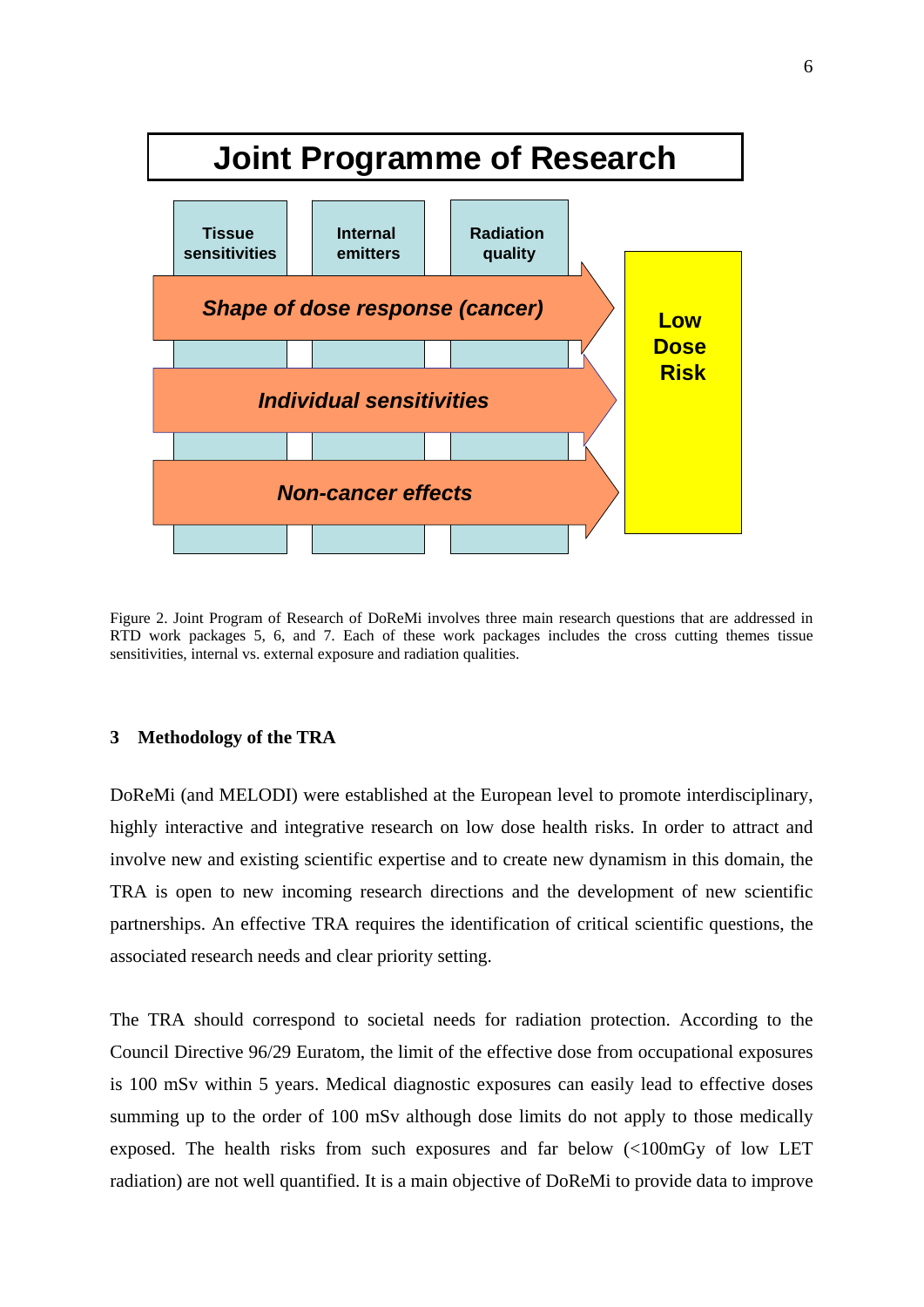<span id="page-6-0"></span>quantification of radiation health risks at low  $\langle$  ( $\langle$ 100 mGy) and very low  $\langle$  ( $\langle$ 10mGy) doses in terms of low LET radiation. Thus, DoReMi is bound to examine radiation doses down to environmental background in order to define the doses where radiation health effects can be initiated. This cannot be achieved by epidemiology alone (that forms the basis for current risk estimates), because the statistical power in the low dose range is limited. Indeed, the human population studies have to be accompanied by mechanistic studies to provide a fundamental understanding of health risks, to identify actual risk factors involved and to help establish quantitative risk estimates for humans. Only a well coordinated, multidisciplinary integrative research approach will allow the derivation of the improved risk estimates needed for radiation protection.

Open mindedness together with regular updating of the TRA will ensure that the research recommendations made and potential impact on EU calls remain relevant for the scientific and general community, and correspond to genuine and achievable research priority issues. Obviously, the success of the TRA and the promoted research rely heavily on the timely development of new research lines, concepts and opportunities. The establishment of recommendations for research priorities implies taking into account the current context of the research domain and its shortcomings as well as selection criteria such as feasibility, expected duration and sustainability.

#### **3.1 Setting the priorities**

The criteria for the evaluation of the relevance of research activities in the light of European Low Dose Risk Research Strategy (HLEG) have been developed by the DoReMi Management Board.

First of all, it is important to evaluate the potential impact for radiation protection and the scientific interest based on current scientific knowledge on low dose radiation effects and a current consensus between research and regulatory bodies (see also HLEG recommendations). Also the financial, technical and organisational feasibility within the prospected time-scale should be taken into account. This includes the availability of financial support, possibly reinforced by additional specific calls; availability of competent human resources (interested partners, recruitment of master students, doctoral and post-doctoral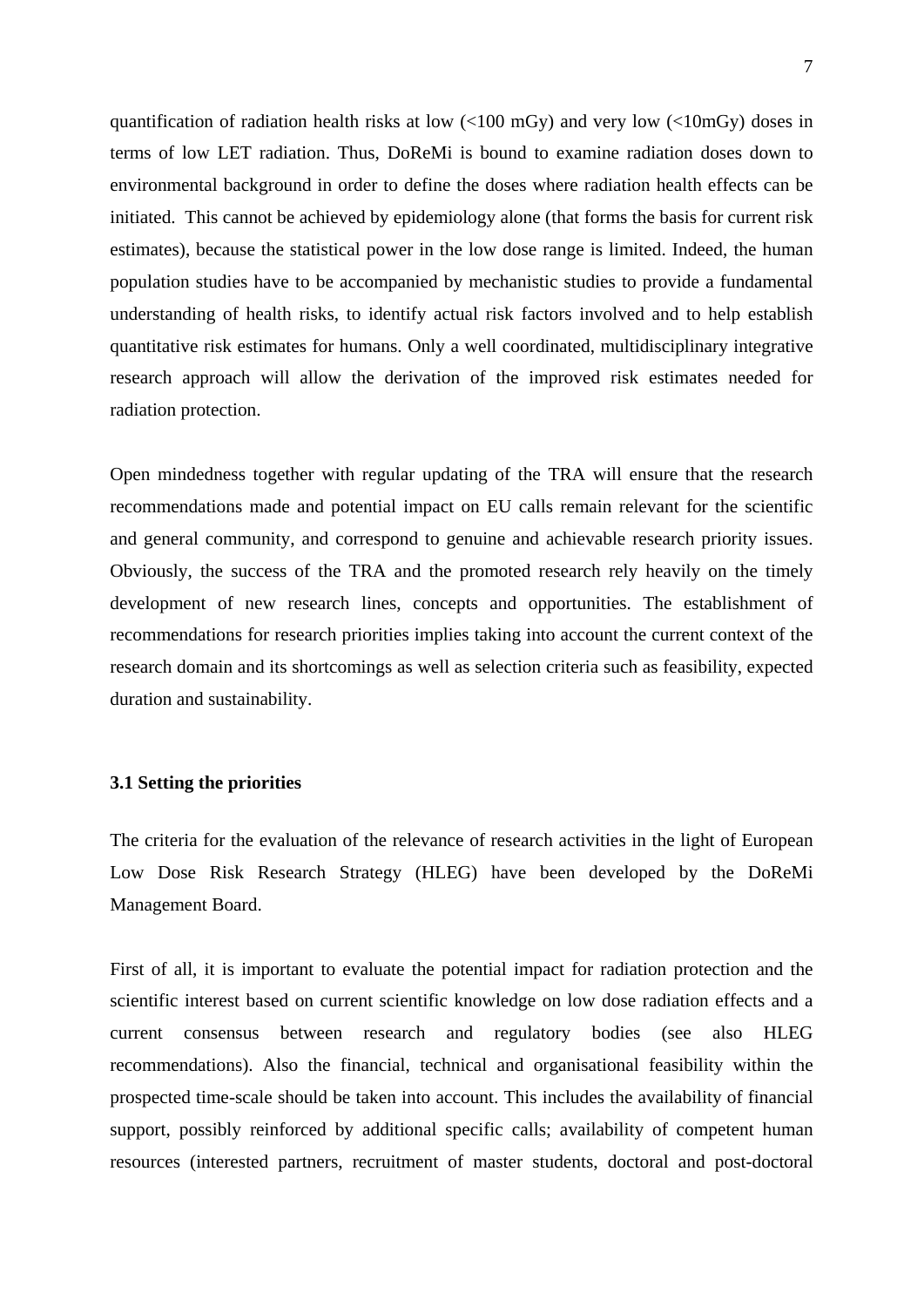<span id="page-7-0"></span>fellows), availability of suitable infrastructures, relationship between projected time-scale and time available and foreseeable deliverables and outcomes. The urgent needs for short and long term sustainability, such as specific infrastructures, education and training should also be taken into account when setting the roadmap for research.

The evaluation of proposed research should be based on scientific and technological quality. Multi-disciplinarity is essential, involving, where appropriate, fully integrated dosimetry, mechanistic, epidemiological and modelling approaches. The integration and interactivity of research partners, the possibilities for developing new partnerships and interactions and for the extension towards joint, long-term sustainable ventures will be in key points in the evaluation process. The originality and innovative features of the proposed research in the international context includes expected outcomes and scientific, practical and/or societal impacts (publications, regulatory measures, patents etc).

#### **3.2 Process for the updating and the implementation of TRA**

The Transitional Research Agenda (TRA) is a strategic document guiding the research activities of DoReMi and describing the early research areas of MELODI. This first version of the TRA is prepared at month 6 (June 2010). Thereafter, major TRA updates will take place at months 36 (December 2012) and 72 December 2015 as deliverables to EC. In addition, project internal updates of TRA are foreseen at months 18 and 54. The TRA is the main strategic document of the Management Board. Implementation of TRA takes place via:

- DoReMi Joint Programme of Research work described in Annex I (Description of Work)
- DoReMi Call Plan which describes the topics for the open and internal calls for research and training activities. The Call Plan will be updated each 18-month period.
- Initiatives for annual EC calls (jointly with MELODI)
- Initiatives for bi- and multilateral projects

Input for the updating of TRA will be collected systematically by:

- Following on-going research
- Arranging exploratory workshops and hearing meetings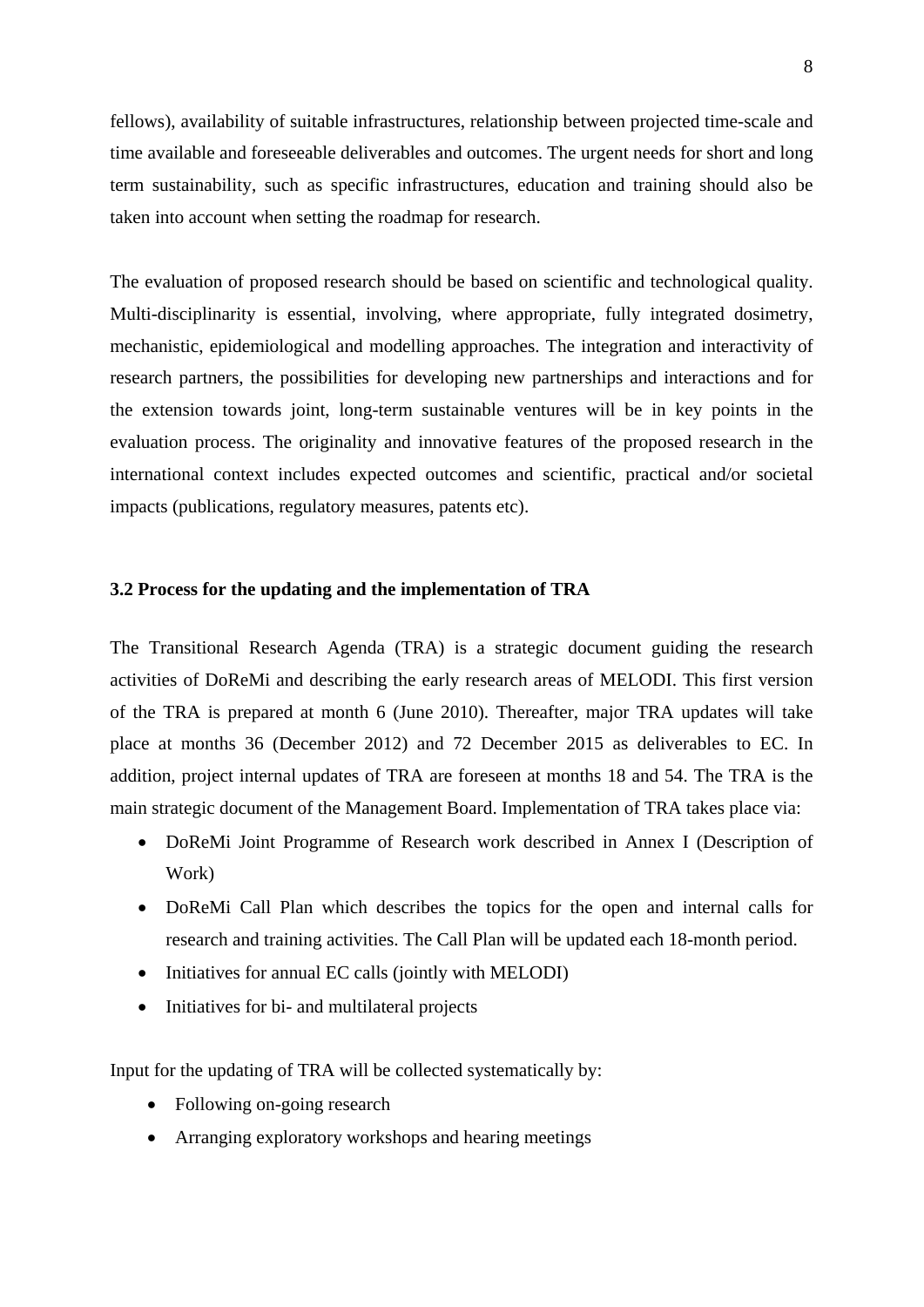- Analysing the outcome of surveys on on-going research (MELODI), infrastructures (DoReMi) and training and education (DoReMi)
- Development and analysis of a table of key questions and research areas/projects
- Taking into account WP strategic reviews and outcome of feasibility studies
- Participating in MELODI workshops
- Consulting MELODI
- Consulting External Advisory Board
- Consulting other relevant Euratom projects and scientific community

The main forum for the TRA development and updating are dedicated TRA (WP2) meetings, typically arranged in connection of MB meetings. Each MB meeting will have a specified programme section devoted to the analysis of input information from the prior project period. This should include short summaries of relevant DoReMi Work Package and Task activities and planning for the coming occasions.

The first version of the TRA is based on Annex I as well as working meetings of the Management Board. The overall approach is to continue from the policy level report by HLEG by expanding the scientific content within the previously identified key research areas:

- 1. Identifying key questions and more detailed scientific questions and possible approaches to address them
- 2. Prioritizing the questions and research areas/potential projects according to relevance and potential impact
- 3. Considering the feasibility of the research approaches/ projects
- 4. Considering the roadmap of actions, taking into account the feasibility and resources available

The first version of the TRA will be presented to MELODI, EC and EAB at month 6 (June 2010).

During early 2010, the MB met four times to discuss the content of the first version of TRA (Barcelona kick-off January 27, Brussels March 25, phone conference April 29 and WP2 meeting in Sant Feliu de Guixols May 16-17). The exploratory workshops and hearing meetings have an important role in the further development of TRA. During the first six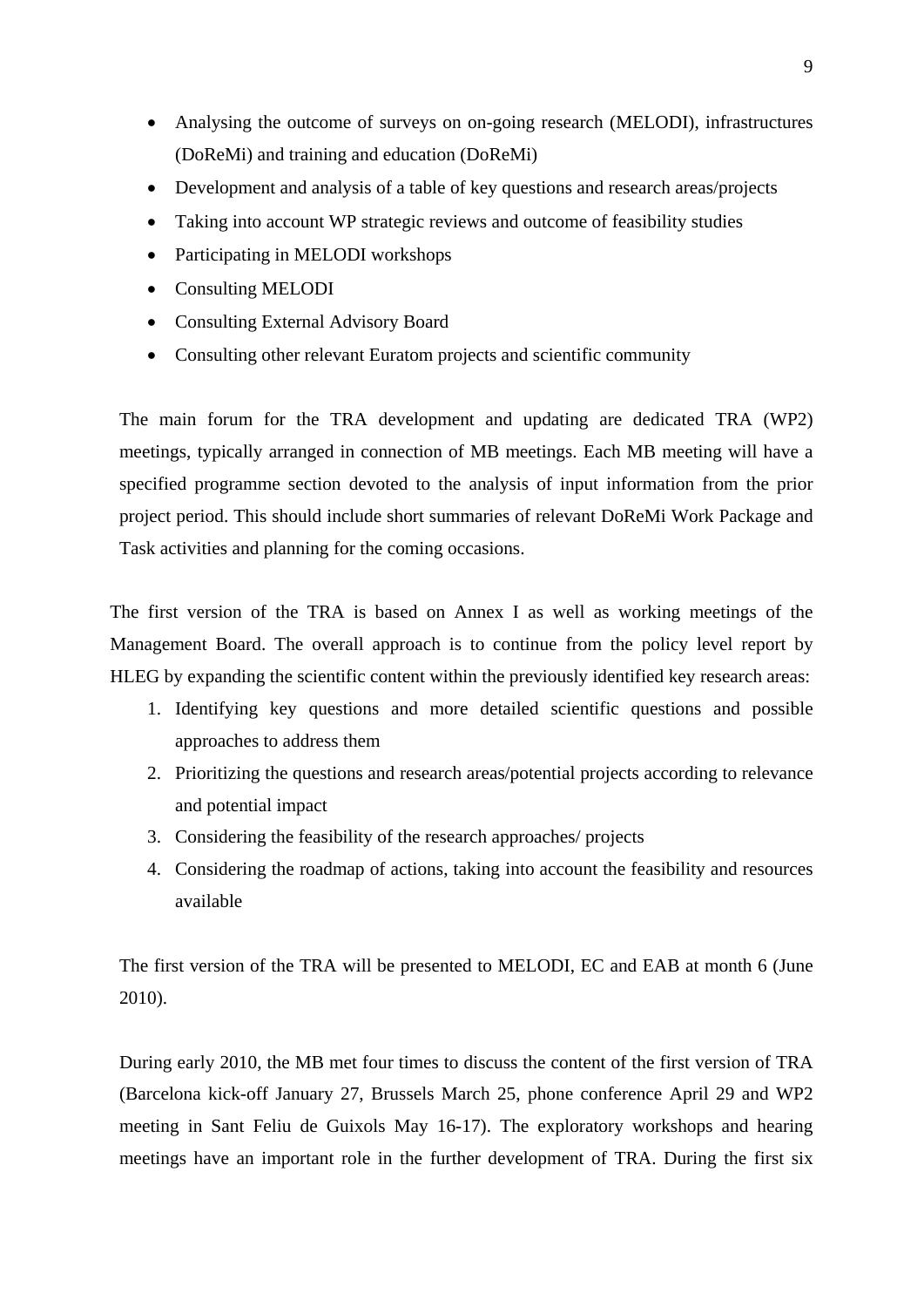months, two consultation meetings are arranged related to non-targeted effects (Task 5.2) in order to consider research needs for the first open call. In March 24, the Management Boards of NOTE and DoReMi met in Brussels, and on June 14, there will be NOTE workshop - DoReMi Forum organised in connection of the Third European IRPA Congress in Helsinki. A review of cohorts (WP4 meeting in San Feliu de Guixols May 18-19) that could be available for molecular epidemiological studies is another early activity providing input to the first version of TRA.

To review systematically and update relevant research lines related low dose risk, DoReMi has prepared a list of key questions and related subquestions that are in common to both cancer and non-cancer effects. The key questions relate to:

- The dependence on energy deposition (dose, LET)
- The dependence on dose rate
- Tissue sensitivities
- Modification of risk by genetic and epigenetic factors and gender
- Effect of age
- Effect of lifestyle
- Effect of physiological state and environmental exposures
- Possible radiation-induced hereditary contribution
- The role of non-targeted effects in low does risk

Related to each of the key questions, there are subquestions that further define the research needs and outline possible projects that could provide answers to them. The subquestions address both epidemiological issues related to the quantification of effects at population level and mechanistic issues at cellular and tissue level addressing the causality. General structuring of the list of key questions and subquestions is presented in Table 1.

|  |  |  | Table 1. Structuring the key questions and subquestions addressing low dose risk |  |  |
|--|--|--|----------------------------------------------------------------------------------|--|--|
|--|--|--|----------------------------------------------------------------------------------|--|--|

|                           | Cancer $(1)$        |            | Non-cancer $(2)$    |            |  |
|---------------------------|---------------------|------------|---------------------|------------|--|
| <b>Key question</b>       | <b>Subquestions</b> |            | <b>Subquestions</b> |            |  |
|                           | Epidemiology        | Mechanisms | Epidemiology        | Mechanisms |  |
| 1. What is the dependence |                     |            |                     |            |  |
| on energy deposition?     |                     |            |                     |            |  |
| 2. What is the dependence |                     |            |                     |            |  |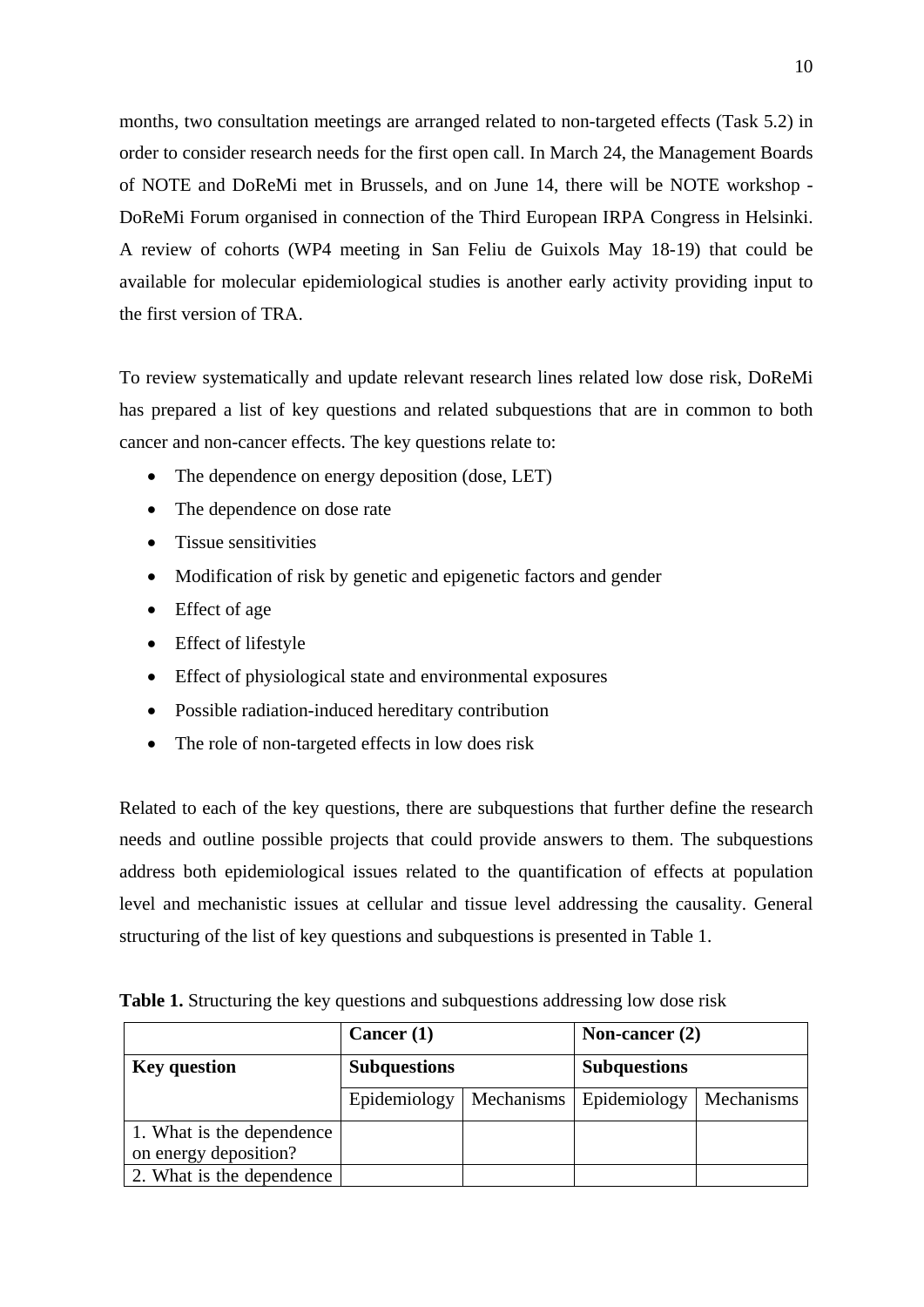| on dose rate?               |  |
|-----------------------------|--|
| 3. What are the tissue      |  |
| sensitivities?              |  |
| is<br>What<br>4.<br>the     |  |
| modification of risk by     |  |
| genetic and epigenetic      |  |
| factors and gender?         |  |
| 5. What is the effect of    |  |
| age on risk?                |  |
| 6. What is the effect of    |  |
| lifestyle and/or<br>other   |  |
| exposures on risk?          |  |
| 7. What is the effect of    |  |
| physiological state?        |  |
| 8. Is there a hereditary    |  |
| component in risk?          |  |
| 9. What is the role of non- |  |
| targeted effects in health  |  |
| risk?                       |  |

Once the research needs are identified, their relevance can be reflected against HLEG and DoReMi objectives, and the potential impact evaluated by considering if and how much the new information could change the existing radiobiological or radiation risk paradigms and, potentially, the system of radiation protection. Another step is to evaluate the feasibility of approaches, which would determine if the research can be implemented short term (from the beginning of DoReMi), medium term (during the lifetime of DoReMi) or will need longterm implementation (possibly starting with DoReMi but necessitating long term sustainability by MELODI). The feasibility assessment, together with assessment of relevance and potential impact, will set the roadmap for research in DoReMi and beyond. The overall process of generation of the DoReMi Roadmap is shown in Figures 3 and 4.

It is already evident that the three main scientific work packages WP5, WP6 and WP7 have common scientific themes such as the systems biology approaches. Moreover, individual sensitivity, as well as radiation quality are relevant for both cancer and non-cancer diseases. Addressing such themes is likely to benefit from enhanced networking and a careful analysis of the key questions and subquestions set by MB. The next TRA at month 18 should address the common themes in more detail. Meanwhile, the three WP leaders will discuss this and prepare a proposal on the update plan for the MB. Such update would potentially lead to more unified multidisciplinary approach that would support the formulation of MELODI SRA as well..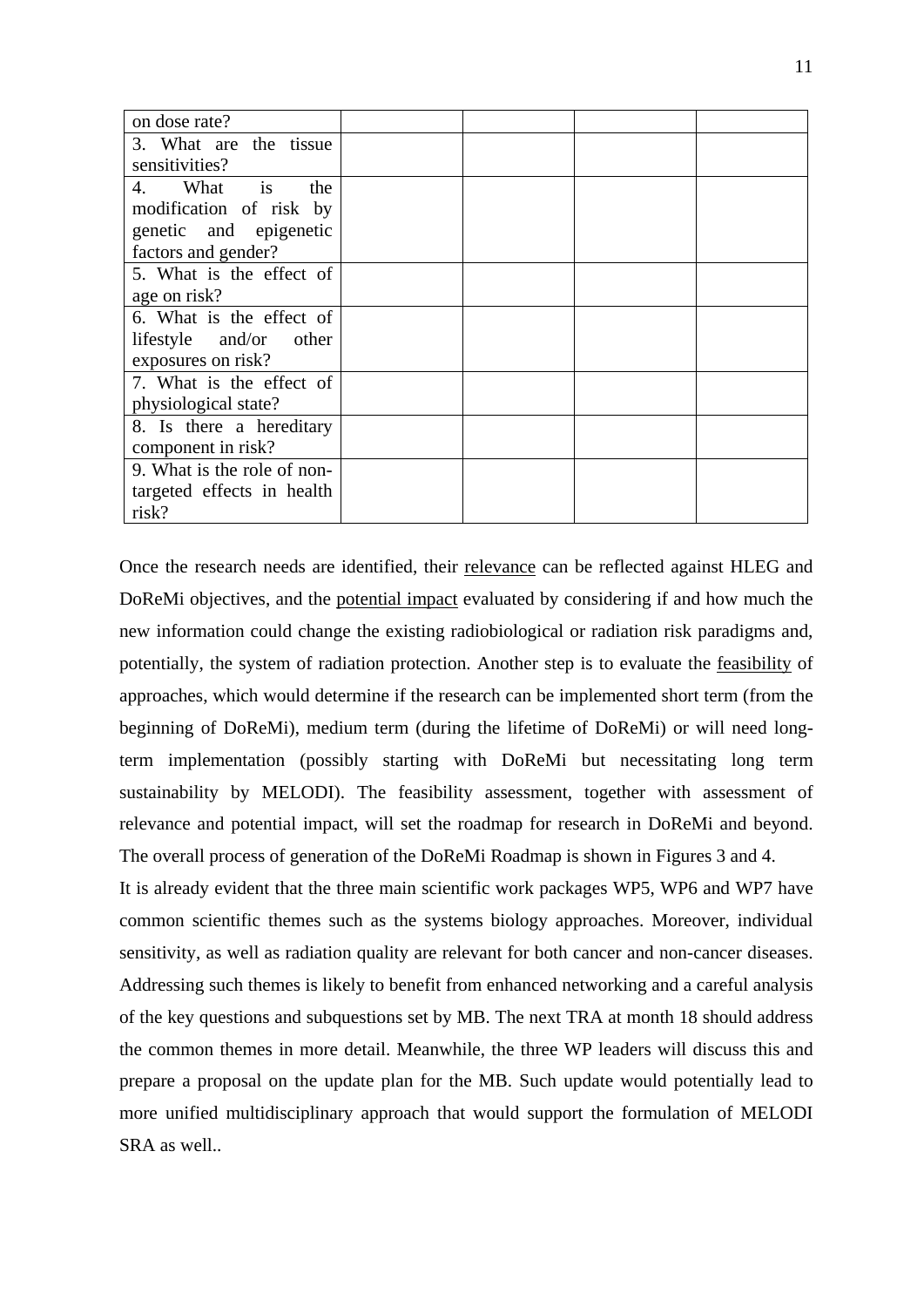DoReMi TRA process (1)



Figure 3: The process for the TRA starts with identification of key questions addressing risk of cancer and noncancer diseases and defining more detailed questions and research areas.



Figure 4: The process for the creation and updating of DoReMi TRA. Depending on the importance and feasibility, the projects are implemented short-term (in the beginning of DoReMi), medium-term (during the life-time of DoReMi) or long-term (possibly starting with DoReMi but implemented by MELODI).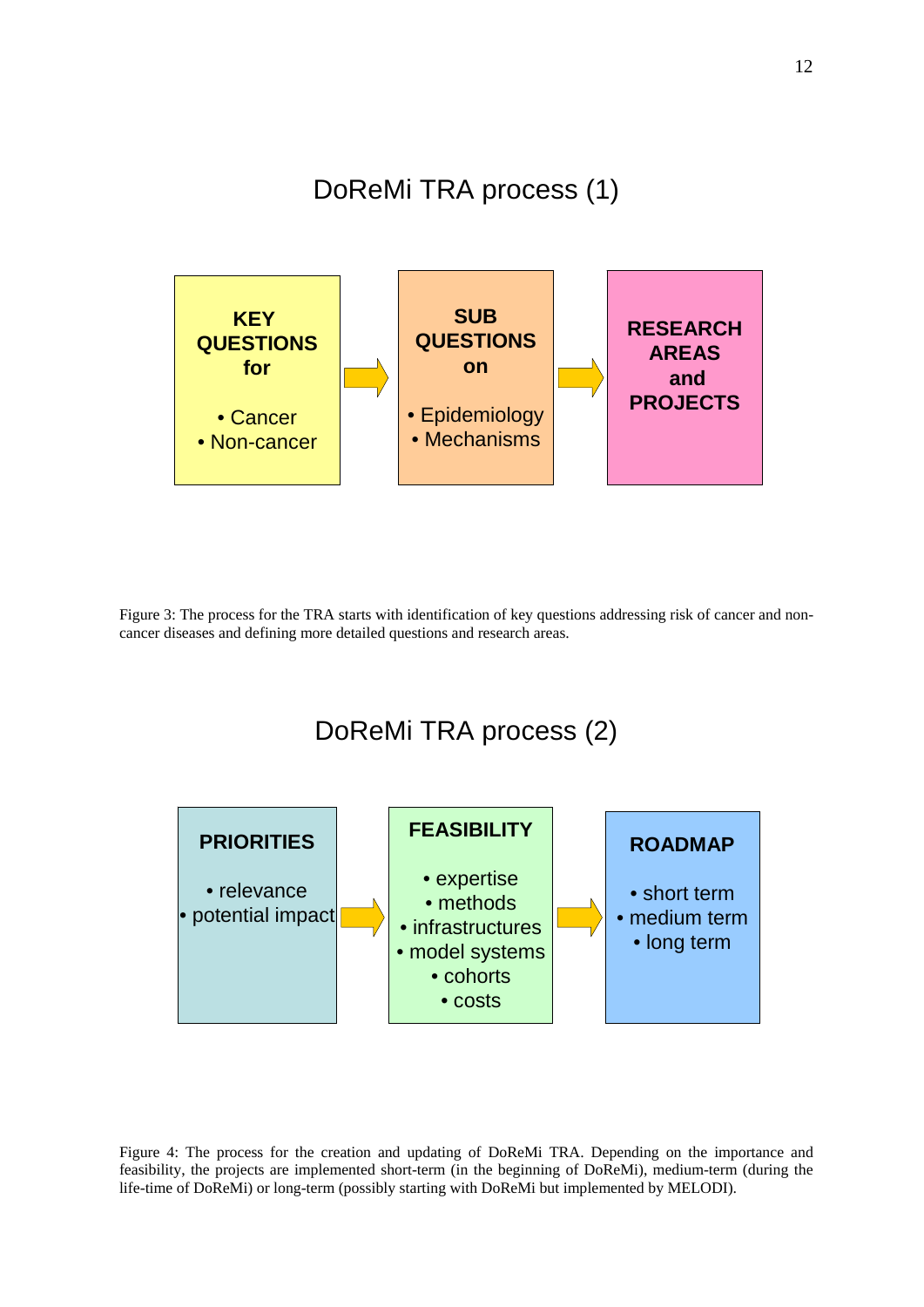Criteria for the evaluation of relevance, potential impact and feasibility of approaches are provided in Tables 2 and 3. In the first step (Table 2), ranking of approaches and projects according to the relevance and potential impact will be performed by providing a numerical score for each of the criteria. The high priority projects and approaches are then evaluated according to the feasibility, such as availability of expertise, technologies, infrastructures, experimental models and epidemiological cohorts as well as the estimated costs (Table 3). The feasibility analysis of high priority projects will set the foundation for a roadmap for low dose risk research in Europe.

Table 2. Evaluation form for prioritizing lines of research (relevance and potential impact). Total priority score of 8-10 is considered high priority, 6-7 medium priority and less than 5 low priority.

| <b>Topic number</b>                                                                                                                                                                                                                                                               |                              |                                                                                       |                                                                                                                                                                                                                                                                                                                                                                                                                       |
|-----------------------------------------------------------------------------------------------------------------------------------------------------------------------------------------------------------------------------------------------------------------------------------|------------------------------|---------------------------------------------------------------------------------------|-----------------------------------------------------------------------------------------------------------------------------------------------------------------------------------------------------------------------------------------------------------------------------------------------------------------------------------------------------------------------------------------------------------------------|
| Proposed project:                                                                                                                                                                                                                                                                 |                              |                                                                                       |                                                                                                                                                                                                                                                                                                                                                                                                                       |
|                                                                                                                                                                                                                                                                                   | <b>Evaluation and score:</b> | Scoring:                                                                              |                                                                                                                                                                                                                                                                                                                                                                                                                       |
| <b>Relevance:</b><br>- Is the project in line with<br>HLEG strategy and DoReMi<br>TRA:<br>- Relevance of the topic for<br>radiation protection;<br>- Repeating old or creating<br>new?<br>- Multidisciplinarity of<br>approach                                                    |                              | this knowledge is not needed<br>scope<br>objectives<br>relevant for human health risk | $1 = not$ at all in line with HLEG or DoReMi<br>strategy; does not bring new knowledge /<br>$2=$ relevant to high doses only; narrow<br>3= well supporting HLEG and DoReMi<br>$4=$ a strong societal demand; directly<br>$5$ = addressing a key strategic aim; a major                                                                                                                                                |
|                                                                                                                                                                                                                                                                                   | Score:                       | approach                                                                              | issue for radiation protection and low dose<br>risk; innovative, a new international                                                                                                                                                                                                                                                                                                                                  |
| <b>Potential impact:</b><br>- Prospects for improved<br>protection of citizens, workers<br>or patients;<br>- Addressing needs of<br>stakeholders:<br>- Applicability of the<br>knowledge to RP<br>- Change in paradigm?<br>- May change RP system?<br>- May change RP procedures? | Score:                       | $2=$ limited applicability to RP<br>impact<br>needs of stakeholders                   | $l =$ no impact on radiation biological or risk<br>paradigms or radiation protection system<br>$3=$ a limited public health question but very<br>important to a specific group; good<br>applicability to a specific RP question<br>$4=$ likely to change current paradigms in<br>human health risk; significant societal<br>$5$ = an important public health issue; large<br>potential impact on RP system, addresses |
| <b>PRIORITY SCORE</b>                                                                                                                                                                                                                                                             | <b>Total score:</b>          |                                                                                       |                                                                                                                                                                                                                                                                                                                                                                                                                       |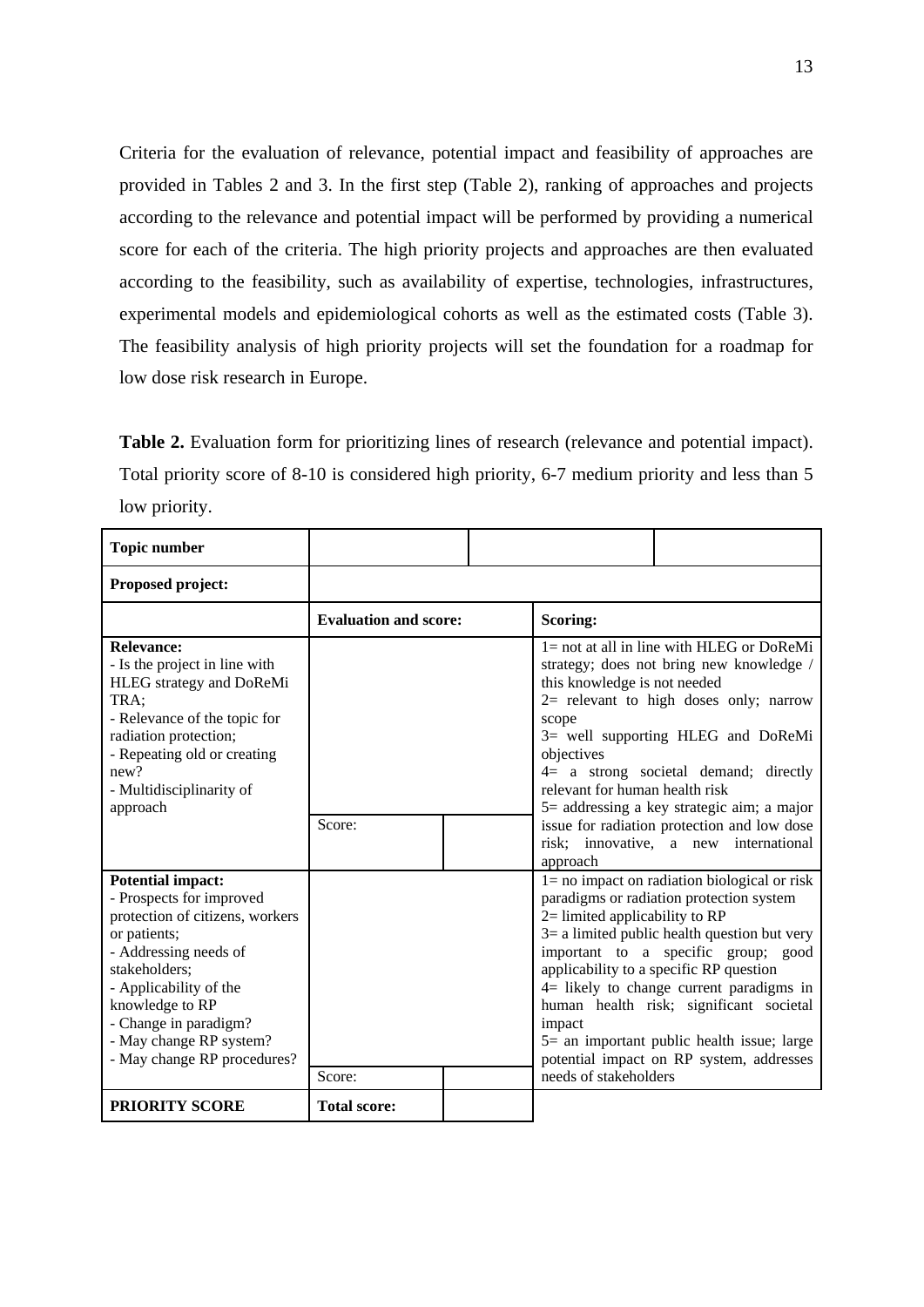# **Table 3. Preparing the DoReMi Roadmap**

Evaluation form for the assessing of feasibility of approaches in short term (total score 19- 24), medium term (total score 14-18) or long term (total score 13 or less).

| <b>Topic number</b>                                                                   |                              |                                                                                                                                                                                                                                                                                                                                                                                                                                      |
|---------------------------------------------------------------------------------------|------------------------------|--------------------------------------------------------------------------------------------------------------------------------------------------------------------------------------------------------------------------------------------------------------------------------------------------------------------------------------------------------------------------------------------------------------------------------------|
| Research area / project:                                                              |                              |                                                                                                                                                                                                                                                                                                                                                                                                                                      |
|                                                                                       | <b>Evaluation and score:</b> | Scoring:                                                                                                                                                                                                                                                                                                                                                                                                                             |
| <b>Availability of expertise:</b>                                                     | Score:                       | $l = not$ foreseen within 6 years<br>2= relevant expertise exists outside<br>DoReMi consortium but has not been<br>surveyed yet<br>$3$ = available in 2-3 years, networking has<br>not been started yet, no recruitment yet<br>4= most expertise is available within<br>DoReMi consortium and additional<br>contacts to outside experts have been<br>made<br>5= all necessary expertise is available<br>within the DoReMi consortium |
| <b>Availability of technologies</b><br>and methodologies:                             | Score:                       | $l = not$ foreseen within 6 years<br>$2$ = available in 2-3 years<br>$3=$ available in 2-3 years for feasibility<br>studies at moderate costs<br>$4$ = available now and costs for large scale<br>studies are modest<br>5= all necessary methodologies are<br>routinely available within DoReMi<br>consortium                                                                                                                        |
| Availability of<br>infrastructures:                                                   | Score:                       | $l = not$ foreseen in 6 years<br>2= relevant infrastructures are available<br>only outside Europe and access is limited<br>3= relevant infrastructures are available<br>outside Europe with good access<br>4= relevant infrastructures are available<br>in Europe<br>5= all necessary infrastructures<br>are<br>available within DoReMi consortium                                                                                   |
| <b>Availability of relevant</b><br>experimental models or<br>epidemiological cohorts: | Score:                       | $1 = not$ foreseen in 6 years<br>$2$ = relevant models could be developed or<br>cohorts identified in 6 years<br>$3$ = relevant models could be available in<br>2-3 years; suitable cohorts exist outside<br>Europe<br>4= relevant models / cohorts already exist<br>but outside DoReMi<br>5= relevant models / cohorts are readily<br>available within DoReMi                                                                       |
| Cost of proposed work                                                                 | Score:                       | $1 = \text{very high } (\text{&5ME})$<br>$2 = high (1-5ME)$<br>$3 =$ reasonable (200KE – 1ME)<br>$4 =$ low (<200 KE)                                                                                                                                                                                                                                                                                                                 |
| <b>ROADMAP SCORE</b>                                                                  | <b>Total score:</b>          |                                                                                                                                                                                                                                                                                                                                                                                                                                      |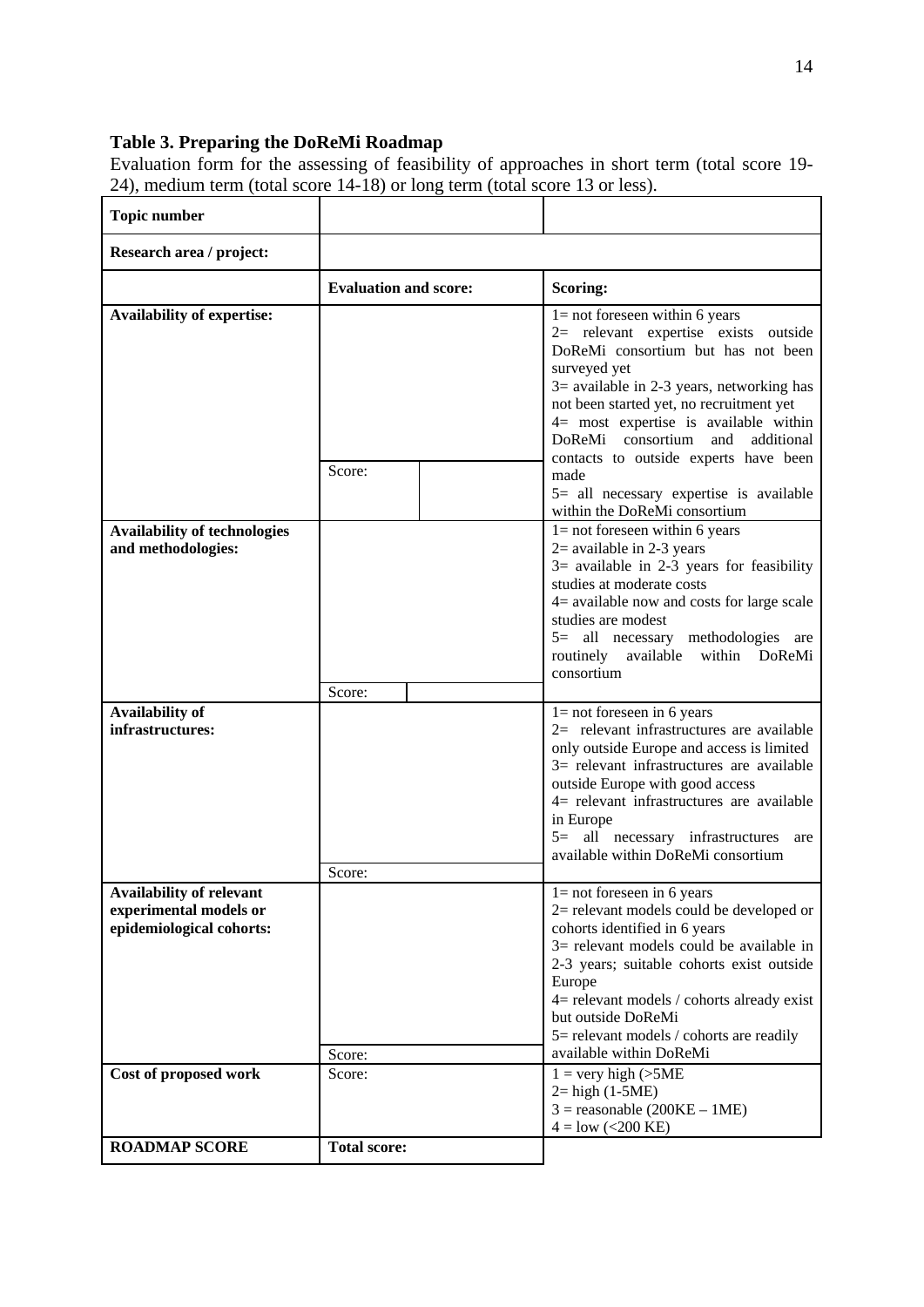# <span id="page-14-0"></span>**3.3 Schedule for TRA updating and implementation**

During the first project year, the methodology for the updating of the TRA will be tested and consolidated. The key questions are defined at month 6. The lists for more detailed subquestions addressing epidemiology and mechanisms will be developed by month 9. Testing the evaluation tools for priority setting and feasibility assessment will be carried out at month 10. The first version of the roadmap will be developed by month 12. The updating of the TRA will be carried out at months 18, 36, 54 and 72.

To implement the TRA, there will be one external call and one internal call per 18-month period so that the implementation (access of new partners and new RTD projects) will start at months 18, 36 and 54. The internal calls would be for integrative RTD between the consortium partners (old and newcomers). The different tasks and milestones of the externalplus-internal call are presented as Gantt chart 1. In addition to this major two-step RTD call, internal calls for access to infrastructures and for small feasibility projects may be arranged. The call plan for training will be prepared as part of Joint Plan for Spreading of Excellence by UNIPV. A more detailed description of the calls and the project evaluation by the EAB will be provided in the Call Plan (month 6).

Initiatives for the annual EC calls as well as nationally funded projects will be prepared in collaboration with MELODI. The complementarity of MELODI and DoReMi is illustrated in Figure 5.



Figure 5. MELODI platform and DoReMi Network of Excellence complement each other.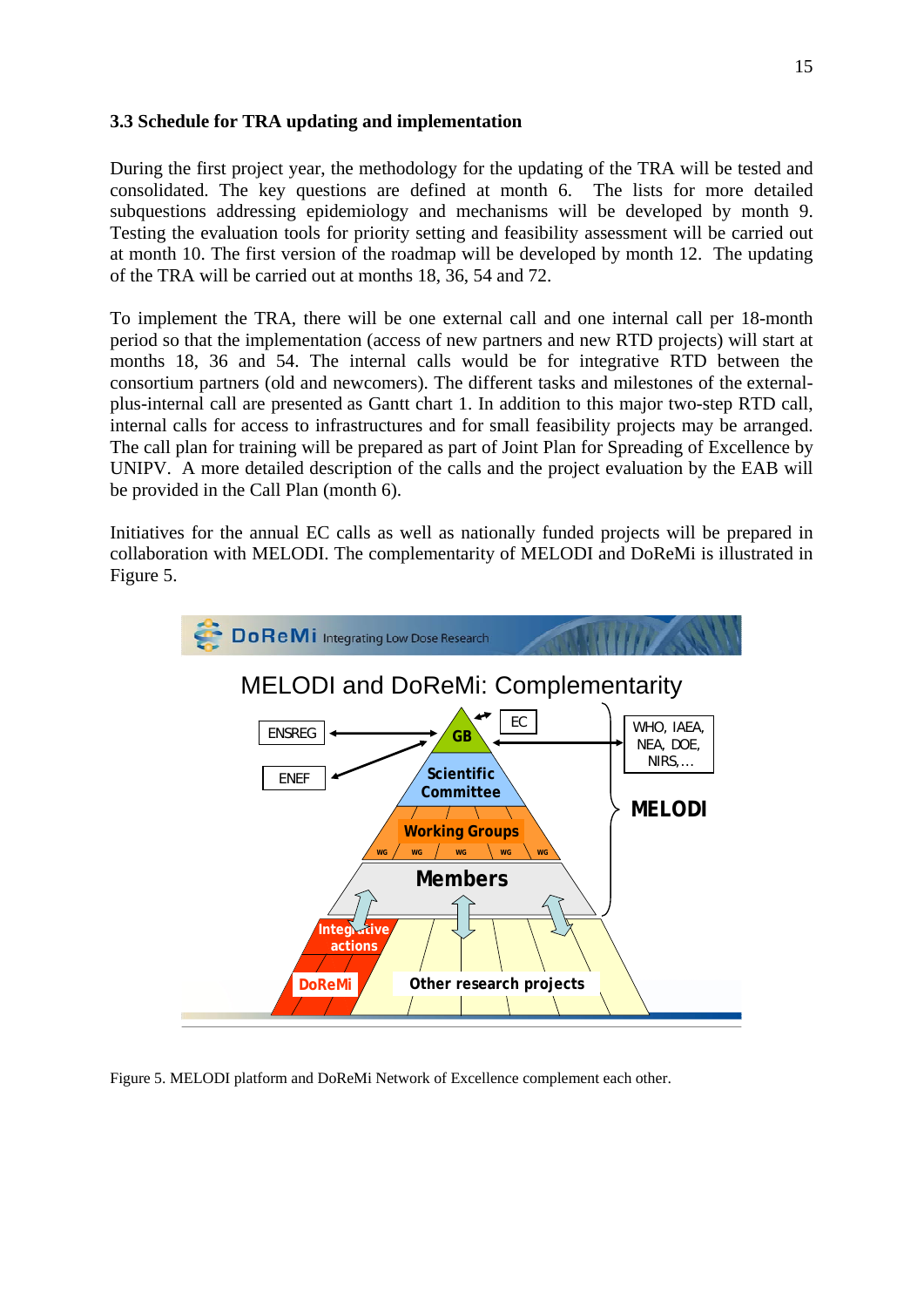| o | <b>Task Name</b>                                                       | <b>Start</b> | <b>Floke</b> |            | 39-300<br>04,999<br><b>Sex 2019</b><br><b>Min 2014</b><br>Ow SWI<br><b>Pain DOA</b><br>Just 2001<br>Aug Club Ad<br>Jan 200<br><b>UM DO 6</b><br>Air 209<br>May 20V<br>Jan 38/4<br>18 738 308<br>167 467<br>200 210 км/кл кл рекомен-<br><b>TIV MARNIE</b><br>800 812 12.12 12:12:00 17<br>97 491 237 301<br>62 452<br>63 433 393 273 34 404 414 364<br>18 88 488 228 228<br>27.6 4.7<br>s.<br>68 788<br>2018 2019<br>80 720<br>21 <sup>2</sup><br>84 | 104 108 366 |  |  |  |
|---|------------------------------------------------------------------------|--------------|--------------|------------|------------------------------------------------------------------------------------------------------------------------------------------------------------------------------------------------------------------------------------------------------------------------------------------------------------------------------------------------------------------------------------------------------------------------------------------------------|-------------|--|--|--|
|   | Preparations of Initial Draft Call<br>announcement                     | 15.6.2010    | 27.3910      | 16d        | Preparations of initial Draft Call announcement                                                                                                                                                                                                                                                                                                                                                                                                      |             |  |  |  |
|   | Milestone: Initial Draft Call<br>announcement to PO                    | 2,7,3010     | 27.3910      | Gd         | 2.7.2010                                                                                                                                                                                                                                                                                                                                                                                                                                             |             |  |  |  |
|   | Preparations of Full Call<br>announcement + budget                     | 5.7.3010     | 10.9.3010    |            | Preparations of Full Call announcement + budget                                                                                                                                                                                                                                                                                                                                                                                                      |             |  |  |  |
|   | Milestone: Full Call details to PO                                     | 10.9.2010    | 10.9.3010    | Gd         | 10.9.2010                                                                                                                                                                                                                                                                                                                                                                                                                                            |             |  |  |  |
|   | PO checking the Full Call details                                      | 11.9.201     | 20.9.30%     | 10d        | PO checking the Full Call details >                                                                                                                                                                                                                                                                                                                                                                                                                  |             |  |  |  |
|   | Milestone: PO approval for call                                        | 20.9.201     | 20.9.30%     | Gd         | 20.9.2010                                                                                                                                                                                                                                                                                                                                                                                                                                            |             |  |  |  |
|   | Call open                                                              | 22.9.2010    | 17.11.201    | 674        | Call openier                                                                                                                                                                                                                                                                                                                                                                                                                                         |             |  |  |  |
|   | Milestone: Call closes                                                 | 17.11.201    | 17.11.201    | Gd         | 17.11.2010                                                                                                                                                                                                                                                                                                                                                                                                                                           |             |  |  |  |
|   | Evaluations                                                            | 18.11.201    | 1.12.3010    | 144        | Evaluations <sup>t</sup>                                                                                                                                                                                                                                                                                                                                                                                                                             |             |  |  |  |
|   | Milestone: Evaluations completed                                       | 2.12.2010    | 2.12.3010    | Gd         | 2.12.2010                                                                                                                                                                                                                                                                                                                                                                                                                                            |             |  |  |  |
|   | Coordinator prepares evaluation report 2122010                         |              | 10:12.2010   | <b>Skd</b> | Coordinator prepares evaluation report                                                                                                                                                                                                                                                                                                                                                                                                               |             |  |  |  |
|   | MB checks the evaluation report                                        | 11.12.201    | 18:12:20     | thd.       | MB checks the evaluation report                                                                                                                                                                                                                                                                                                                                                                                                                      |             |  |  |  |
|   | Milestone: Evaluation report approved<br>by MB to PO                   | 17.12.2010   | 17.12.2010   | <b>Gd</b>  | 17.12.2010                                                                                                                                                                                                                                                                                                                                                                                                                                           |             |  |  |  |
|   | PO checking evaluation report and call<br>outcome                      | 20.12.201    | 72.3011      | <b>GOd</b> | PO checking evaluation report and call outcome                                                                                                                                                                                                                                                                                                                                                                                                       |             |  |  |  |
|   | Milestone: PO approves the call<br>outcome                             | 7.2.3011     | 7:2:3011     | Gd         | 7.2.2011                                                                                                                                                                                                                                                                                                                                                                                                                                             |             |  |  |  |
|   | New beneficiaries and Coordinator<br>prepare documentation for joining | 8.2.3011     | 20.6.3011    | 125d       | New beneficiaries and Coordinator prepare documentation for joining                                                                                                                                                                                                                                                                                                                                                                                  |             |  |  |  |
|   | Milestone: New beneficiaries join the<br>consortium (retrospectively)  | 1.5301       | 13.301       | <b>Gd</b>  | $1.3.2011 +$                                                                                                                                                                                                                                                                                                                                                                                                                                         |             |  |  |  |
|   | internal call preparations                                             | 1.5.3011     | \$1.5.2011   | 314        | Internal call preparations                                                                                                                                                                                                                                                                                                                                                                                                                           |             |  |  |  |
|   | Milestone: Internal call opens                                         | 1.4.3011     | 14.2011      | 0d         | 1.4.2011                                                                                                                                                                                                                                                                                                                                                                                                                                             |             |  |  |  |
|   | internal call open                                                     | 1.4.3011     | 45.3011      | 344        | internal call open <sup>1</sup>                                                                                                                                                                                                                                                                                                                                                                                                                      |             |  |  |  |
|   | Milestone: Internal call closes                                        | 4.5.3611     | 45.3911      | Gd         | 4.5.2011 0                                                                                                                                                                                                                                                                                                                                                                                                                                           |             |  |  |  |
|   | internal call evaluations                                              | 5.5.3011     | 19.5.3011    | 144        | Internal call evaluationship                                                                                                                                                                                                                                                                                                                                                                                                                         |             |  |  |  |
|   | Milestone: Evaluations completed                                       | 19.5.2011    | 19.5.301     | Gd         | 18.5.2011                                                                                                                                                                                                                                                                                                                                                                                                                                            |             |  |  |  |
|   | MB checking the internal call outcome                                  | 19.5.2011    | 26.6.201     | 7d         | MB checking the internal call outcomeby                                                                                                                                                                                                                                                                                                                                                                                                              |             |  |  |  |
|   | Milestone: MB approval for the internal<br>call                        | 26.5.2011    | 26.5.3011    | Gd         | 26.5.2011                                                                                                                                                                                                                                                                                                                                                                                                                                            |             |  |  |  |
|   | DoW updated                                                            | 27.5.201     | 10.6.3011    | 15d        | DoW updated <sup>by</sup>                                                                                                                                                                                                                                                                                                                                                                                                                            |             |  |  |  |
|   | Milestone: Updated DoW approved by<br><b>MB</b>                        | 10.6.2011    | 10.6.3011    | <b>Gd</b>  | 10.6.2011                                                                                                                                                                                                                                                                                                                                                                                                                                            |             |  |  |  |
|   | Request for amendment finalised                                        | 11.6.201     | 20.6.2011    | 10d        | Request for amendment finalised                                                                                                                                                                                                                                                                                                                                                                                                                      |             |  |  |  |
|   | Milestone: Request for amendment<br>sent to EC                         | 20.6.2011    | 20.6.301     | <b>Gd</b>  | 20.6.2011 $\blacklozenge$                                                                                                                                                                                                                                                                                                                                                                                                                            |             |  |  |  |
|   | New tasks start 1.7.2011 (new 18-<br>months period)                    | 1.7.3011     | 17.3011      | 1d         | New tasks start 1.7.2011 (new 18-months period) of                                                                                                                                                                                                                                                                                                                                                                                                   |             |  |  |  |

# **Gannt chart 1: Sequence of steps for the implementation of competitive calls and linked internal calls**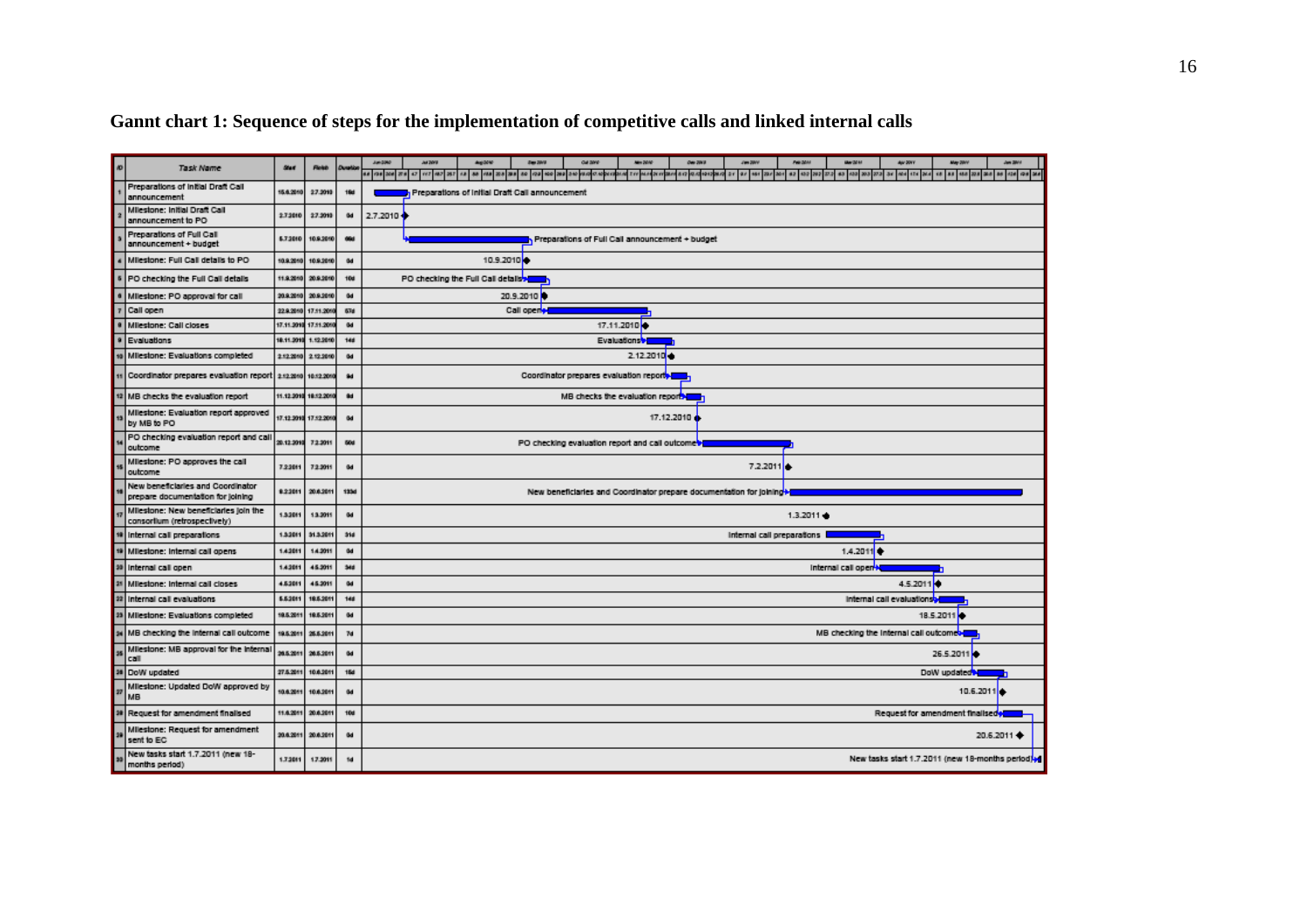#### <span id="page-16-0"></span>**4 Transitional Research Agenda**

#### **4.1 Basic Research Issues**

For individuals and human populations, exposures to ionizing radiation (IR) are unavoidable. With rare exceptions (e.g. the Hiroshima and Nagasaki atomic bombings, Chernobyl…), human exposures to IR are mostly due to natural radiation (radon, terrestrial and cosmic radiations), medical (diagnosis and therapy) and/or industrial activities (nuclear power plants etc.). Reports on the occurrence of cancers due to occupational exposures and due to environmental contamination such as that from the production of plutonium for nuclear weapons have alerted the public that not only exposures to high doses but also exposures to lower dose radiation may be harmful and cause human health risks. As already pointed out by the High Level Expert Group (HLEG), the risks from high IR doses are already well established, whereas this is not the case for low IR doses where still many uncertainties exist.

As far as the research themes are concerned, in recent years, it has been shown that radiation effects can be observed in living systems already at low (100 mGy) and very low (<10 mGy) doses and dose rates (< 100 mGy/h) of low LET radiation. For high LET radiations, dose and dose-rates of interest are clearly lower, e.g. for alpha radiation by an order of magnitude. It is as yet unclear to what extent these effects are detrimental to health and related to defined pathologies in animals or human beings. Furthermore, radiation qualities as well as environmental, developmental and genetic factors serve to modulate short and long term health impact of such exposures.

Epidemiological studies are to varying extents limited by their statistical power to evaluate human health risks at radiation doses much below 100 mSv. Studies of the fundamental mechanisms involved in biologically relevant low dose responses and appropriate model systems are thus necessary to address existing uncertainties, to get a better understanding of low dose radiation effects and to define potential human health risks of low radiation exposures. For radiation protection and societal purposes, it will be of particular importance to define any possible borderlines between non pathological and pathological radiation responses.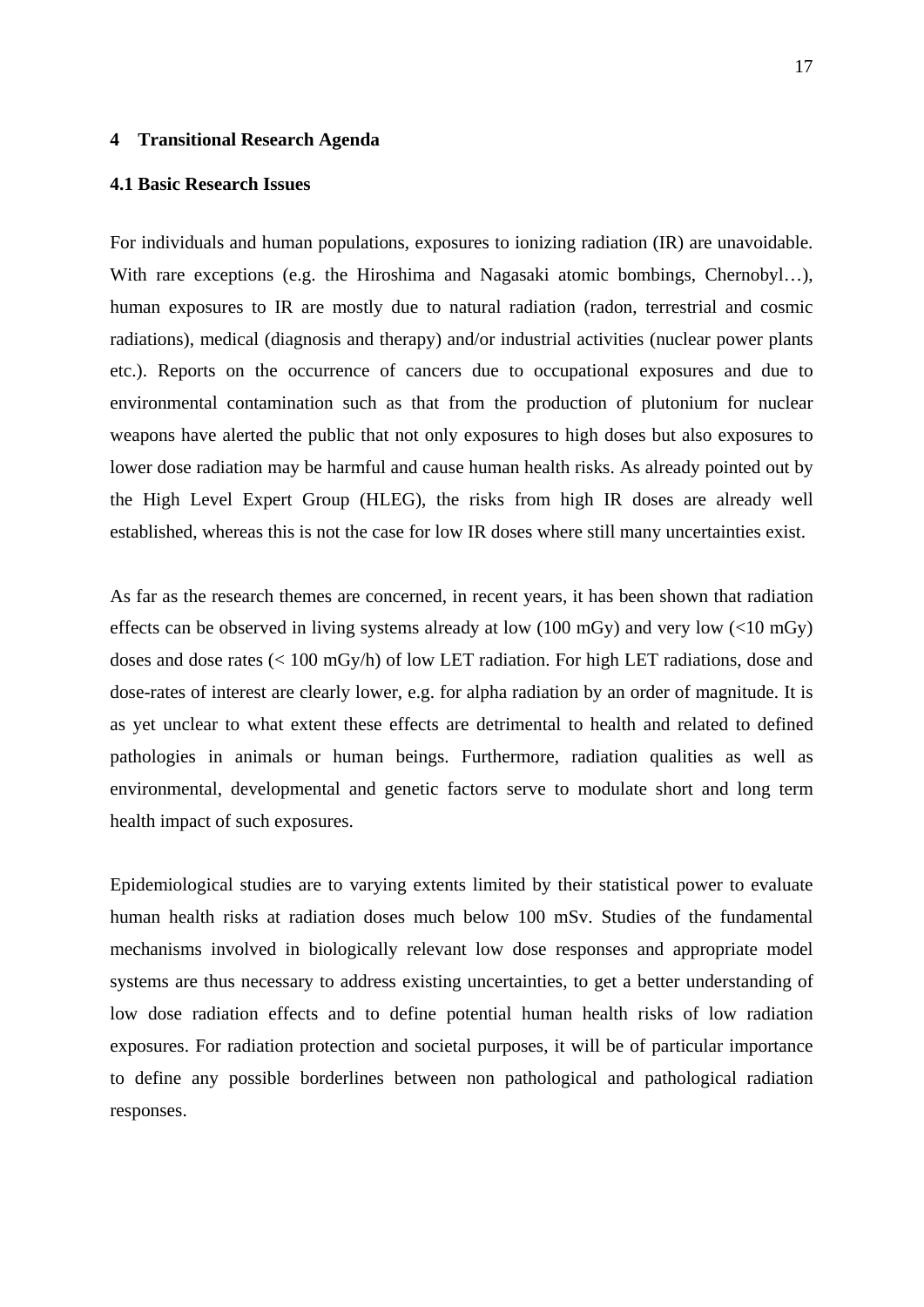<span id="page-17-0"></span>DoReMi (in line with MELODI) intends to put special emphasis on **integrated** and well coordinated studies combining mechanistic (molecular, cellular *in vitro* and *in vivo),* human health related (epidemiological) and mathematical modelling approaches. In the long run, the systems biology as well as the molecular epidemiology approach are recognized as important factors of integration in the DoReMi project but also to promote radiation protection issues.

### **4.2 The response of DoReMi to the 6 key research issues identified by HLEG**

Three scientific work packages (WP5, WP6 and WP7) have been established in DoReMi in order to address the key research areas (shape of dose response, individual sensitivities, noncancer effects) and cross cutting issues identified (radiation quality, internal emitters and tissue sensitivity) by HLEG (see Introduction). In addition, two work packages treat the related issues of education and training (WP3) and infrastructures (WP4). The objectives and actual tasks of each WP have been described in DoReMi Annex I.

Obviously, in the time-frame allotted DoReMi cannot cope with all important low dose research issues at the same time. Thus, the TRA of DoReMi should be taken as an important starting point attempting to outline the most urgent and the most feasible research lines to be considered to obtain relevant results and further scientific progress in this research domain and also to scope new calls directly supporting multidisciplinary and integrated low dose research in Europe. Regular updating of the TRA (at least every 18 months) will ensure effective evolution of the projected research lines, reconsideration of projected time schedules, inclusion of new forthcoming approaches and adjustments to incorporate significant research developments.

#### *4.2.1 Shape of dose response and tissue sensitivities for cancer (WP5)*

From the outset DoReMi WP5 was established to address the scientific question: What is the general shape of the dose-response for radiation-induced cancer and to what extent do dose response relationships depend upon tissue (tumour) type? To answer this question the main aims can be defined as the following:

- 1. To improve knowledge of low dose cancer risk in humans
- 2. To improve risk projection models based on knowledge of processes that drive carcinogenesis.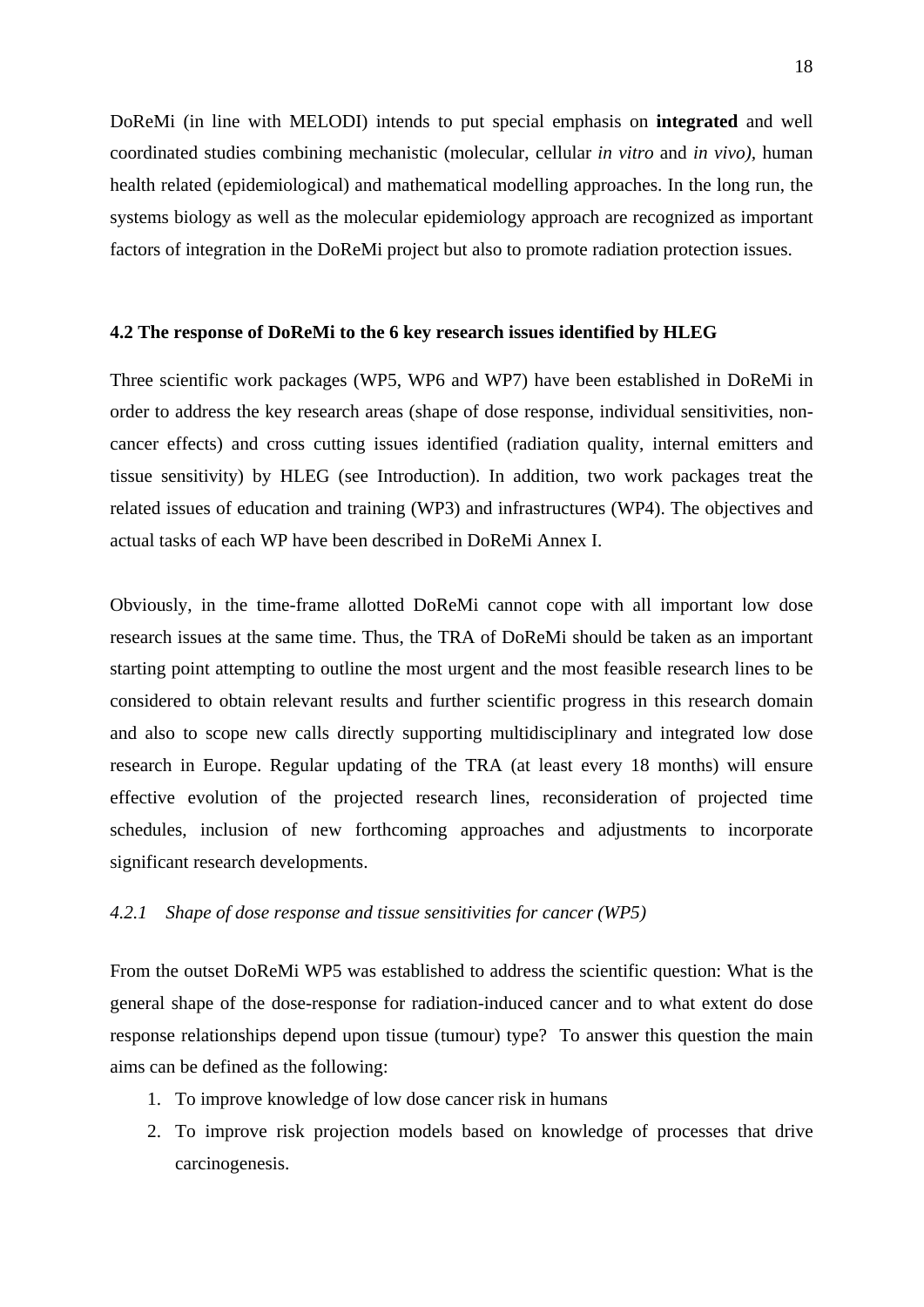The current approach used in radiation protection holds that (1) Risk estimates are firmly based on human population studies which provide evidence of cancer risk after acute exposure with doses in the order of 100 mSv (effective dose, A-bomb survivor studies) and at 10mSv *in utero* (UK *in utero* diagnostic radiation/childhood cancer studies) (2) cancer risks follow a linear relationship with dose and the mechanisms involved are at all doses similar (3) there are no thresholds below which the linear assumption no longer holds (4) weighing factors ( $w_R$  and  $w_T$  values) are employed to estimate effects of doses of different radiations to different tissues (5) dose-rate effects are approximately taken into account by application of the dose and dose-rate effectiveness factor (DDREF with a value of 2 as currently recommended by ICRP), (6) the impact of non-targeted effects if they operate will be incorporated into epidemiologically based risk estimates. Although there is now epidemiological evidence for an increase in cancer risk after low-dose-rate exposures with doses in the order of 100 mSv, the dependence of the risk on cancer site and type, age at exposure, age attained, dose, dose rate and other factors remains unclear. Further, among humans compelling direct evidence is missing for the assumptions (2)-(6) made for radiation protection.

As already pointed out by the HLEG group, the question is whether the actual scientific basis of these radiation protection issues can be improved by decreasing existing uncertainties through a better understanding of the mechanisms involved.

To achieve the above mentioned aims, a profound understanding of the biophysical interactions of radiation with biological targets, molecular mechanisms of carcinogenesis in humans (including proteomic, metabolomic, physiological responses that can be combined in systems biology approaches) and intra- and intercellular signalling mechanisms as well as the role of specific cell types (including stem cells) and the influence of genetic variability and predisposition (see WP6) is essential. Knowledge of the molecular mechanisms involved and the corresponding development of suitable biomarkers should also provide a new and more solid basis for interpreting low dose epidemiological data.

Defined animal models should allow confirmation of the relevance of these molecular approaches at the level of whole organisms.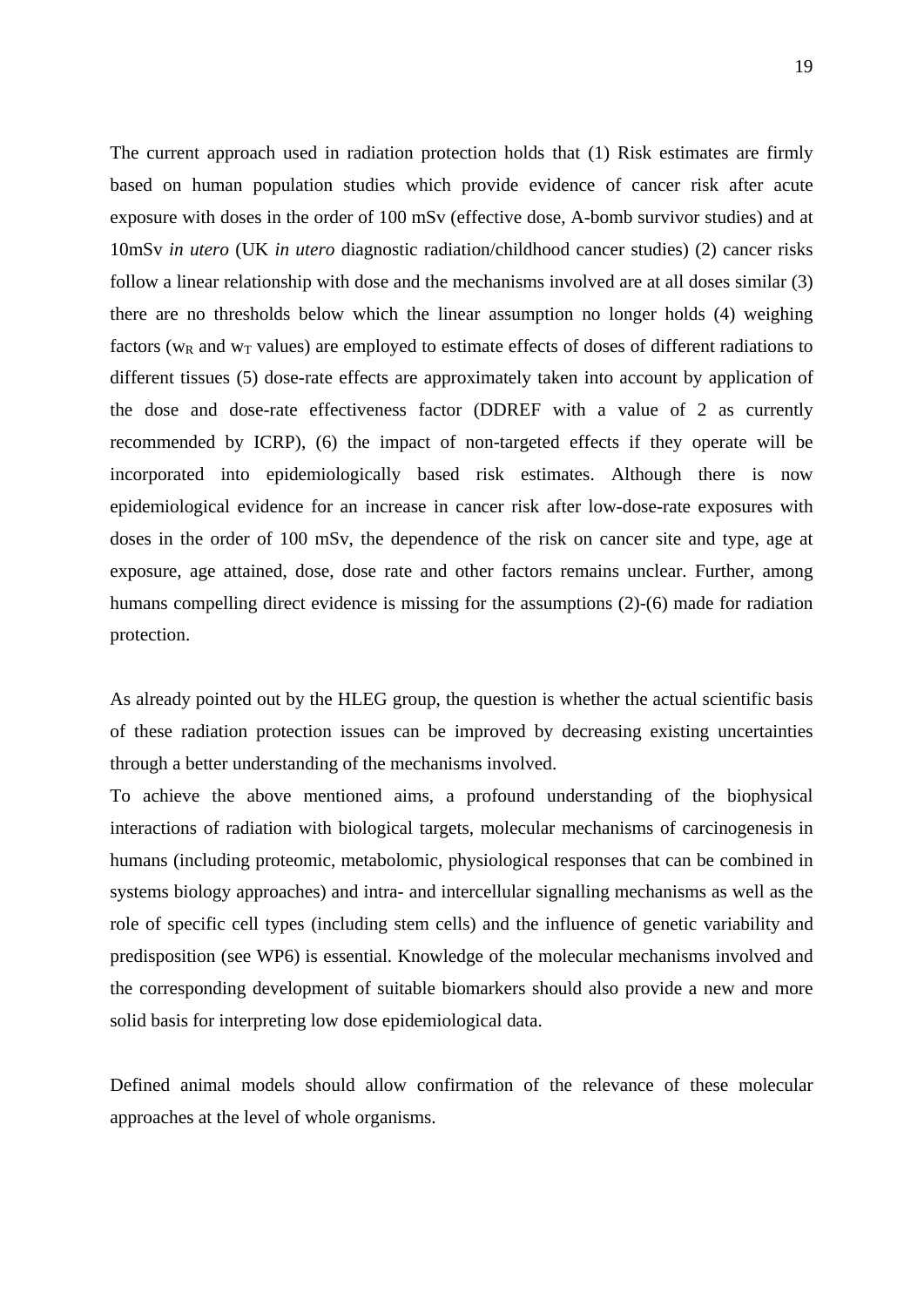The following **priorities concerning research on the shape of dose-response curve for cancer** have been identified and included in the WP5 work plan:

- 1. In order to get an answer to the question "are processes underlying or contributing to radiation-induced carcinogenesis uniform over the entire dose range" an examination of cellular stress responses in fibroblasts and stem cells and possible phase shifts in responses (or non- linear responses) over a wide dose range has been initiated (WP 5 Task 5.1). We can foresee that this task could be extended to include new endpoints all of which require a rationale for contributing to carcinogenesis in humans and also to consider high-LET radiation/radiation quality dependence.
- 2. To find out whether non-targeted and systemic processes (inflammation, immune function) contribute to radiation-induced carcinogenesis, non-targeted phenomena are foreseen to be examined in cellular 3-D tissue and in vivo models (WP5 Task 5. 2). Initial activity focuses on discussion and consideration of NOTE outputs and conclusions. An external call to establish research activity in this area more firmly in the network is foreseen after a workshop planned for June 2010 to identify the priorities. Studies on immune response and inflammation will be of relevance to WP7 also.
- 3. In order to provide quantitative data to develop and test biologically realistic mathematical models of risk projection, studies of pre-neoplastic development have been started. These studies aim to identify the key events that convert normal cells into tumour cells, initially using a mouse model of radiation leukaemogenesis (WP 5 Task 5.3). Future work on a solid cancer system is anticipated along with continuation of leukaemia studies. Such work may also be expected to identify potential biomarkers of exposure, risk or susceptibility (see WP6) that could be of use in future molecular/biomarker epidemiological studies (see WP6 Task 6.1)
- 4. To prepare integration of mechanistic studies in the evaluation of epidemiological data, in Task 5.4 feasibility studies are being performed on intercellular communication, lung cancer after incorporation of alpha emitters and the analysis of data from the UK National Registry on Radiation Workers with models of carcinogenesis.
- 5. To assess the health risk from internal emitters on the basis of a combination of epidemiological and experimental approaches (WP5 Task 5.5). Similar to task 5.2 initial work will focus on discussions to establish the best design and approach of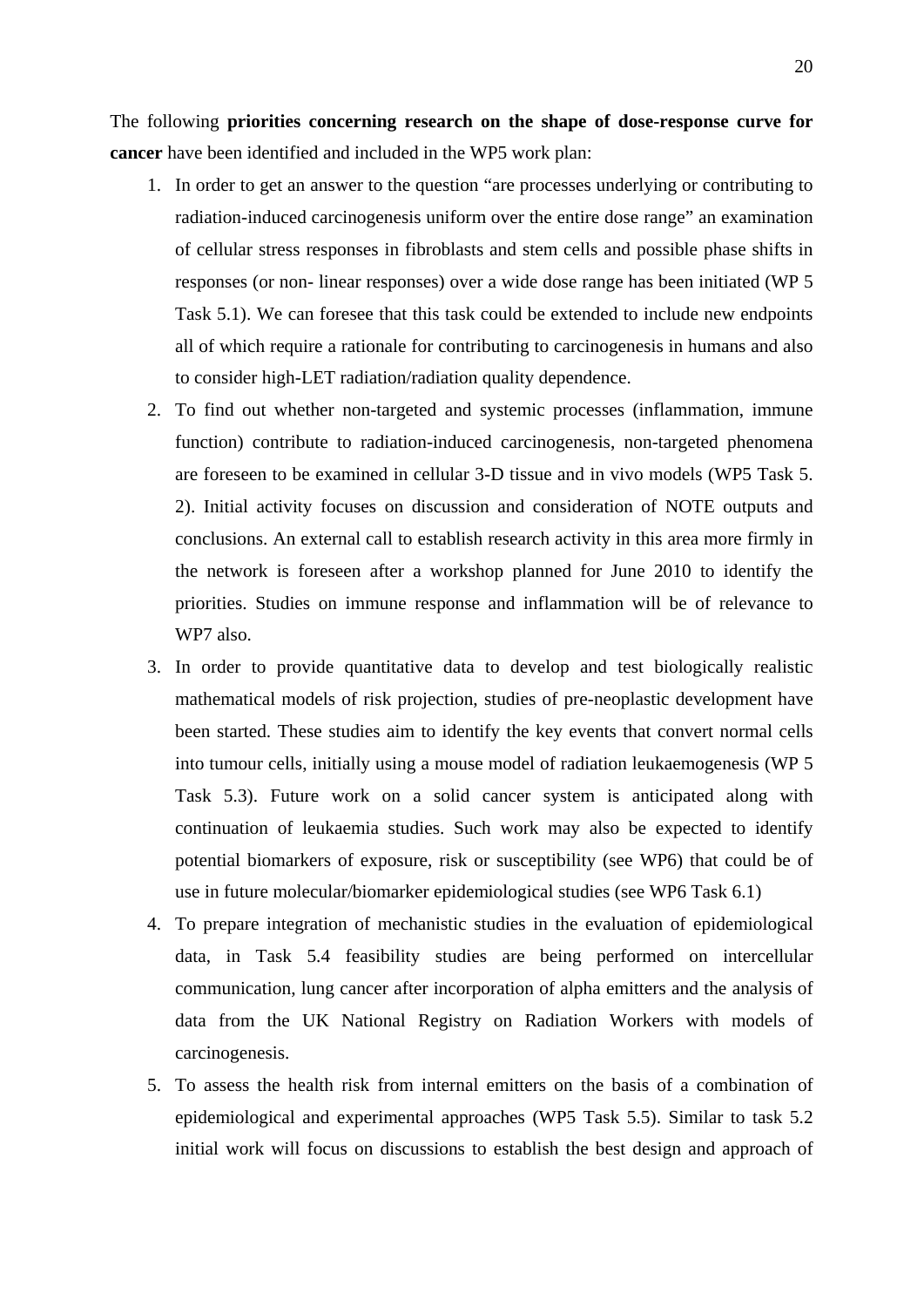such a study, followed by a call in 2011 to bring the required expertise and resources into the NOE.

#### **Anticipated additions to the WP5 work plan**

Some of the tasks already underway anticipate the need to include new resources and areas of expertise into DoReMi, especially in tasks 5.2 and 5.5. But there is likely to be a sound rationale for expanding and developing all tasks 5.1-5.5

In addition three areas ripe for development within the timeframe of DoReMi have been identified:

- 1. In order to investigate the likely important role of stem cells in carcinogenesis the mechanisms of radiation responses of various types of stem cells is foreseen as a timely and important development.
- 2. In order to answer the question whether specific DNA damages (types and distribution of damages) and cellular responses (intra- and intercellular signaling, genetic and physiological responses) are induced by radiations of different qualities there is a need to examine the particular biophysical interactions of radiation with cellular targets, the induction and processing/repair of damage involved at different dose levels and dose-rates in human cells possibly differing in genetic cancer predisposition and repair capacity (see WP6). Workshops are planned to give these two issues (radiation quality and cancer predisposition) more detailed consideration before defining the topic for a call and most appropriate endpoints and biological systems to employ.
- 3. Integrated studies can already be anticipated in the 100 mSv order of dose including measurements of genomic instability in members of large radioepidemiological cohorts and integration of the mechanistic results in models of carcinogenesis for the evaluation of organ/tissue specific cancer mortality or incidence in these cohorts. This is likely to be funded through the recent EC EURATOM call through the EpiRadBio project, and if such funding is secured DoReMi will seek to enter into a Memorandum of Understanding with EpiRadBio.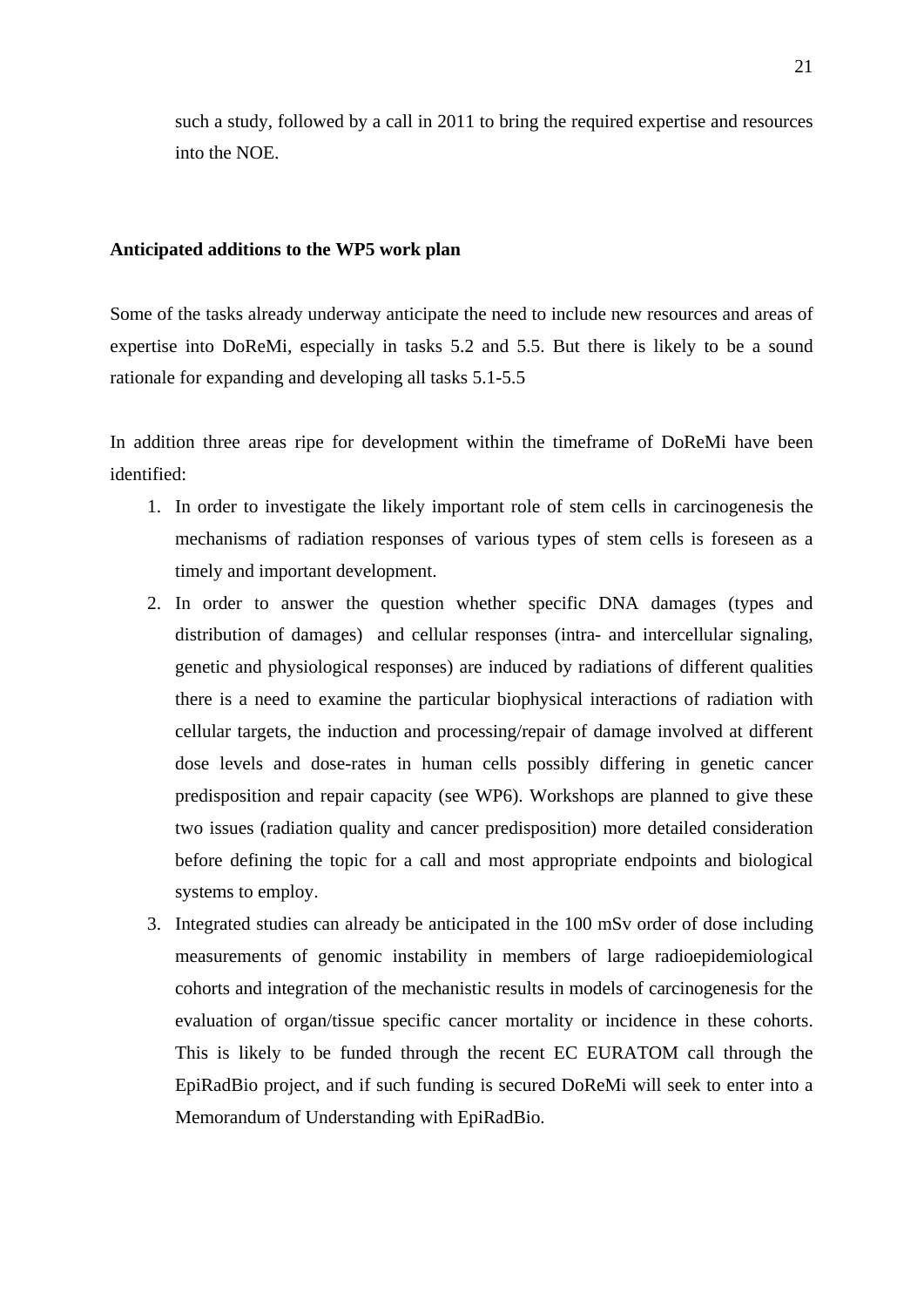The main goal of this WP is thus to improve knowledge on low dose/low dose-rate cancer risk in humans and low dose/low dose rate risk projection models, also as a function of radiation quality, based on knowledge of the mechanisms and processes that drive radiation-induced carcinogenesis.

## **Longer term developments**

It is of course more difficult to predict longer term developments and so anticipate future research directions. However, DoReMi partners have identified the following as being strong candidates for future multidisciplinary research initiatives:

- 1. Much experimental work has the potential to identify novel biomarkers of radiation exposure or effect (cancer risk). Consideration needs to be given to establishing suitability powered molecular/biomarker epidemiological studies to establish the value of these markers. A future large study can be envisaged that incorporates:
	- o a high standard of radiation dosimetry
	- o a high degree of attributability of cancers observed to radiation
	- o appropriate and ethical sampling and storage of biological materials.

In principle, improved quantitative biomarkers of radiation exposure could be of value in providing sufficiently robust dosimetry in existing cohorts where reliable dosimetric data are not available. In addition to biomarker approaches the application of recent and developing 'Next generation' (or 'deep') sequencing methods is predicted to be valuable. These approaches could reveal signatures of radiation exposure (and even attributability) that would be of tremendous value in future studies and approaches.

- 2. Further understanding of stem cell biology and the ability to reprogram cells is likely to impact on future priorities. This area should be kept under review.
- 3. Advances in imaging at the cellular, molecular and atomic scale could provide powerful new tools to study, inter alia, DNA and cellular lesions directly, damage response processes in real time, genetic, epigenetic factors and other events (stem cell differentiation.etc.) that drive radiation tumorigenesis in real time *in vivo*. All such technical advances have the potential to move radiation cancer risk research forward significantly. Again these areas should be kept under review and appropriate applications considered.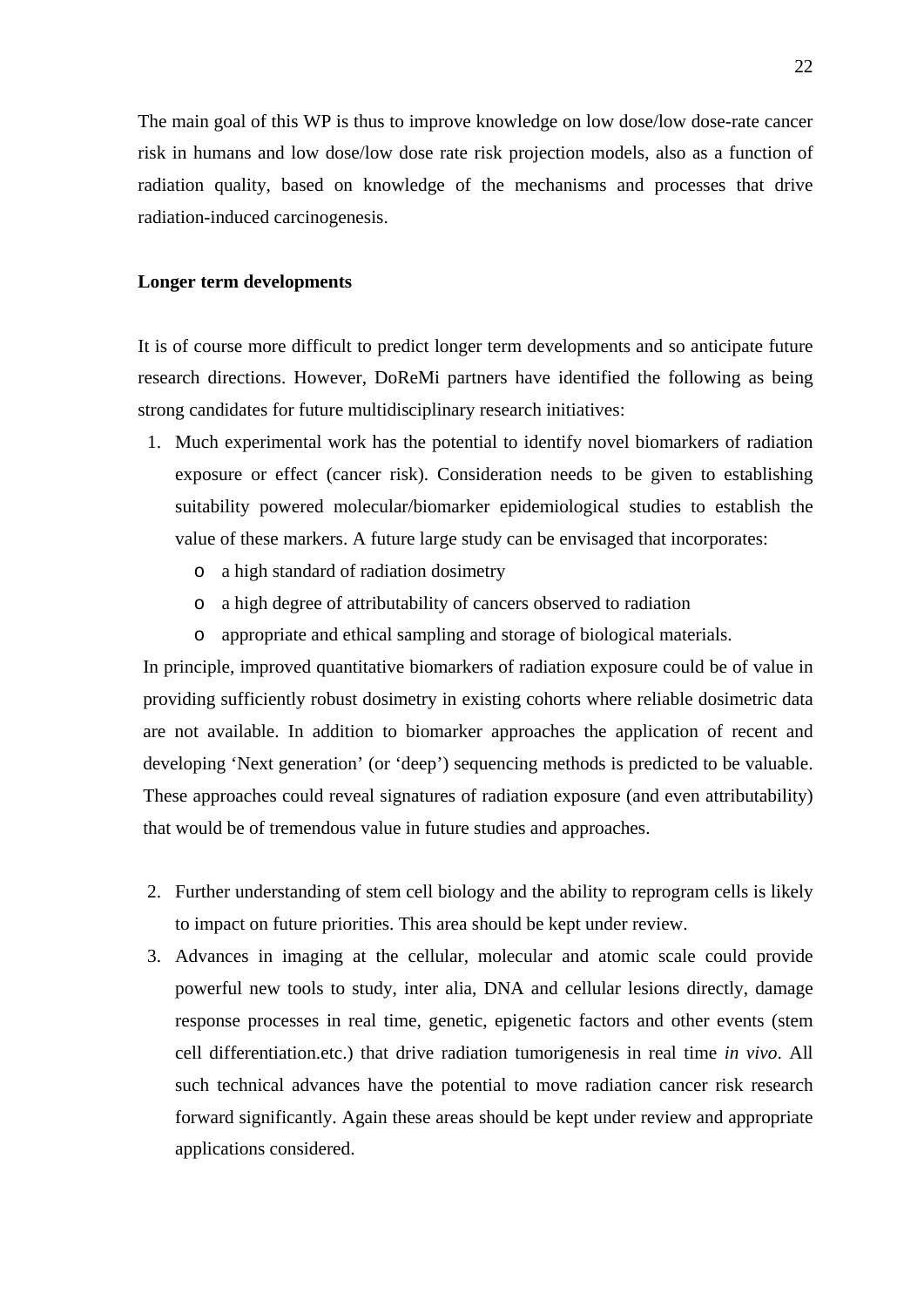<span id="page-22-0"></span>4. Integration of systems biology in models of carcinogenesis to evaluate radioepidemiological data on cancer in order to achieve an extrapolation of risk assessment to doses in the order of 10 mSv.

#### *4.2.2 Individual variability in cancer risk (WP6)*

WP6 was set up in DoReMi to find answers, taking into account the results of WP7 concerning non-cancer effects, to the question "Does individual variability significantly affect low dose radiation and radiation quality responses such as the induction of cancer and noncancer diseases?" To achieve this it is thought that a profound molecular inventory of genes and proteins is needed that are influencing low dose radiation responses, and, in particular, radiation sensitivity, radiation-induced cancers and non- cancerous diseases. In this way, also mechanisms and factors involved in one or the other phenomenon may be identified. Intimate knowledge on genes and genetic polymorphisms (i.e. DNA repair genes, cell cycle checkpoint genes, oncogenes, genes controlling DNA and general metabolism, hormonal and immune responses etc.) should help to define their role in low dose radiation responses. Relevant genes and polymorphisms identified can be employed in newly designed epidemiological studies (with access to biological, i.e. blood, tissue samples) to define sensitive subpopulations in the cohort and possible specific effects of confounding factors (sex, age, lifestyle, reproductive factors, concomitant exposure to chemical and different types of physical agents, and other factors affecting the response (age, gender, radiation quality). In line with this line of research, new genes and polymorphisms have been recently described that are related to cancer predisposition and/or radiation sensitivity (and this may also apply to non-cancer diseases).

Furthermore, it is the aim of WP6 to explore the question "What is the importance of individual radiation sensitivity for acute versus chronic or fractionated radiation exposures with regard to the induction of carcinogenic or non-cancer effects?" For this latter research line, defined animal models should allow confirmation of the relevance of these molecular approaches on the level of whole organisms.

The main goal is thus to quantify how the sensitivity of individuals to (late) health effects depends on gender, age, genetic and epigenetic factors, lifestyle and co-exposures to other agents. The use of suitable biomarkers in molecular epidemiological studies could help to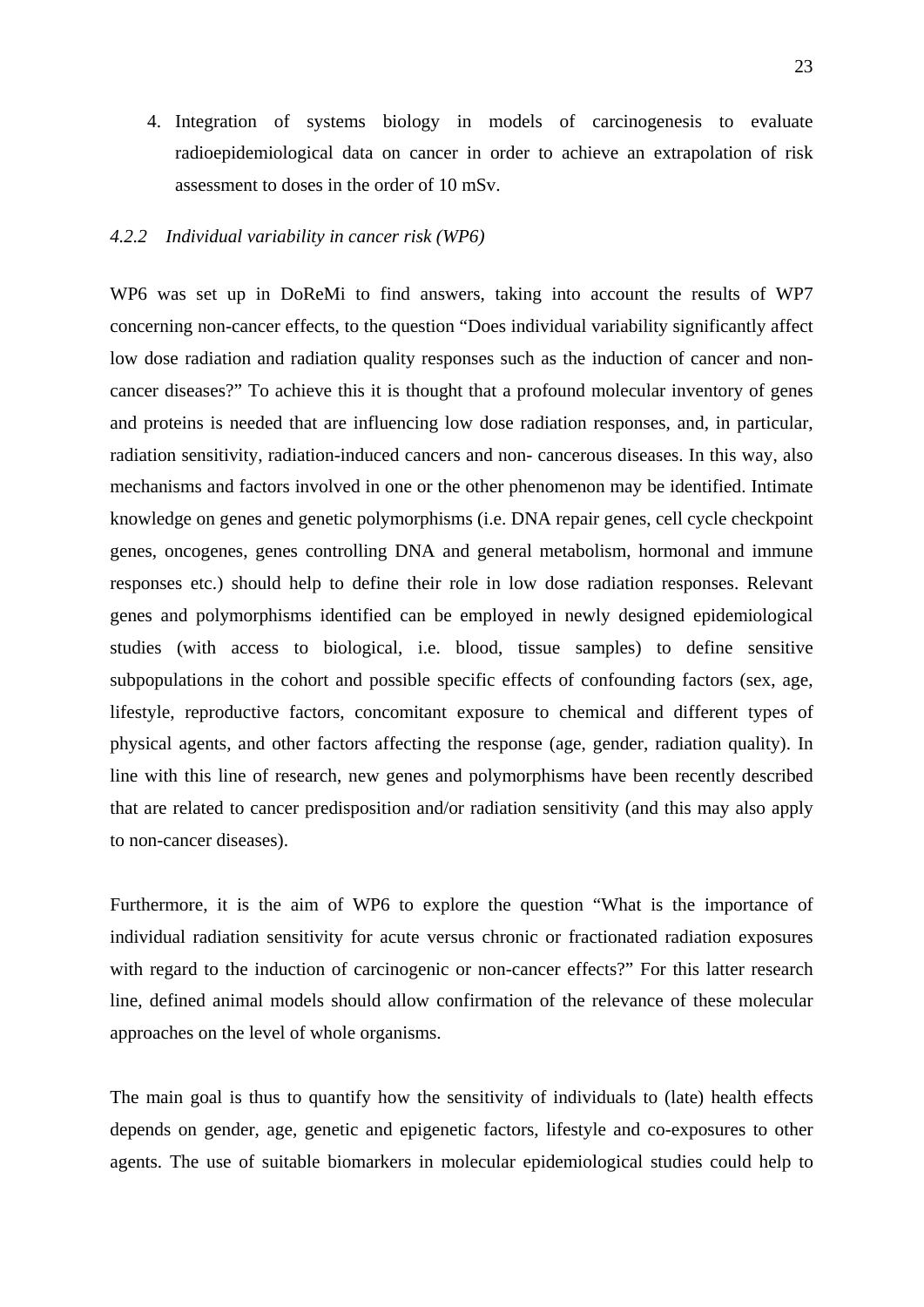determine different types of exposures (radiation, chemicals..). Better knowledge on this should allow better protection of particular subgroups in the general population.

The following priorities concerning research on the individual variability in cancer were so far identified to be realized in WP6:

- 1. In order to respond to anxiety and questioning in the general population concerning low dose radiation effects for the development of cancer and non-cancer diseases molecular epidemiological studies (such as a prospective children CT scan cohort or another diagnostic related cohort such as mammography) are going to be designed. This may involve close interaction with other European projects. The launching of such prospective lifetime studies will allow assessing long term risks. The design of such cohorts may include lifetime risk assessments from working places, imaging devices and natural radiation sources together with access to full health evaluation and health records and may be taken over in the long run by MELODI directed projects. The cohorts are meant to include parameters such as the induction of cancer and non-cancer diseases, radiation quality and several confounders and modifiers. The suitable follow up of other already existing or reconstituted cohorts (uranium miners, Mayak cohort, and nuclear workers) is considered as well (WP6 Task 6.1). (For non-cancer effects see also WP7)
- 2. The Chernobyl accident revealed an extreme sensitivity of children for the development of radiation-induced thyroid cancers. In order to get a better understanding of the radiation-induced thyroid cancers in relation to individual susceptibility (radiation sensitivity) the mechanism of thyroid cancer induction is foreseen to be studied with suitable mouse models. This analysis does include the identification of modifier genes by classical linkage analysis, high throughput analysis (mRNA, miRNA, protein, metabolites) in appropriate in-vitro multicellular models of radiation responses 4 and 24/48 hrs after exposure. As a complementary approach, the radiation response of human cell model systems with variants in genes that have been associated with varying degrees of IR sensitivity will be studied (WP6 Task 2).
- 3. In order to assess the importance of individual human variability in radiation responses it is foreseen to select appropriate epidemiological cohorts for modeling individual radiation responses. Knowing that for risk estimates genetic modifiers are likely to play an important role it is foreseen to explore low dose rate effects using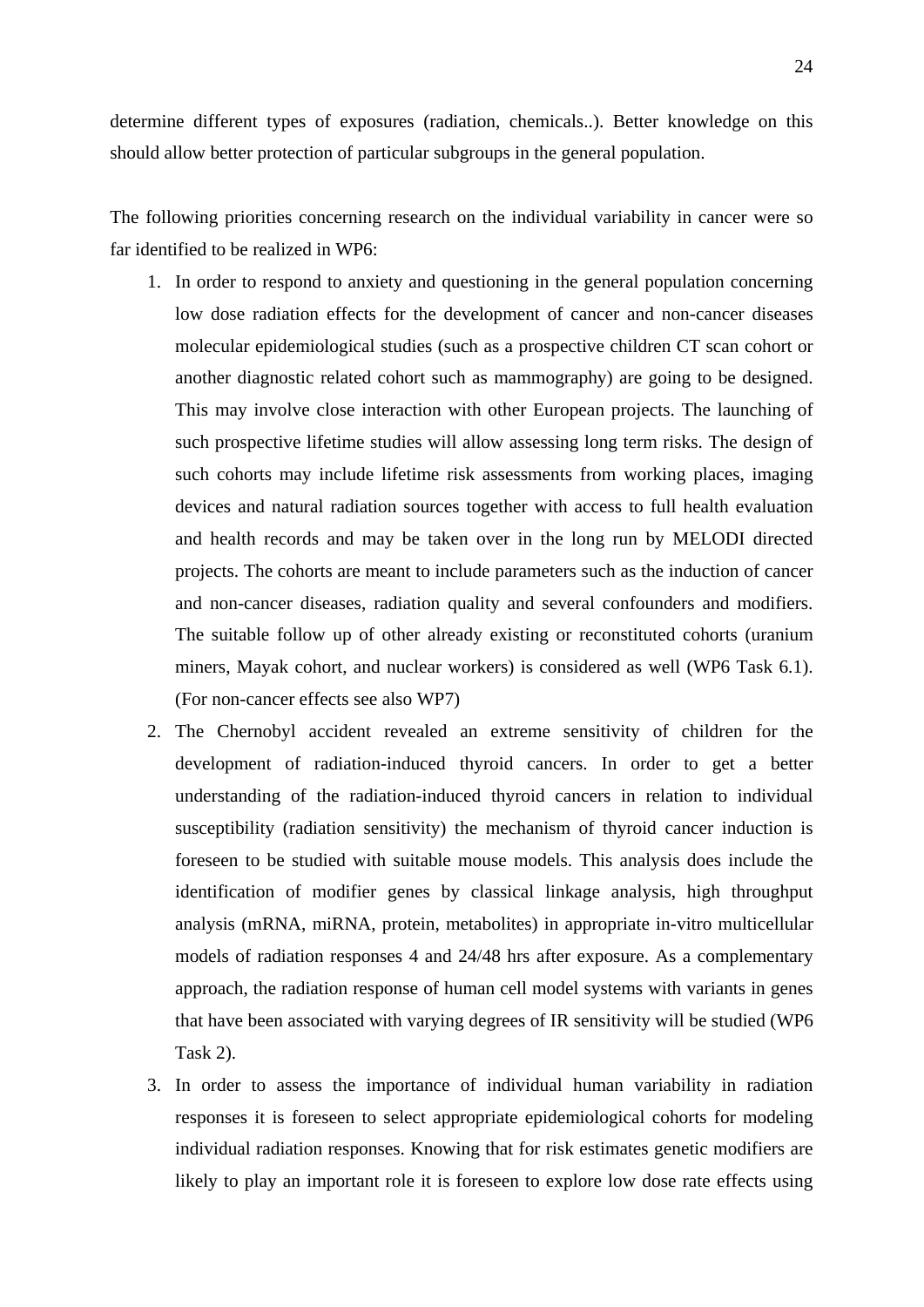well-defined mouse models for radiation-induced osteosarcomagenesis (Rb1), mammary tumors (APs) (involving interaction with Euratom WP 2010) and medulloblastoma (Ptch1) (WP6 Task 4). (For this, the availability of suitable low dose rate facilities in Europe is crucial and some of this work will rely on collaborations with infrastructures outside Europe (Canada, Japan) until WP4 has put into place a genuine European facility for this).

4. Recent work in fundamental research revealed that also epigenetic mechanisms may contribute to the development of cancer. It is thus foreseen to examine RI induced cancer susceptibility not only from the genetic point of view but also from the point of view regarding the contribution of more specific epigenetic factors (for example, those interfering with DNA repair and chromatin restructuring) This will also include aspects of mathematical modeling (WP6 Task 5).

#### **Anticipated additions to the WP6 work plan**

It is planned to model radiosensitivity for cancer and non-cancer predisposition in mice taking into account radiation quality and the effects of dose and dose-rate (Task 6.3). Cancers are generally clonal in nature and so single cell level events must contribute. Cellular aging and its epigenetic modifications may contribute to the penetrance of radiation-induced mutations. It is proposed to examine IR induced cancer susceptibility according to individual variation in cellular aging and epigenetic modifications (for example telomere maintenance, histone marks, DNA damage signalling).

- 1. In order to answer the question whether specific genetic factors influence individual susceptibility to low dose radiation- induced cancers a pilot study is foreseen consisting of a well-designed molecular epidemiological study (WP6 Task 6).
- 2. In order to answer the question whether an individual susceptibility exists also for IR induced non-cancer diseases it is foreseen to develop specific models to analyze low dose radiation–induced non- cancer pathologies such as cataract formation, neurological and cardiovascular disorders (in collaboration with WP 5 and 7).

The possible openings and future perspectives of this work are expected to include the integration of genomic and epigenetic processes relevant for carcinogenesis in the evaluation of organ/tissue specific cancer mortality or incidence in large and good-quality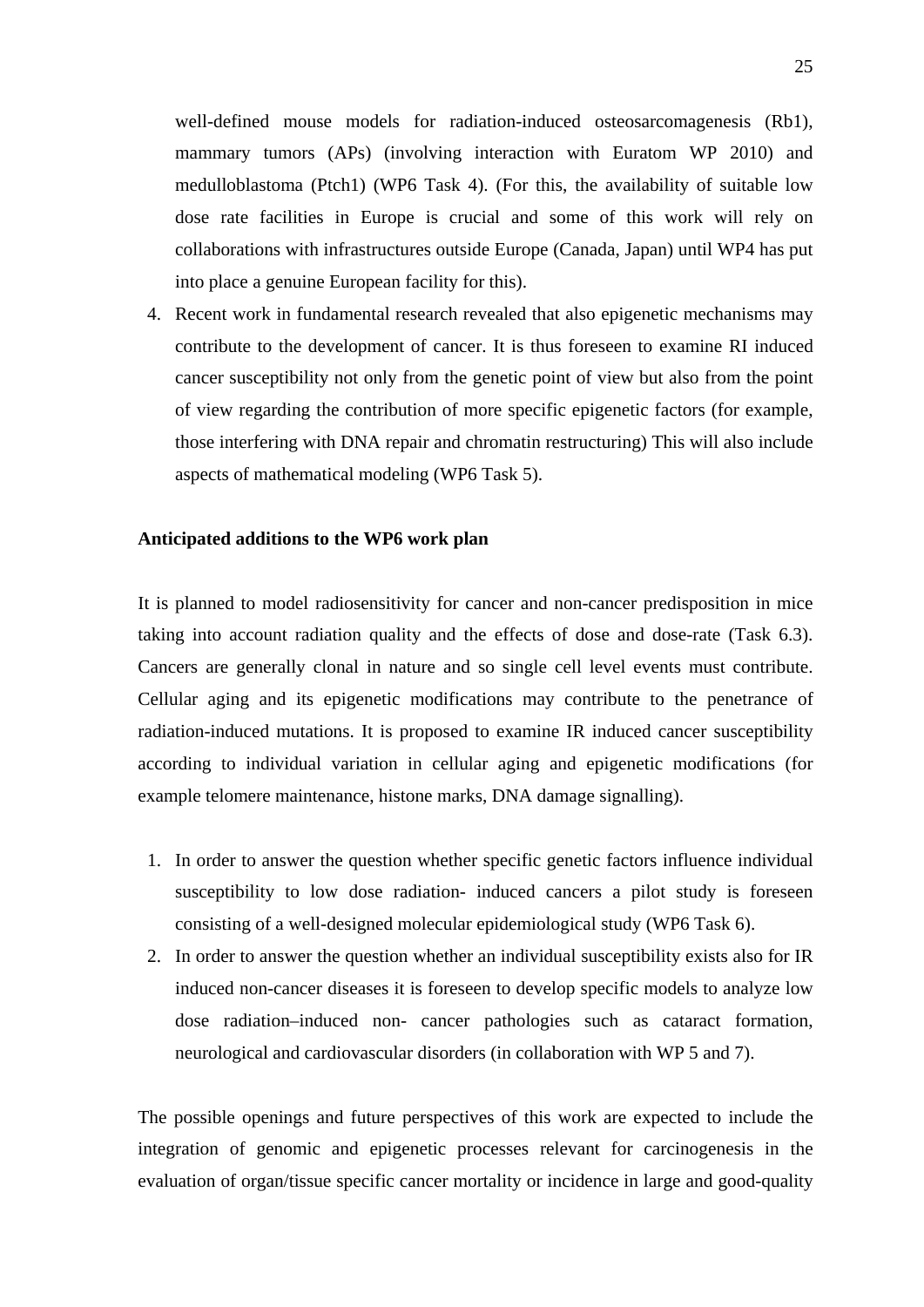<span id="page-25-0"></span>radioepidemiological cohorts with information on physiological parameters (e.g., hypertension, obesity), reproductive factors (e.g., number of children, age at first birth of children), familial predisposition (e.g., cancer among parents and siblings), or lifestyle (e.g., smoking and alcohol consumption).

#### *4.2.3 Non-cancer diseases (WP7)*

WP7 in DoReMi has been designed with the aim to find answers to the following questions:

- 1. What is the biological impact of different radiation qualities and radiation dose levels in terms of the perturbance of homeostasis and induction of pathological non-cancer effects (cardio and cerebrovascular diseases, neurological and cognitive effects, lens opacities?
- 2. What is the importance of acute versus chronic or fractionated radiation exposures for non-cancer effects?
- 3. What is the molecular basis to expect that low dose radiation can cause or modulate pathological, non-cancer effects?
- 4. Can molecular alterations of cellular homeostasis, redox potential and energy metabolism induced by low dose radiation induce or promote non-cancerous diseases?

To achieve this, an extensive knowledge of the molecular alterations and behavioural changes of disease-relevant cell types (epithelial cells, cells of the central nervous system, and specific types of stem cells…) after ionizing radiation exposure is needed. It is likely that oxidative damage (and, to a minor extent, genetic damage) will play a role. As in the case of cancer, transcriptomic, proteomic, metabolomic changes at the cellular, tissue, organ and population level will probably allow to relate radiation-induced molecular changes to pathological effects, and to develop relevant biomarkers. Research using already available biomarkers for the detection of radiation-induced metabolic and physiological changes as well as the detection of alterations in intra-and intercellular signalling may be a good starting point.

Recently, several metabolic networks have been described by systems biology approaches able to explain specific disease responses. In most cases, low dose radiation responses have not yet been explored in these systems.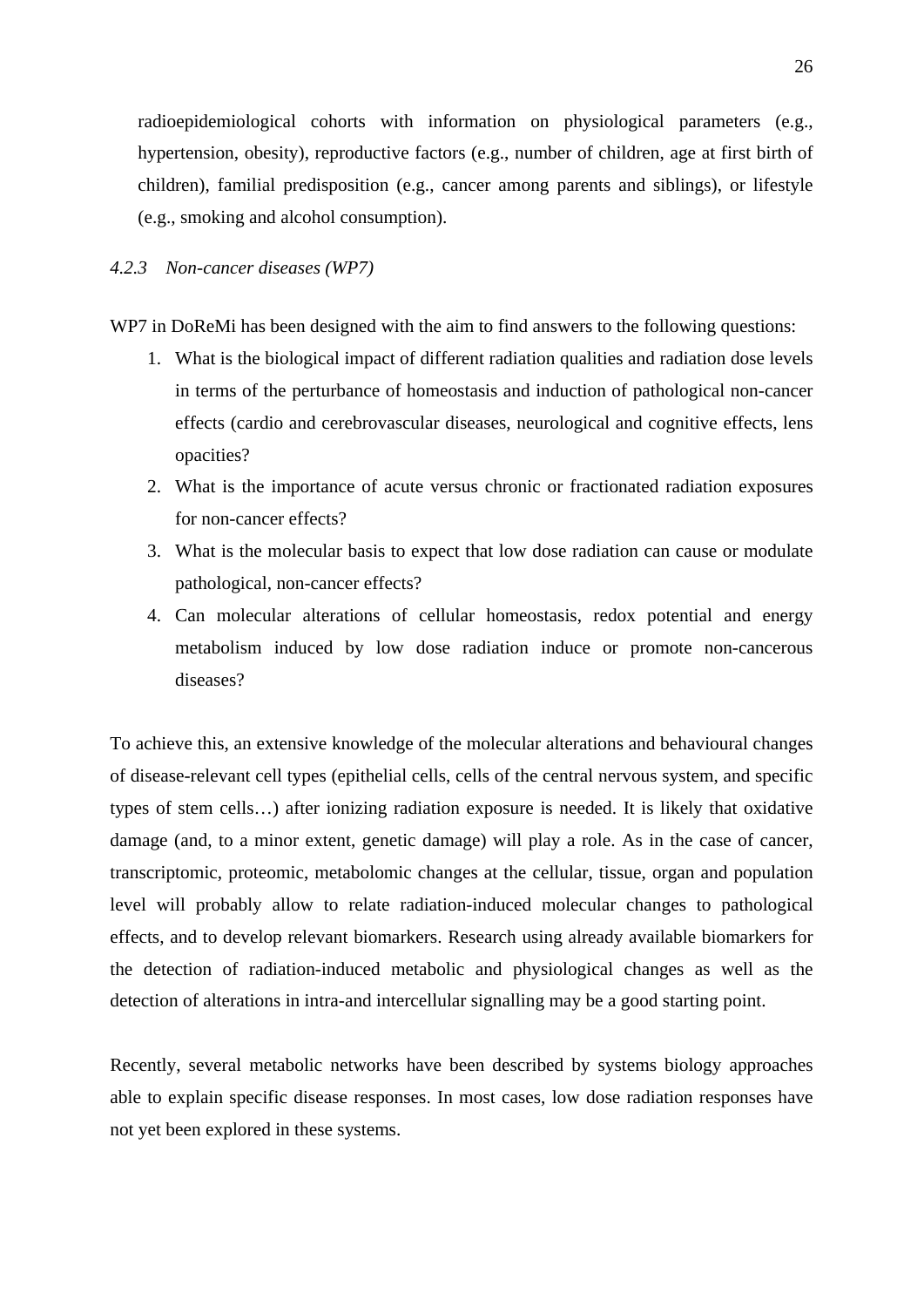Stimulated by recent epidemiological findings, the main goal of this work is to analyze the impacts of low doses of radiation on the occurrence of a variety of non-cancer effects such as circulatory diseases, cognitive dysfunctions or lens opacities etc.

The following **priorities concerning research on non-cancer effects** have been identified to be realized in the context of WP7:

It is recognized that among the non-cancer effects three are of outmost importance and will be explored as a first priority: vascular effects, cognitive effects, lens opacities (cataracts). Accordingly, the WP7 Task 7.1 work plan has foreseen three respective hearing meetings at month 12, month 18 and month 24 that are expected to serve for the preparation of further calls and the launching of RTD projects.

- 1. Vascular effects: in order to investigate the role of (low dose) ionizing radiation in the development of vascular diseases, epidemiological as well as fundamental studies are needed. The epidemiological studies will focus on the determination of a possible threshold or if a LNT relationship with dose exists and the importance of radiation quality for vascular diseases. Clinical and fundamental studies will try to elucidate the nature of vascular diseases as a function of radiation dose, the mechanisms of tissue and inflammatory responses, the involvement of cellular signaling and senescence, and the role of endothelial, smooth muscle cells and bone marrow progenitor cells and stem cells. From the start, in DoReMi, emphasis will be put on molecular epidemiological studies on vascular radiation damages (Task WP7.2) (see for example, the CT children project). A systems biology approach based on high throughput 'proteomic' technology will be used to get mechanistic insights in the radiation response of the endothelium after acute and chronic exposure including internal contamination with radio-nuclides (Task WP7.3). Also, modelling studies to investigate the effects of low doses of ionising radiation on the formation of cardiovascular and cerebrovascular diseases and study the related dose-response curves will be performed.
- 2. Cognitive effects: ionizing radiations are known to affect neurogenesis of the hippocampus and hippocampus-dependent learning and memory processes and thus can cause cognitive impairment, neuro-inflammation, alterations in brain electrical activity and neuro-chemical responses, and disruption of the blood brain barrier. It is felt that more knowledge on the molecular mechanisms of cognitive effects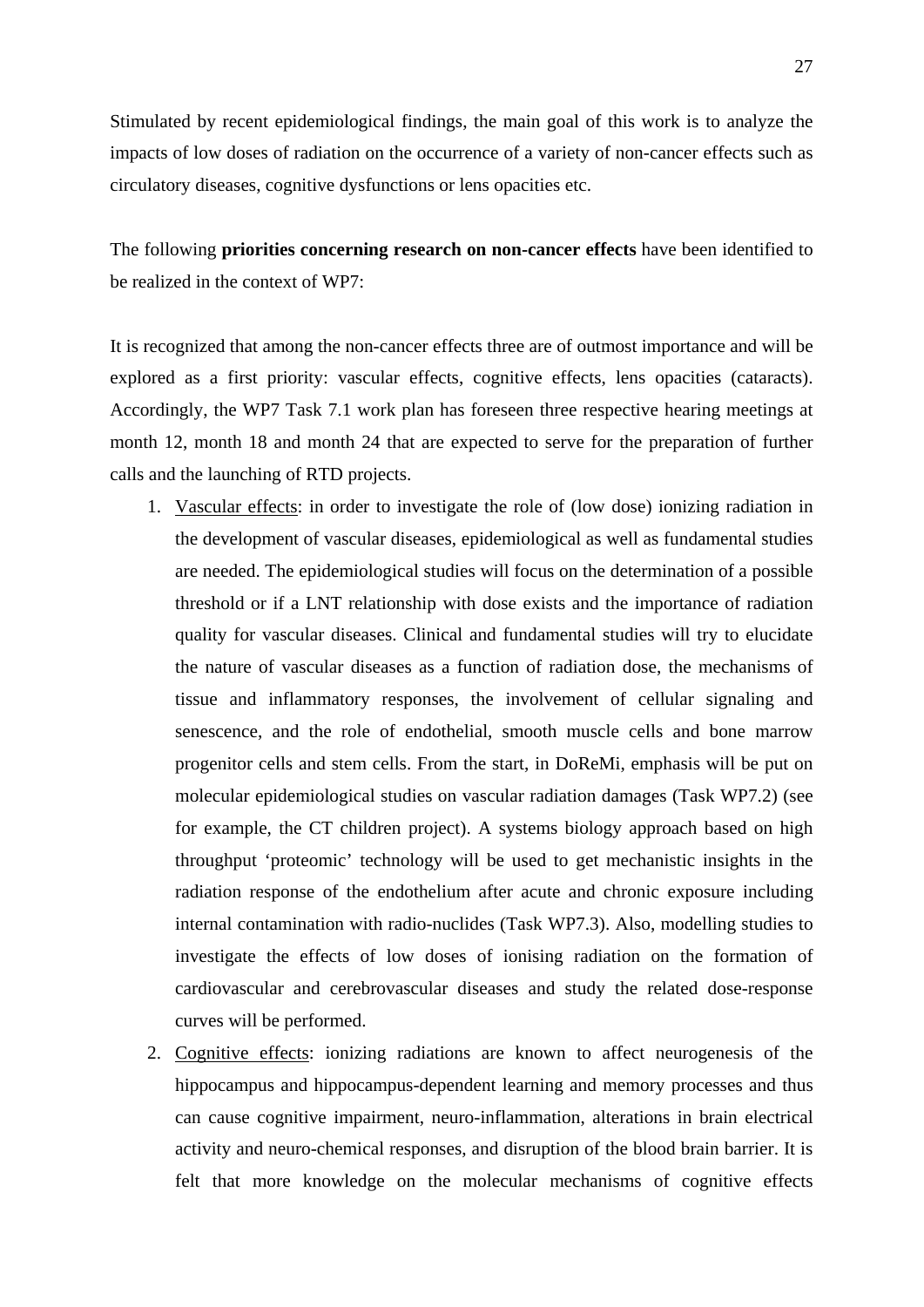following acute and chronic radiation exposures is needed. Thus, research on brain and spinal cord radiotoxicity from chronic gamma-radiation or internal emitters will first be undertaken exploring the possible mechanisms involved (oxidative stress, alterations in neurotransmission and neuromodulation). The different pathways of radionuclide entry to the brain will be also explored, such as a possible olfactory pathway. The use of high throughput techniques proteomics and gene expression data are expected to yield important information for the identification of relevant biomarkers that may be useful in future molecular epidemiological studies (Task WP 7.5).

3. Lens opacities (cataracts): ionizing radiations are generally although not exclusively associated with cortical and posterior sub capsular opacities. Recent data sets indicate that cataract formation occurs after relatively low doses of ionizing radiation, and that there is a threshold probably below 1 Gy. Thus, it is felt that a follow-up of the major cohorts is needed to better evaluate latency and cataract progression issues and to better characterize risk at low doses to the lens. In this situation, an epidemiological study on interventional radiologists who are chronically exposed to ionizing radiation to >150 mSv per year and an unexposed control group is expected to be useful (Task WP7.4). Of course, also mechanistic studies on the involvement of DNA damage, protein-cross linking and disruption of membrane channels and ion pumps as well as the importance of genetic components such as Rad9 and ATM in radiation-induced cataractogenesis need to be launched as well. These will be probably further specified after the WP7 hearing meeting on lens opacities in 2012 (month 24).

#### **Anticipated additions to the WP7 work plan**

The experimental approaches will rely on existing and the development of suitable irradiation and contamination facilities for chronic and protracted low dose exposure of cells and rodents with different types of radiation quality (see WP4). Furthermore, in addition to the existing platforms of high throughput "omics" technologies genomics and proteomics for vascular effects, there will be a need for a metabolomic platform concerning vascular and cognitive effects. Moreover, the set-up of an in vitro model for the study of the differentiation of epithelial lens cells (according to the Blakely model) is highly desirable. The use of a suitable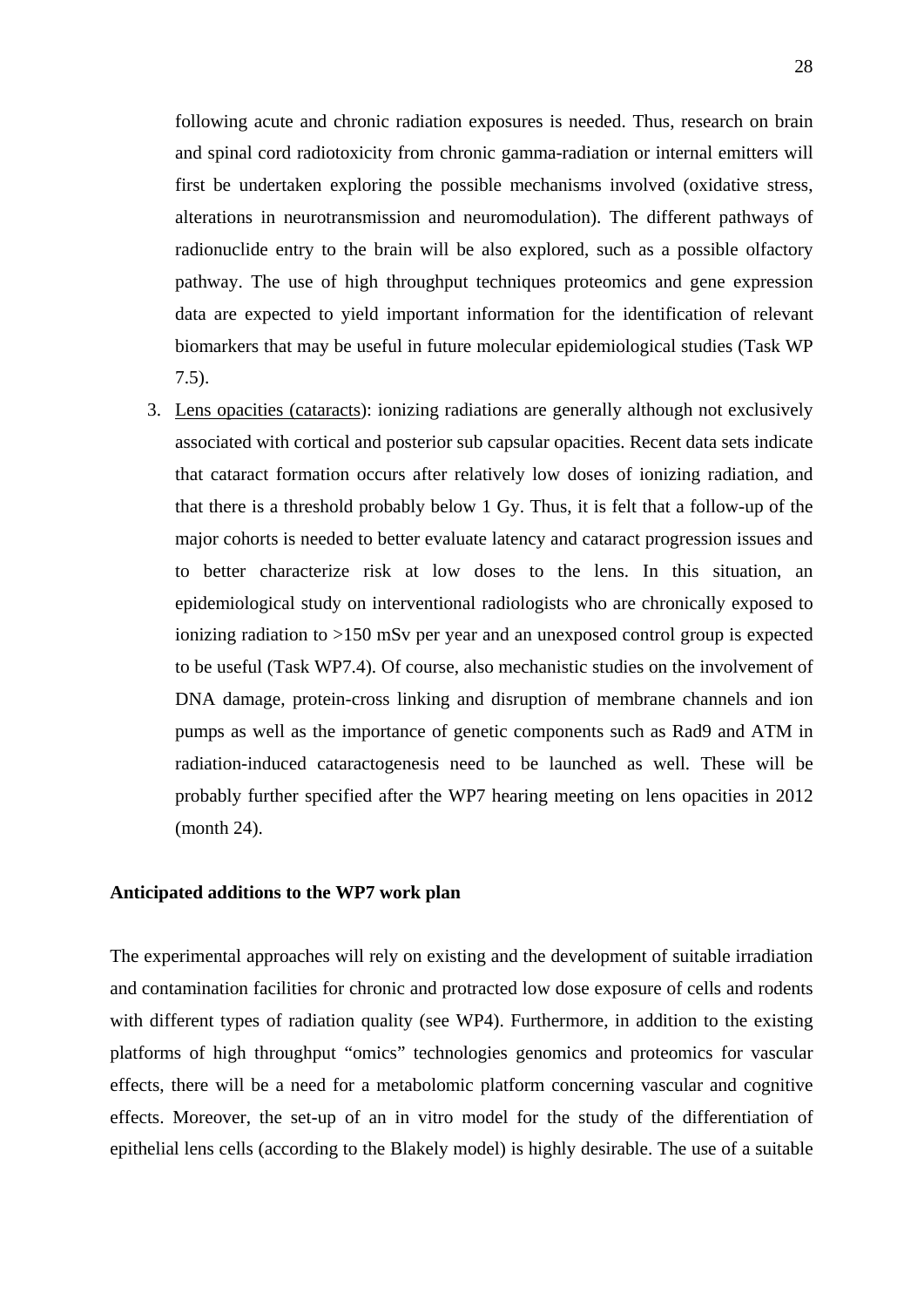imaging platform to follow low dose radiation effects (vascular, cognitive effects and evolving lens opacities) can be anticipated.

Suitable cohorts for classical and molecular epidemiological studies have to be sought that allow to study low dose groups from  $\leq$  5 Gy down to  $\leq$  100 mGy. Medical cohorts with whole body or partial body exposure will be useful because of good dosimetry data.

The importance of confounding factors including lifestyle and environmental risk factors such as cigarette smoking, alcohol consumption, other dietary factors (cholesterol levels, diabetes, BMI etc.) for this type of cohort has to be stressed. It will be desirable to use morbidity rather than mortality registers because of the more accurate diagnostic information. The possibility to gather adventitiously blood samples for genotyping, exploration of the inflammation and general biomarker assays could serve to find convenient markers for radiation etiology and age related effects.

Cohorts for studying circulatory diseases such as A-bomb survivors, Mayak and Chernobyl populations and others may be used for advanced follow-up studies.

Experimental studies on lens opacities are likely to be extended in order to investigate the whole network of signaling (for example, ATM, RAD9) and repair proteins (for example, BRCA1) and its involvement in the formation of lens opacities. Moreover, studies on radiation-induced molecular changes and mechanisms involved in the response of epithelial lens cells acute and chronic exposure to low and high LET radiations will have to be undertaken. Depending on the mechanistic insights obtained and the identification of suitable biomarkers, appropriate molecular epidemiological studies have to be put into place.

An obvious long term future evolution for all three research issues concerns the further development of suitable cellular and animal models, research on senescence, stem cells research, molecular and cellular in vivo imaging, molecular physiopathology, analytical and molecular epidemiology as well as modeling, computational biology and systems radiobiology.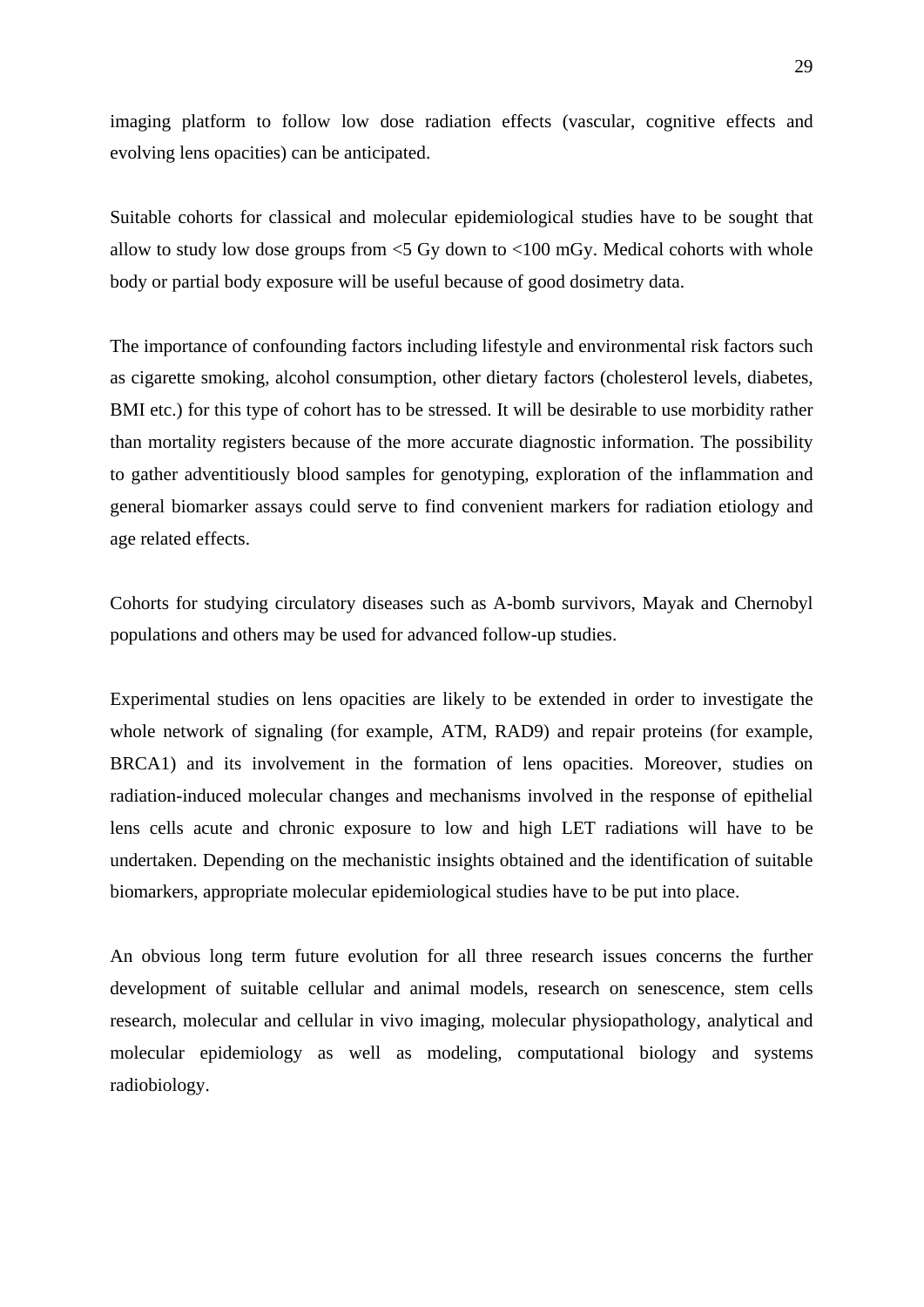<span id="page-29-0"></span>Three important cross-cutting issues, (tissue sensitivities, internal emitters and radiation quality), were identified by the HLEG group and constitute an essential part of the Joint Programme of Research of DoReMi. They were defined as "cross-cutting" because they have implications for all categories of radiation risk, and therefore must be addressed in a coordinated way across each of the 3 scientific workpackages. In particular there is a need for dedicated studies on the mechanisms of the biological response to radiation at low doses and dose rates (modelling different radiation qualities, inhomogeneous distributions from internal emitters, different tissue types, etc) to be integrated with the experimental and epidemiological studies in the scientific workpackages.

For a better understanding of the role of radiation quality in carcinogenesis and non-cancer diseases experimental and theoretical mechanistic studies are needed on radiation-quality dependence of the relevant end points, starting from track structure and physical interactions with various biological "targets". A critical question is how radiation quality affects the initial damage (DNA and non-DNA) and its evolution with time (considering both faithful repair and misrepair processes), the intra- and intercellular signalling, and in general non-DNAtargeted effects. A deeper understanding is necessary on the relevance in chromosome aberration, mutation induction and carcinogenesis of clustered DNA damage induced by a single track. Also the possible role of dose-rate should be better understood, together with the mixed field effects (including possible synergistic and adaptive phenomena).

Topics related to radiation quality have been addressed explicitly in WP7:

- To investigate the influence of dose rate and of radiation quality on the inflammatory response, an integrated approach, from cells studies to mathematical modelling, is planned as a feasibility study in task 7.3. Also, some radiation quality issues are addressed in WP5.4 and WP5.5.
- A call is foreseen for understanding the contribution of individual genetic variation including studies of different cell types and tissues, effects of age and of radiation quality (task 6.2)

Anticipated additions of radiation quality issue to WP5, WP6 and WP7: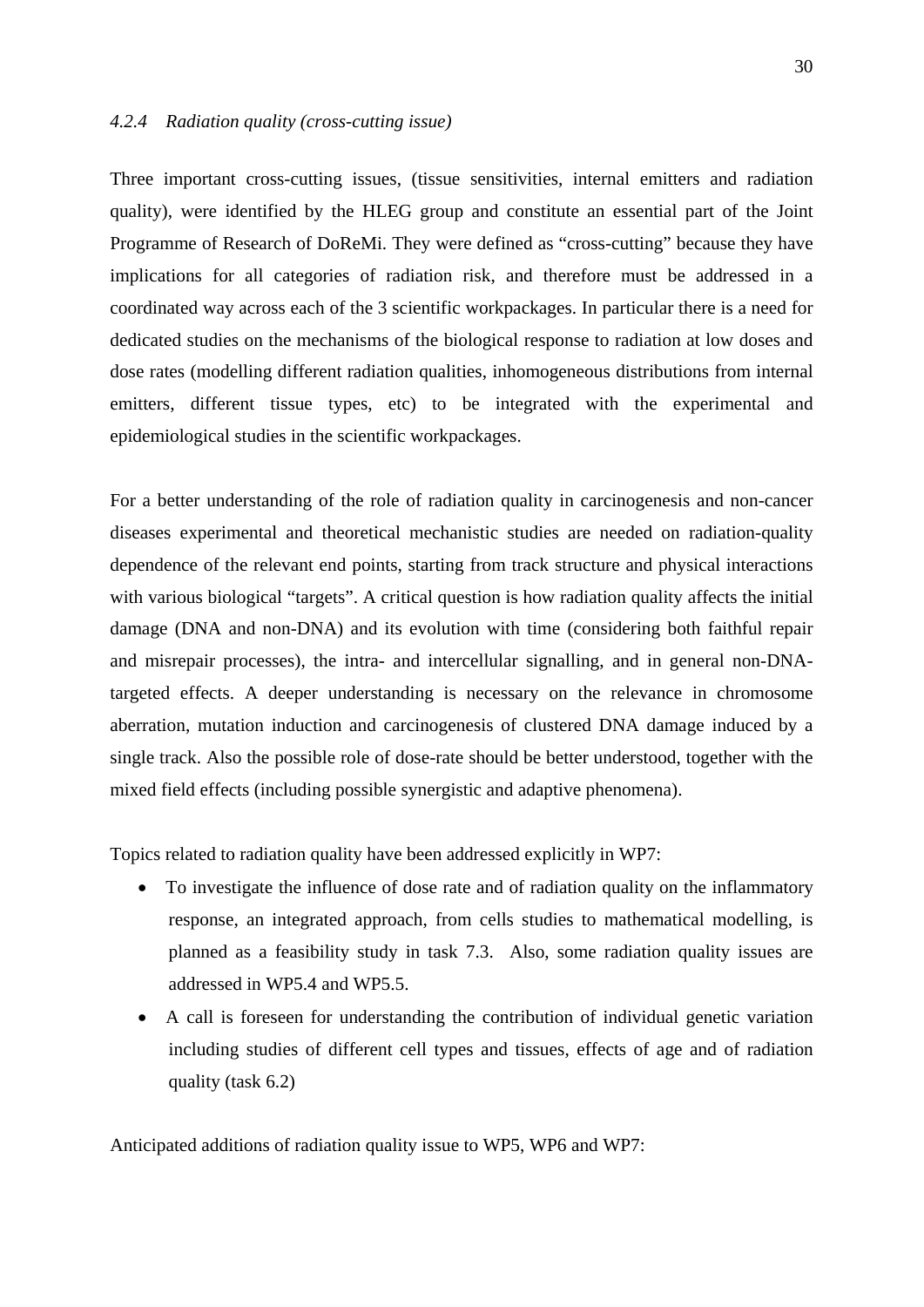- 1. Partially from 4.2.1 (WP5): In order to answer the question whether specific DNA damages and cellular responses are induced by radiations of different qualities there is a need to examine the particular biophysical interactions of radiation with cellular targets, the induction and repair of damage involved at different dose levels and dose-rates in human cells of different origin (also related to WP6 and 7).
- 2. For a better understanding of the contribution of individual genetic variability on cancer development a call is foreseen in 2012, taking into account studies on different cell types and tissues, effects on age and radiation quality (see task 6.2)
- 3. From (WP 6): in order to clarify if individual sensitivity for cancer and non-cancer effects in influenced by radiation quality, dose and dose-rate, it is planned to model individual radiosensitivity

Quite a few other topics need to be addressed, implying expansion of the existing tasks in the three scientific workpackages and the corresponding allocation of new resources:

- 1. Mechanistic (experimental and modelling) studies on the relationship between early physical/chemical/biological processes, as a function of radiation quality, and pathological effects (cancer and non-cancer)
- 2. A better evaluation of radiation quality influence on inflammatory response in cells and animal model.
- 3. Determination of the effects of mixed fields, for both cancer and non- cancer effects, and of the criteria to predict biological effects need further investigation. These studies include consideration of the role of dose/fluence rates, of the role of time sequence in the effects of exposure to different radiation types, and of the conditions that might produce synergistic/additive phenomena or adaptive responses.

DoReMi partners have identified longer term developments that may include:

- 1. Even more closely integrated studies between experimental and theoretical approach with the aim of a "complete" understanding of the mechanisms related to low dose, low dose-rate, and radiation quality effects
- 2. Microbeam (with low and high LET radiation) facility coupled with in vivo imaging to analyze a single cell knowing exactly the irradiation it has undergone
- 3. A more systematic development of a systems biology approach. This should include a full consideration of radiation quality.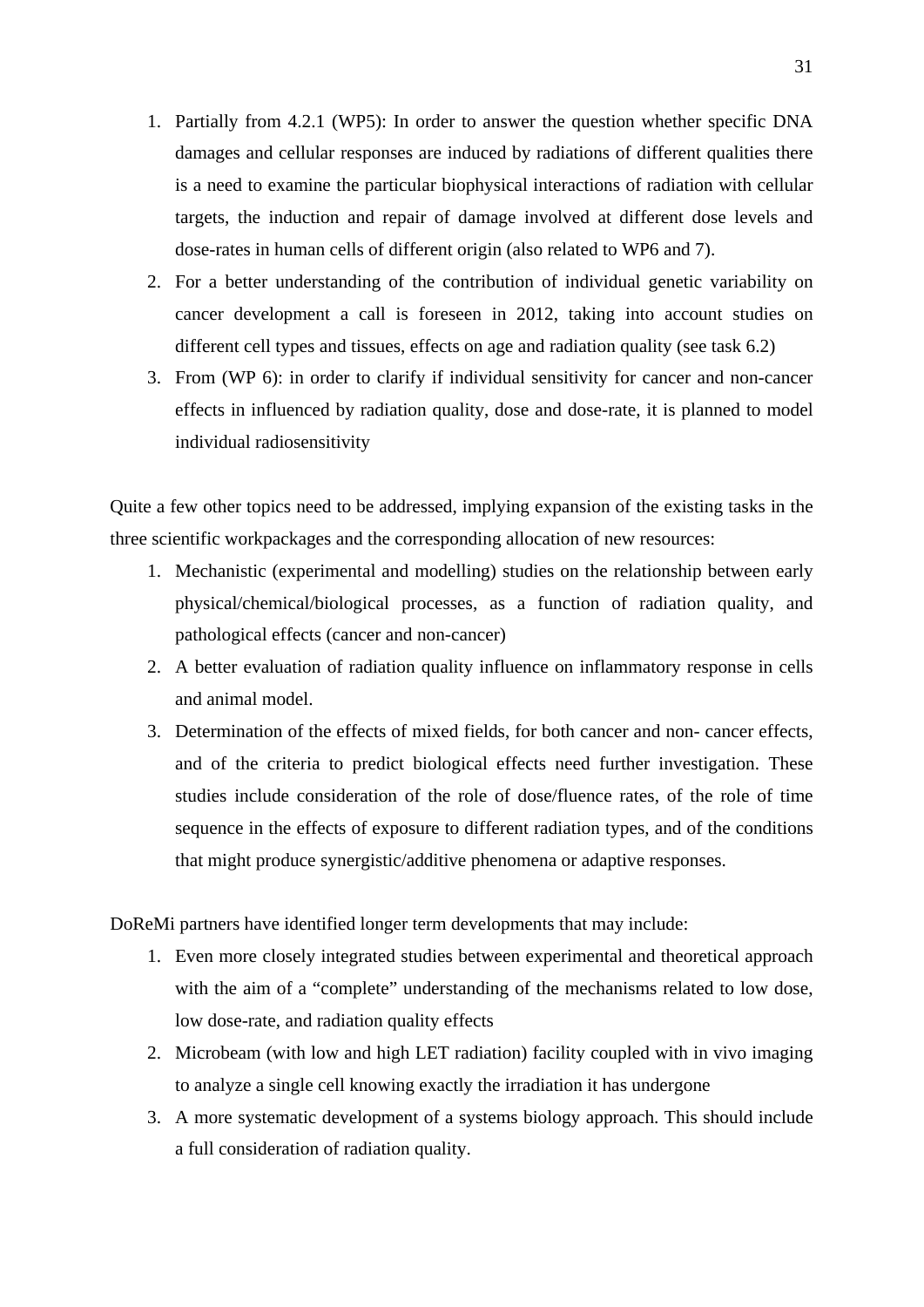#### <span id="page-31-0"></span>*4.2.5 Internal versus external exposure (cross cutting issue)*

It is obvious that contaminations with internal emitters are distinct from external exposures by differences in dose distribution, exposure duration (chronic versus acute or fractionated or low dose rate radiation exposure) and by the fact that internal contamination with radioactive isotopes of heavy metals (eg. uranium) often exhibit an important additional chemical toxicity in cells, tissues and organs. Thus, dosimetric and chemical issues are of particular importance and need to be concomitantly studied.

Topics related to internal versus external exposure have been addressed in WP 5 and 7:

- 1. To further examine the effect of dose rate for  $\alpha$ -particle lung cancer induction an epidemiological study is foreseen as second step in task 5.4
- 2. To assess the risk from internal exposure a multidisciplinary collaboration is foreseen in task 5.5
- 3. To determine if neurogenesis is differently affected by external versus internal exposure, a feasibility study is planned in task 7.5

Anticipated addition to internal versus external exposure study:

- The macroscopic distribution and biokinetics of radionuclides within tissues and organs are generally well known, but the microscopic distribution at the cellular level and dependence on molecular and chemical forms need further study. Mechanistic studies are needed on the effects of different microscopic radionuclide distributions on the energy deposition within cells from short-range emissions (alpha particles, low energy beta particles (as from tritium), Auger electrons, very low energy photons, etc.).
- Studies on factors that influence the uptake and retention of radionuclides and concentrations and distributions at the microscopic level.
- A combined epidemiological and experimental study of internal emitter risk is planned to extend task 5.5 through competitive calls.

#### *4.2.6 Tissue sensitivity (cross cutting issue)*

It is established that different tissues (or organs) of the body have different sensitivities for the induction of cancer by radiation. This is reflected in the use of tissue weighting factors in the current system of radiation protection (ICRP 2007). The biological bases of these recognised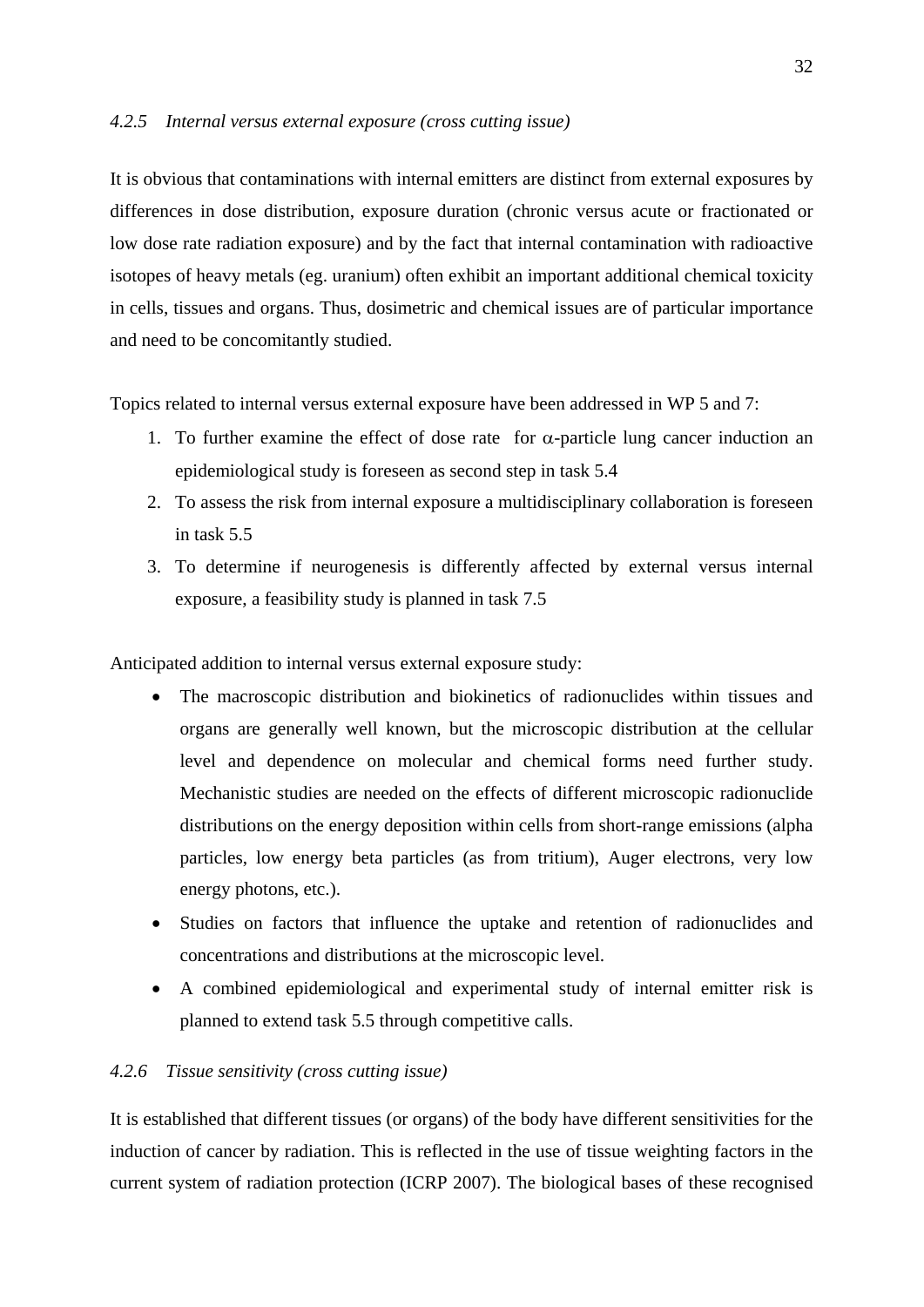<span id="page-32-0"></span>differences, e.g. between different solid tissues, are not well understood and current judgements are largely based upon empirical epidemiological observations after relatively high dose acute exposures to low-LET radiation. Epidemiological studies of sufficient power should be able to yield more information on these tissue sensitivities and the potential for modification by dose, dose-rate, radiation type, gender and age.

Topics related to tissue sensitivity have been addressed in WP5:

- 1. Several different cancer (tissue) endpoints are included in the currently implemented workplan. For example myeloid leukaemia (task 5.2), lung cancer (task 5.4), thyroid cancer (task 6.2), bone and brain cancer (task 6.4).
- 2. Planned epidemiological studies will follow cancers at a number of sites. Therefore a wide range of tissues are under consideration.

Longer term issues might include:

- 1. Meta-analysis studies of epidemiological data to consider issues of tissue specific risk
- 2. Mechanistic studies (experimental, modelling etc.) on different tissue types to investigate the reasons behind different sensitivities to radiation.

# **5 Training and education to support the TRA (WP3)**

Workpackage 3 will provide a coordinating centre for networking training institutions/facilities, and generating training and education initiatives. Through an advisory Training and Education Committee it will be continuously responsive to the needs of the lowdose research community, and policies will evolve with in parallel with any new directions taken by the TRA. Key elements of the planned work programme are:

- 1. Formation of an advisory Training and Education Committee (TEC) to set priorities and propose new training and education initiatives;
- 2. Creation of a web-based database and information resource for the facilitation of networking, and the promotion of new courses and funding opportunities;
- 3. Open calls for training modules of 1-2 weeks at the MSc or PhD level to be offered in topics identified by the TEC by institutions that have special expertise and research programmes in the relevant areas;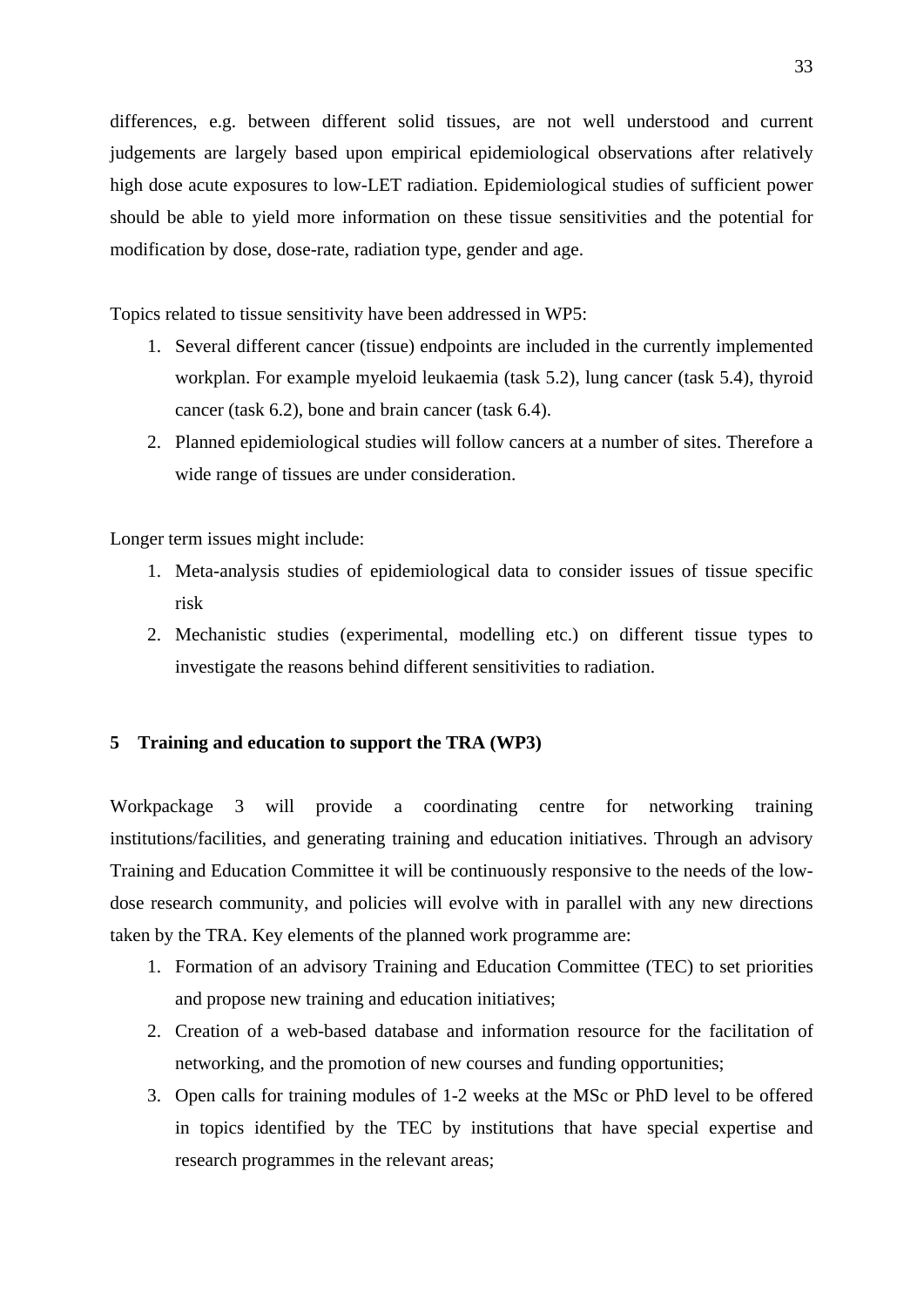- <span id="page-33-0"></span>4. Open call for a university to develop and host a multi-disciplinary, multi-national Bologna-accredited MSc course. This would target high-level graduate students from both the physical and biological sciences, and would provide a valuable supply of career research scientists in the field.
- 5. Continuous calls for ad hoc workshops and one-off specialist courses. These would be offered on a responsive basis when there is a perceived need to facilitate access to new scientific methodology, or infrastructure. They should also include a training and/or Network workshop dedicated to enhance integration and sustainability.

In the longer term the centre will need to become incorporated into the MELODI structure, and achieve sustainable funding.

## **6 Infrastructures to support the TRA (WP4)**

Infrastructures are essential in order to fulfil low dose risk research objectives. Many types of facilities are required ranging from radiation facilities like large accelerators to data bases, human cohorts, tissue banks and platforms for sample analysis.

*The first priority* is to produce a review of the current status of infrastructures for radiobiology in Europe.

#### **External radiation facilities:**

- -> Facilities providing low dose and dose rate gamma and neutron irradiations;
- -> Specialized facilities such as charged particle beams, synchrotrons;
- -> Microbeams for low dose research.

# **Internal irradiation facilities:**

Available facilities investigating the effects of internal radioisotopes, especially with respect to animal experiments, taking into account that some of them are at high risk to be dismantled in the next future.

# **Data bases and tissue banks:**

Many of them exist although rather dispersed, heterogeneous and frequently dormant. Indeed an optimal utilisation of the banks and access to data and material would need 1) a survey of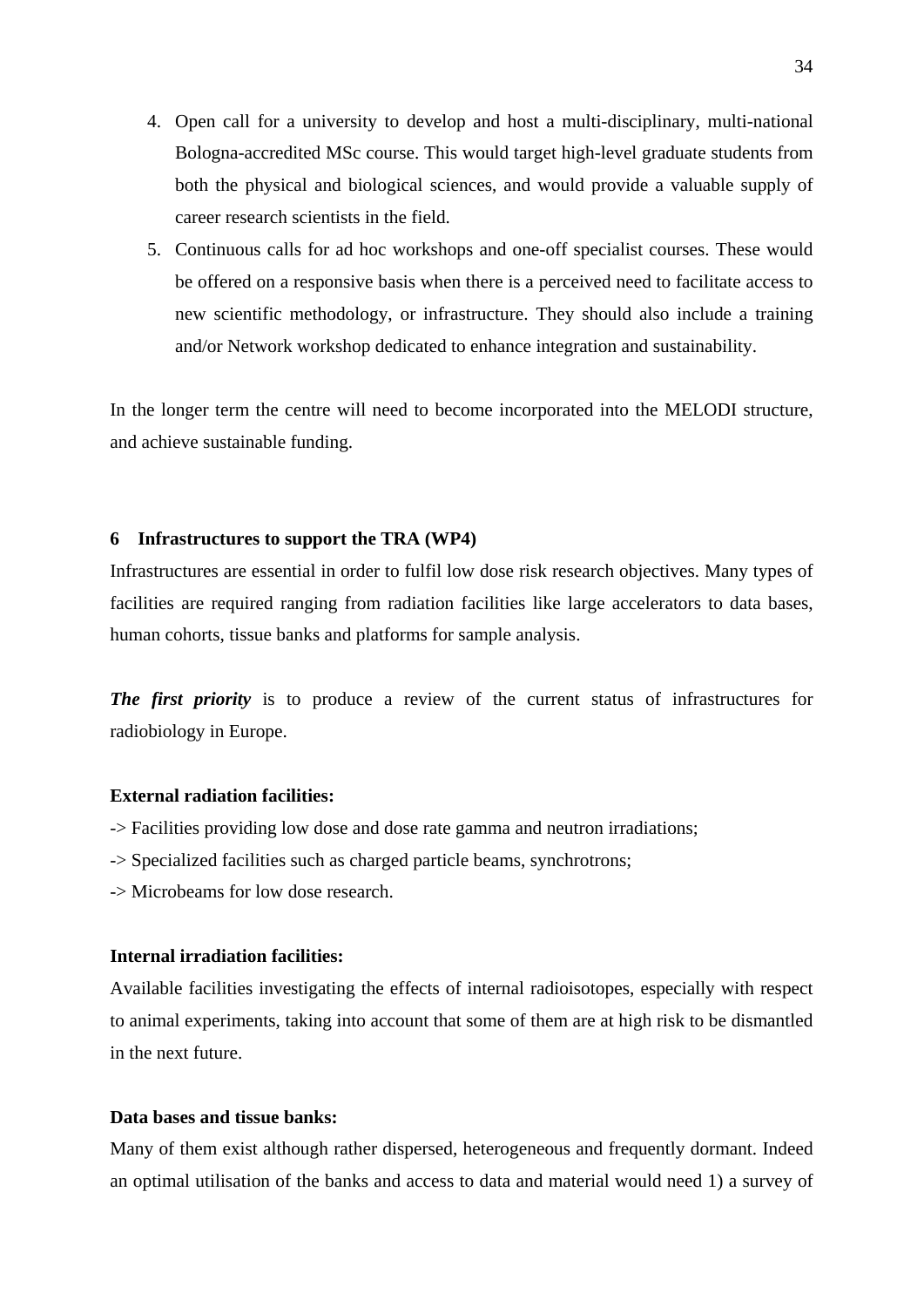the "existing" 2) a characterization of the quality of the samples 3) a validation of their storage condition 4) open/restricted accessibility. The European project STORE (**S**ustaining access to **T**issues and data fr**O**m **R**adiobiological **E**xperiments) funded by the European Commission in the framework of the  $7<sup>th</sup>$  EURATOM Framework Programme (7FP) is already engaged in a short term programme that mainly concerns tissue and data banking for animal radiation experiments. DoReMi WP4 will interact with STORE in order to reinforce and promote tissue and data banking from human radiation studies and to seek together with DoReMi WP2 longer term sustainability.

#### **Epidemiological cohorts:**

There are a number of existing epidemiological cohorts that have the potential to constitute a key infrastructure for low dose risk research. The key cohorts will be identified

#### **Platforms for analysis:**

Most of those platforms are not dedicated to radiobiology but many of them exist. Accessibility to low dose risk researchers remain to be improved. Information related to these infrastructures will be made available on the public NoE website. Cartography of accurate infrastructures with open access will be performed.

*The second priorit*y is to define the future needs in each of the above areas in order to achieve the TRA goals. Should new kind of shared facilities emerge, working groups will studied those requests in order to identify which facilities are needed by several European partners and how DoReMi and Melodi could facilitate their implementations

*The third priority* is to implement the support and accessibility to infrastructures that will be performed within the NoE and those within MELODI (in collaboration with WP2 and to define and to envisage adapted ways of financing. Portal and tools will be implemented on public website in order to facilitate access to the infrastructure requested for low dose research for each lab (in or out radiation research field).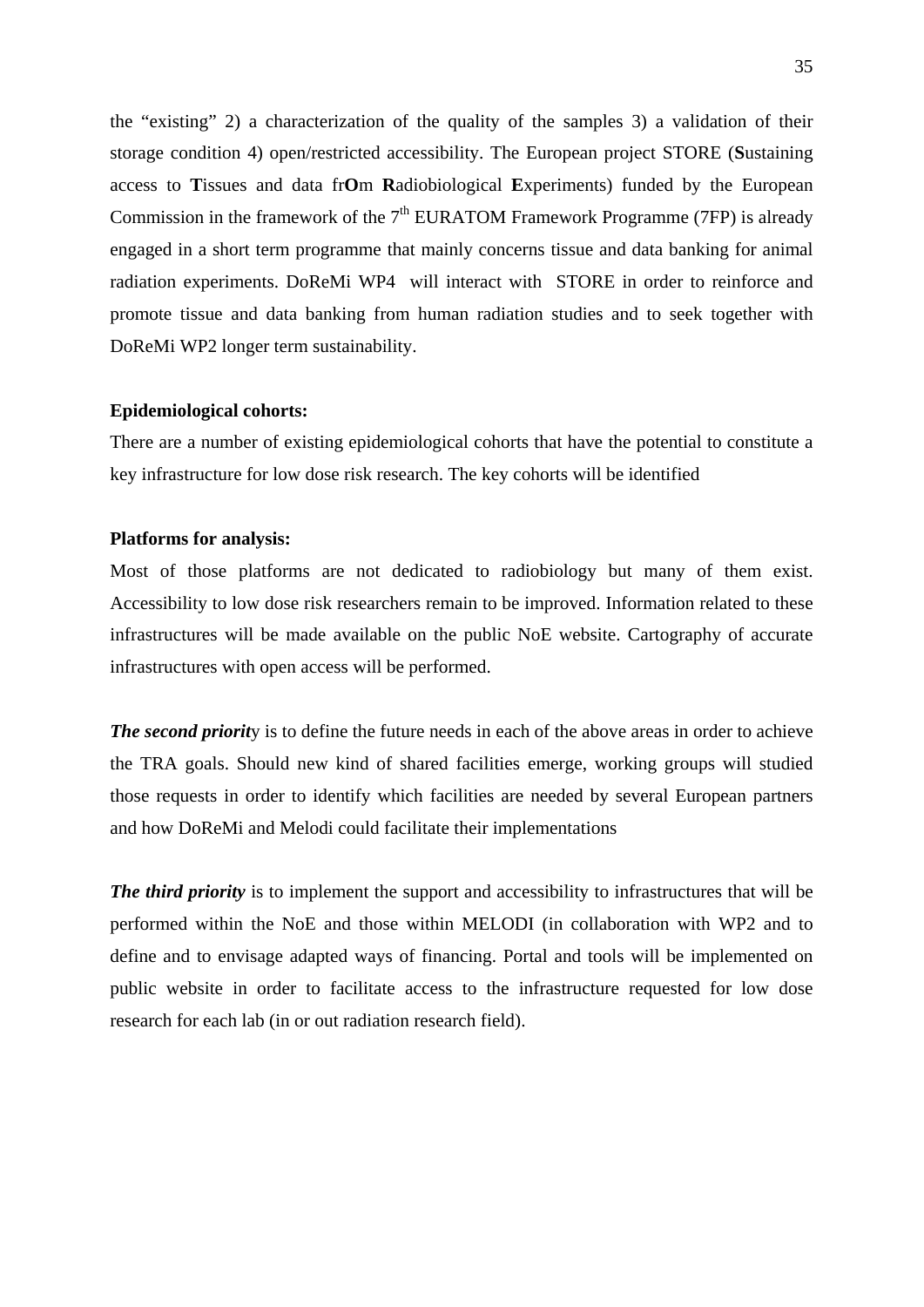# <span id="page-35-0"></span>**7 Roadmap**

The roadmap defines the projected progression of each research line in time and indicates the possible input from other outside research domains and new partners. The roadmap is an important requisite for projecting future internal and external calls (time schedules) in low dose radiation research. It helps to set time schedules and call plans.

|                                                         | Past                                                                                                                                                                        | <b>Recent and present</b>                                                                                                                                                                          | <b>Future</b>                                                                                                          |
|---------------------------------------------------------|-----------------------------------------------------------------------------------------------------------------------------------------------------------------------------|----------------------------------------------------------------------------------------------------------------------------------------------------------------------------------------------------|------------------------------------------------------------------------------------------------------------------------|
| <b>Scientific</b><br>discoveries and<br>key disciplines | X-rays, radioactive<br>decay<br>physics and<br>biophysics<br>genetic effects<br>DNA helix<br>DNA repair<br>molecular biology<br>oncogenes and<br>tumour suppressor<br>genes | sequencing human<br>genome: less genes than<br>proteins<br>non-targeted effects<br>intra- and intercellular<br>signalling<br>tissue responses<br>single nucleotide<br>polymorphisms<br>epigenetics | molecular<br>epidemiology<br>systems biology<br>stem cells;<br>reprogramming of cells<br>synthetic biology             |
| <b>Technological</b><br>innovations                     | therapeutic<br>applications<br>dosimetry<br>cell culturing<br>computers                                                                                                     | microbeams<br>IT technologies<br>molecular imaging<br>omics, high throughput<br>analysis<br>bioinformatics                                                                                         | whole genome chips<br>high throughput<br>sequencing<br>live cell imaging<br>tissue scaffolding,<br>culturing of organs |

# **Table 4. Scientific discoveries and technological innovations that pave the way to understanding of radiation effects - and vice versa**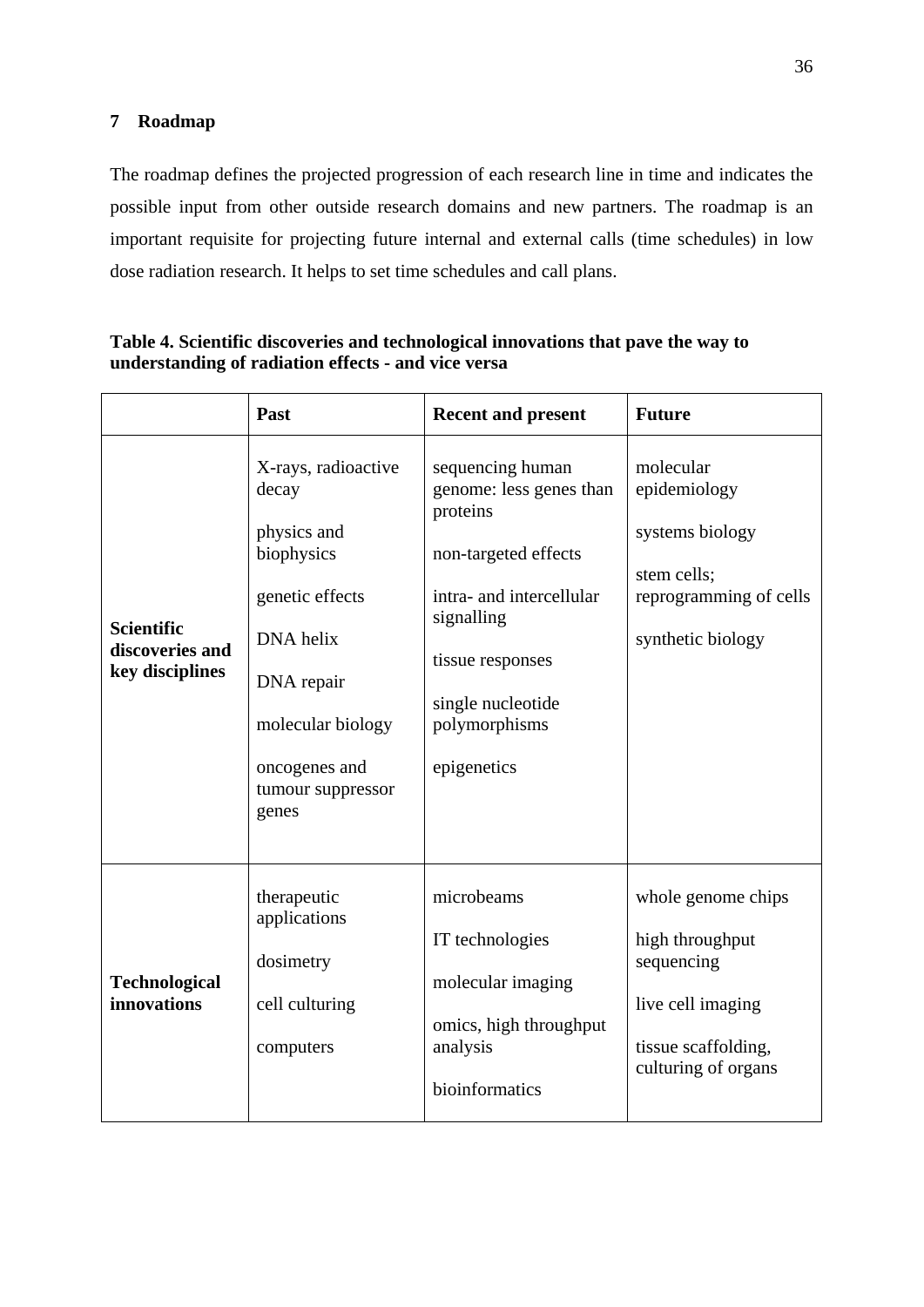

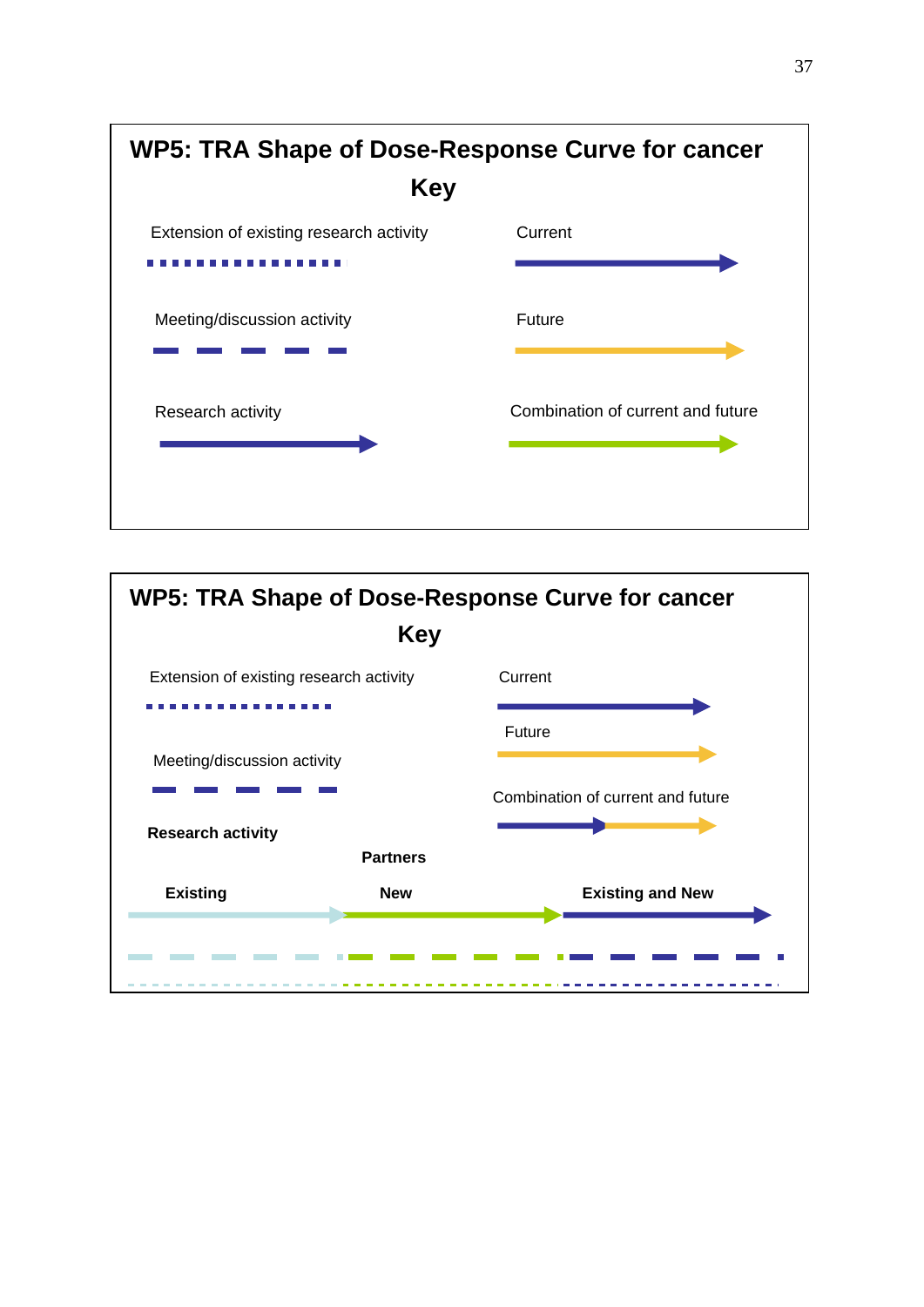| <b>Mechanistic studies (1)</b>                       | WP5: TRA Shape of Dose-Response Curve for cancer                      |
|------------------------------------------------------|-----------------------------------------------------------------------|
| Task 5.1 Phase shifts in responses at high/low doses |                                                                       |
| Task 5.3 Dynamics of pre-neoplastic change - AML     | Task 5.2 Asessing the contribution of non-targeted and system effects |
|                                                      | Task 5.3 Dynamics of pre-neoplastic change - solid cancers            |
|                                                      |                                                                       |

| WP5: TRA Shape of Dose-Response Curve for cancer<br><b>Mechanistic studies (2)</b> |  |  |  |  |  |  |
|------------------------------------------------------------------------------------|--|--|--|--|--|--|
| Task 5.4 Mathematical models to link experiments and epidemiology:                 |  |  |  |  |  |  |
|                                                                                    |  |  |  |  |  |  |
| Task 5.5: Assessing the risk from internal exposures                               |  |  |  |  |  |  |
|                                                                                    |  |  |  |  |  |  |
| Anticipated new Task 5.? Stem cell radiobiology                                    |  |  |  |  |  |  |
|                                                                                    |  |  |  |  |  |  |
| Anticipated new Task 5.? DNA lesion distribution/damage/rrepair at low doses       |  |  |  |  |  |  |
|                                                                                    |  |  |  |  |  |  |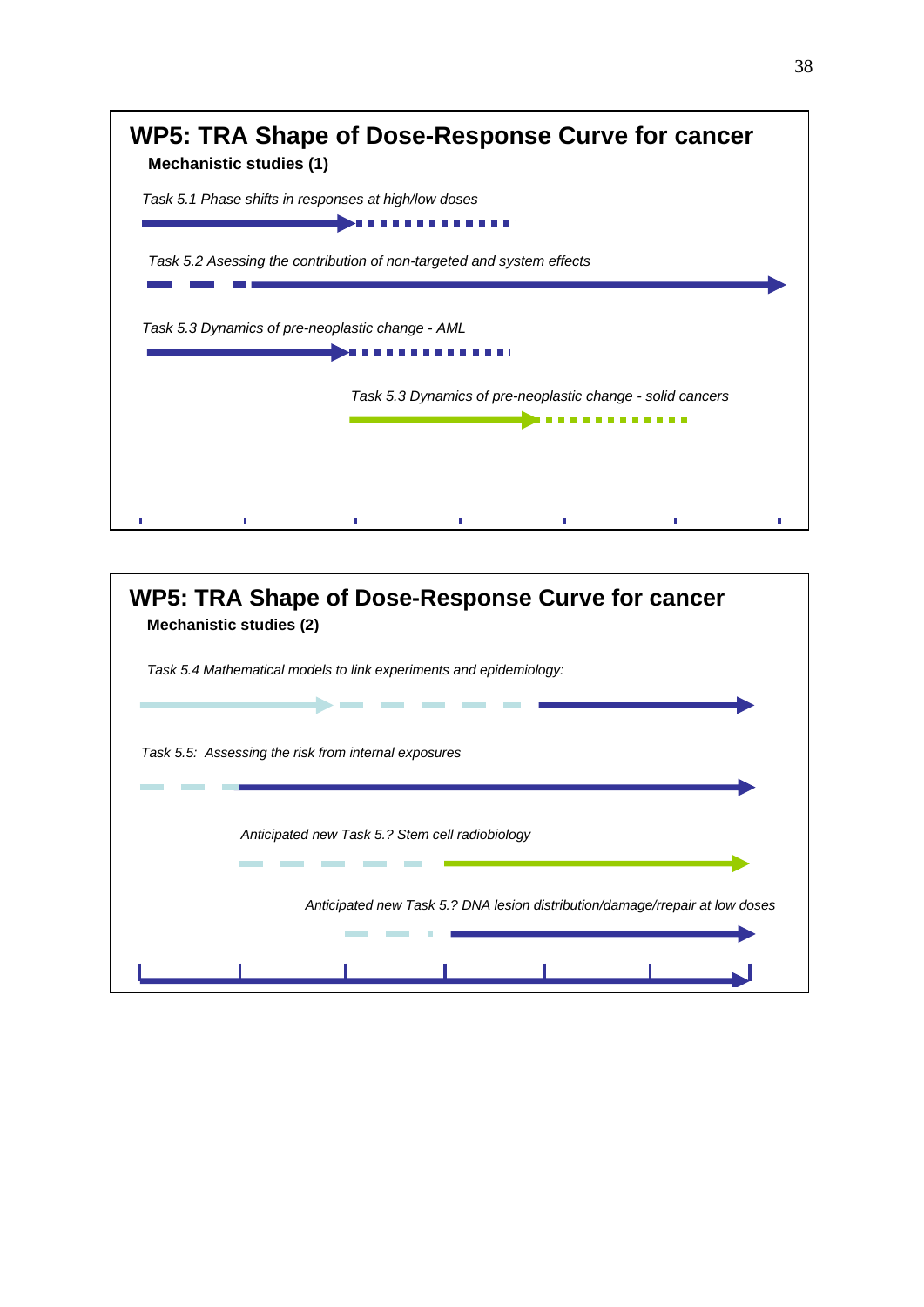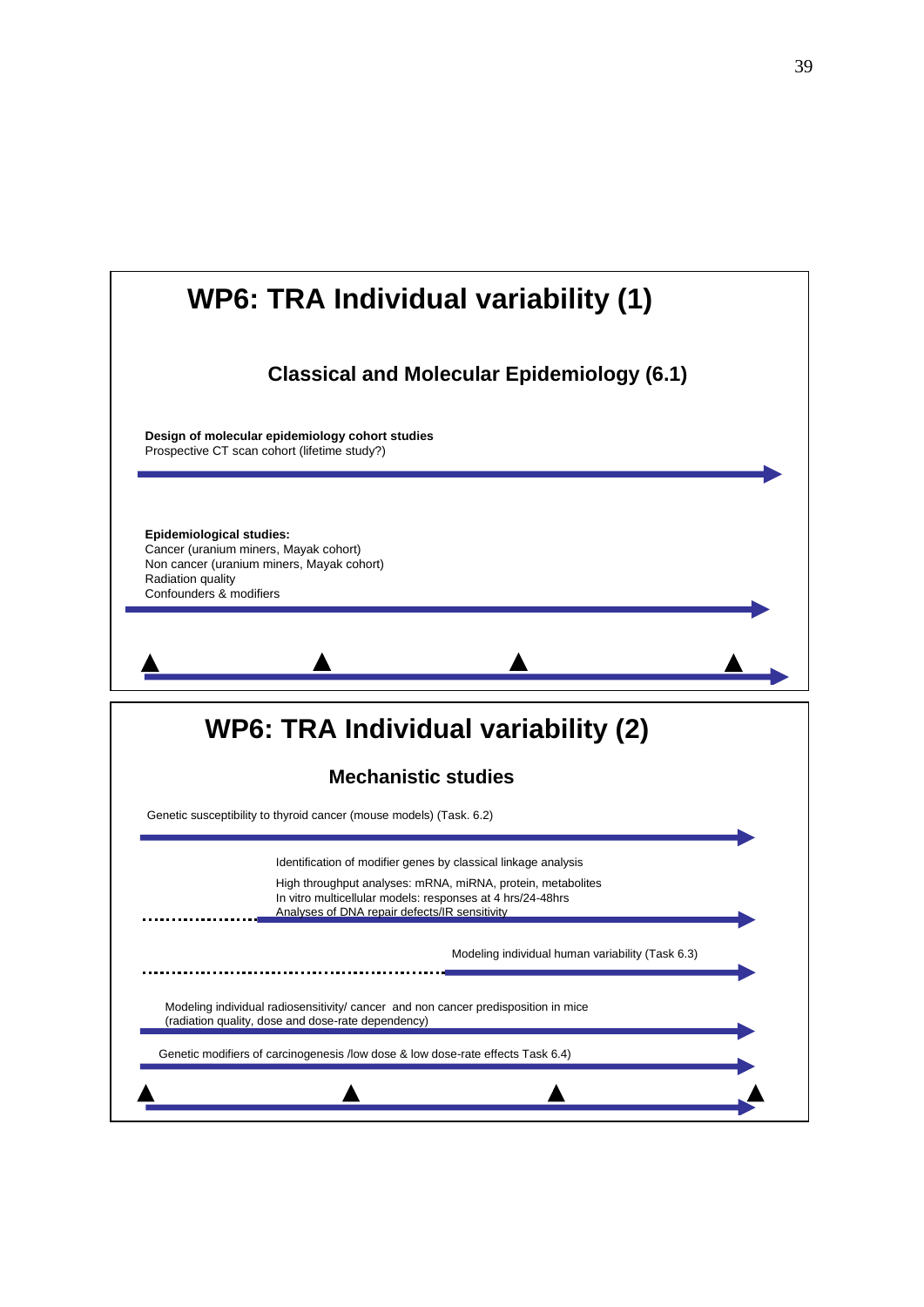

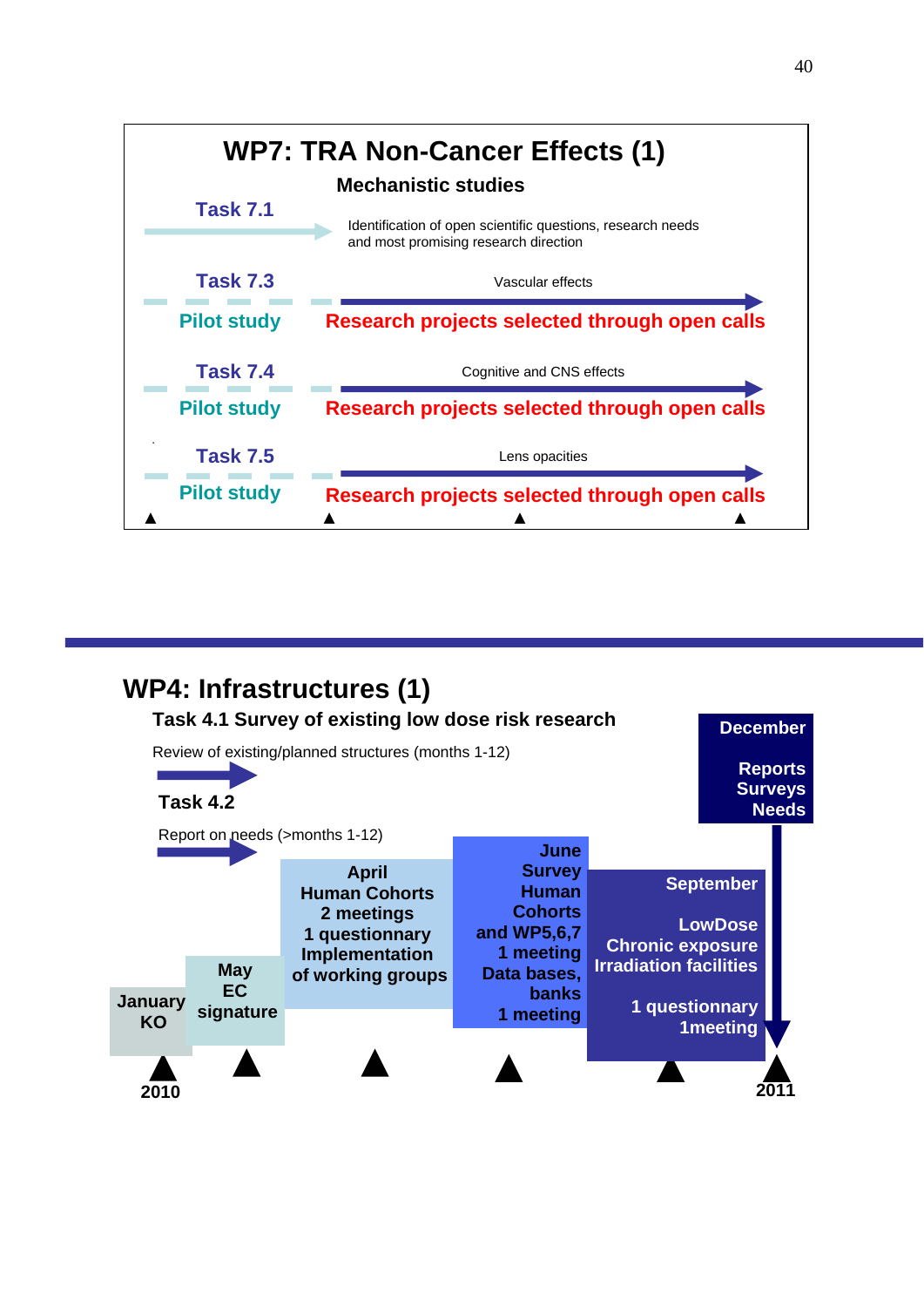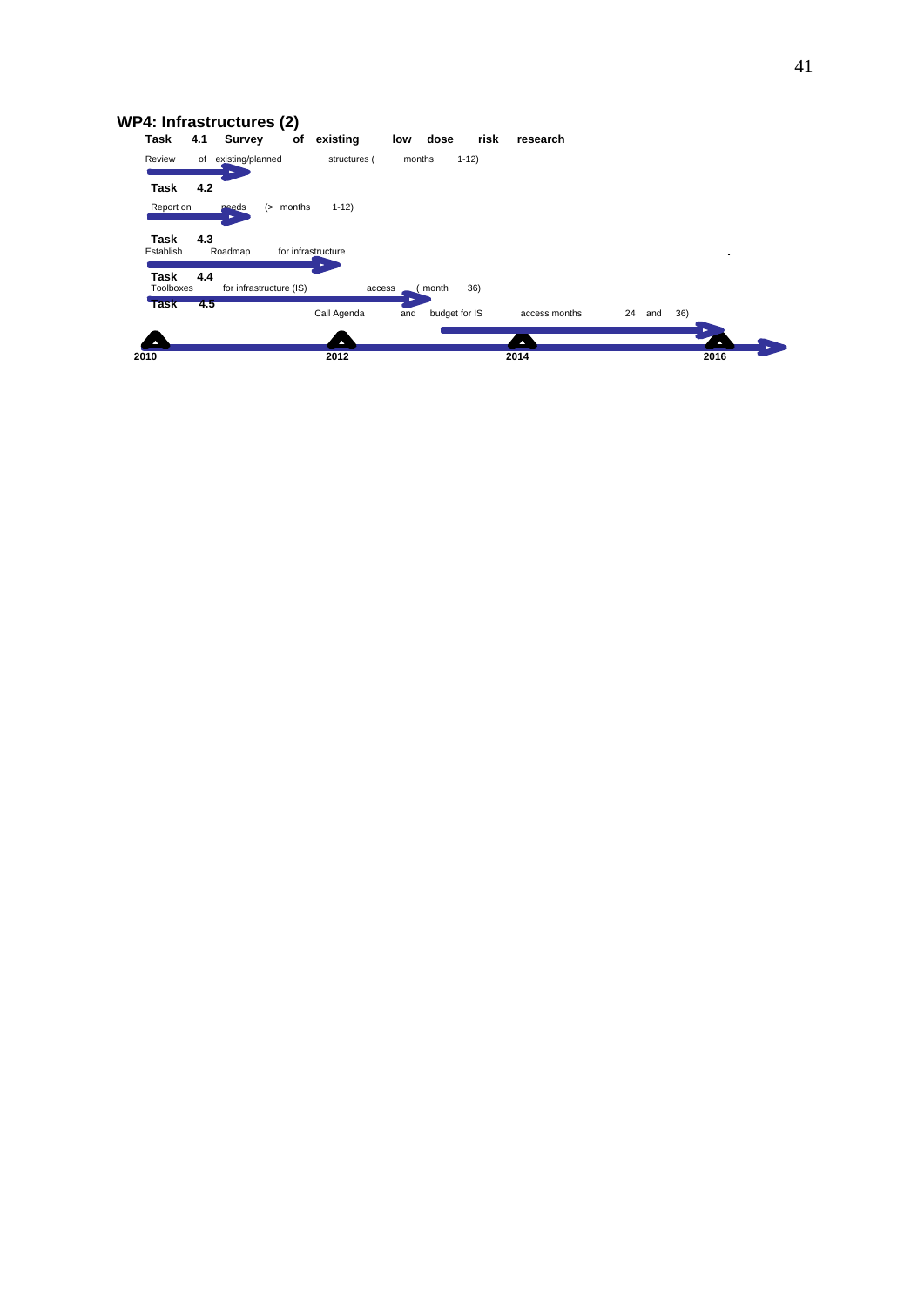#### <span id="page-41-0"></span>**EXECUTIVE SUMMARY**

Although much is known about the quantitative effects of exposure to ionizing radiation, considerable uncertainties and divergent views remain about the health effects at low doses. Many of the European states have institutional or national research programmes in this area, however, beyond the Euratom research program, little has been done to integrate these programmes in the past. The European High Level and Expert Group (HLEG) recently recommended the establishment of a Multidisciplinary European Low Dose Research Initiative (MELODI) that would create a platform for low dose research under a jointly agreed Strategic Research Agenda [\(www.hleg.de](http://www.hleg.de/); MELODI platform). The research agenda would focus on the key policy questions to be addressed and provide a road map for such research in the coming years and decades.

In 2010, a Network of Excellence called DoReMi was launched by the Euratom FP7 program. DoReMi will act as an operational tool for the development of the MELODI platform over six years, 2010-2015. The joint program for research focuses on the areas identified by the HLEG as the most promising in terms of addressing/resolving the key policy questions, namely: the shape of dose response curve for cancer, individual susceptibilities and non-cancer effects. Radiation quality, tissue sensitivities and internal exposures will be addressed as cross cutting themes within the three main research areas.

One of the early activities of DoReMi is to develop the Transitional Research Agenda (TRA) with a short to medium term scale, which will attempt to capture the essence of the HLEG strategy and begin its implementation. Strategic planning will be carried out in collaboration with MELODI DoReMi research priorities are thus based on the short- and mid-term Transitional Research Agenda (TRA), focusing on goals that are feasible to achieve within the 6 year project and areas where barriers need to be removed in order to proceed to the longer term strategic objectives. The long-term Strategic Research Agenda (SRA) will be developed by MELODI.

The present transitional research agenda (TRA) is the first step in the roadmap of joint European low dose risk research program. The TRA describes a methodology to identify and prioritize pertinent research lines and a way to open up low dose research to other disciplines. It describes how program priorities are set, how the research strategy will be implemented and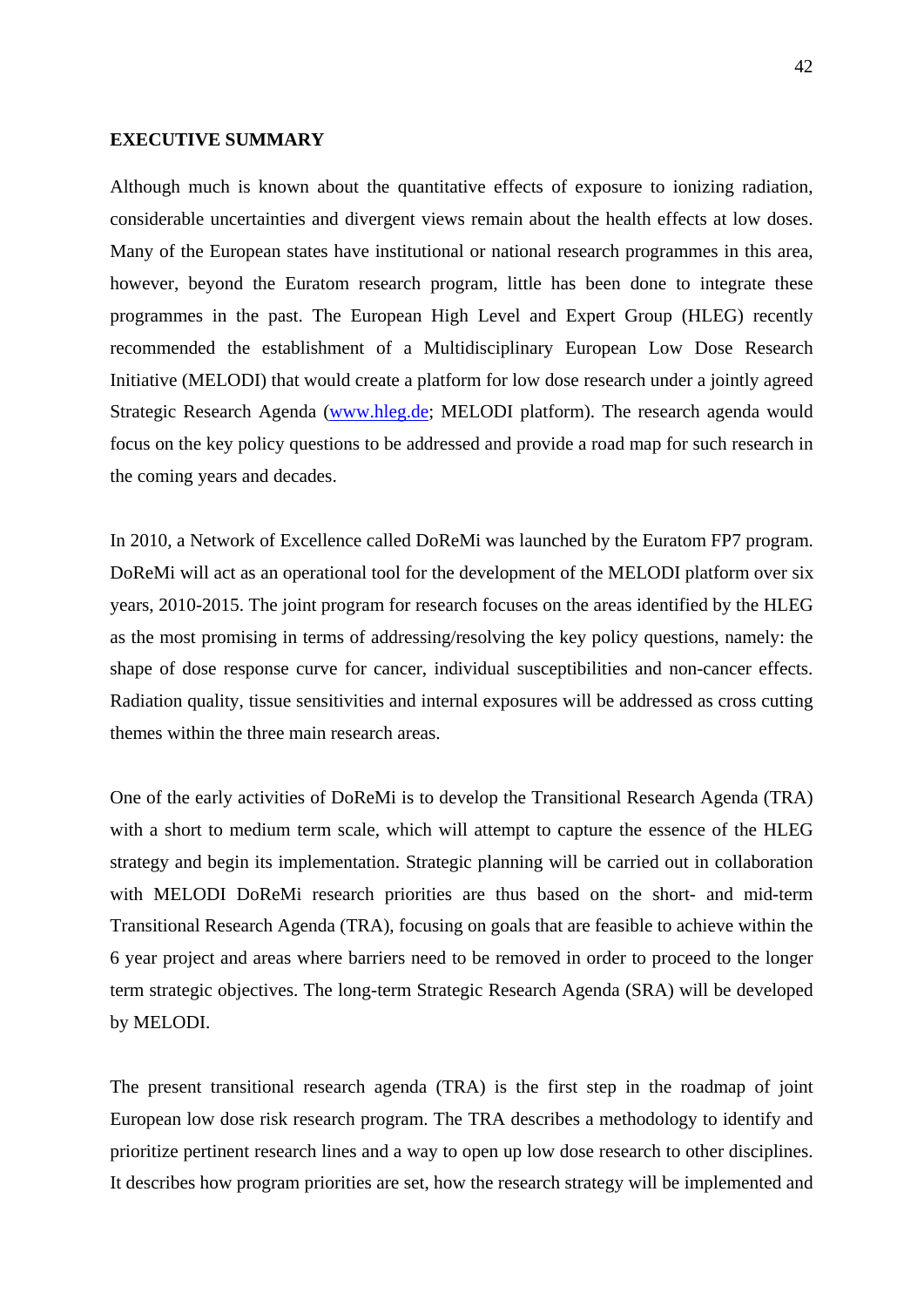how the updating of the TRA will be carried out in the future. The TRA provides details and some refinement of the scientific questions addressed, the actual research issues covered and a forecast of forthcoming additional research needs. The Roadmap and a Call plan give an initial view of identified future research priorities and likely further developments.

Since epidemiological studies are limited in statistical power to assess risk at low doses it has been proposed to link these with molecular and mechanistic studies in order to get an understanding and a better definition of low dose health risks. The identification and development of suitable biomarkers should facilitate the way toward molecular epidemiology. Concerning the shape of dose response for cancer, among others, emphasis is placed on the development of molecular biomarkers that allow the detection of relevant low dose effects and the identification of cancer initiating or early events in the carcinogenic process. To achieve this, new approaches using 'omics', stem cell research, cell, 3-D tissue and suitable animal models are proposed. This work together with well designed molecular epidemiology and modelling should bring us closer to understanding radiation-induced carcinogenesis and improve the robustness of judgments on risks associated with low dose risk exposures.

Concerning the individual variability in radiation responses, the first priority is to develop suitable molecular biomarkers (genetic and epigenetic and physiological markers) allowing the identification of radiation sensitive and /or cancer prone individuals among patients medically exposed (diagnosis, low dose CT scans, mammography, out-of field effects of modulated conformational radiation therapy etc.). This will rely on the setting up of suitable cohorts. How the degree of individual variability at low dose rates can be assessed will attract special attention. Selected animal models will be used to further investigate the molecular pathways involved.

Current knowledge concerning the non cancer health effects of low dose radiation exposures is limited. The TRA thus proposes research lines that can already be envisaged on the basis of present knowledge and before getting the conclusions of the forthcoming exploratory workshops. It is clear that the first aim will be to find out which of the three research areas so far identified, cardiovascular effects, cognitive (CNS) effects and cataracts will be the most susceptible to low dose radiation. Research on possible involvement of physiological, inflammatory and immunological biomarkers is foreseen from the start. Using proteomic methodology some of these markers can be developed as markers for exposure and disease